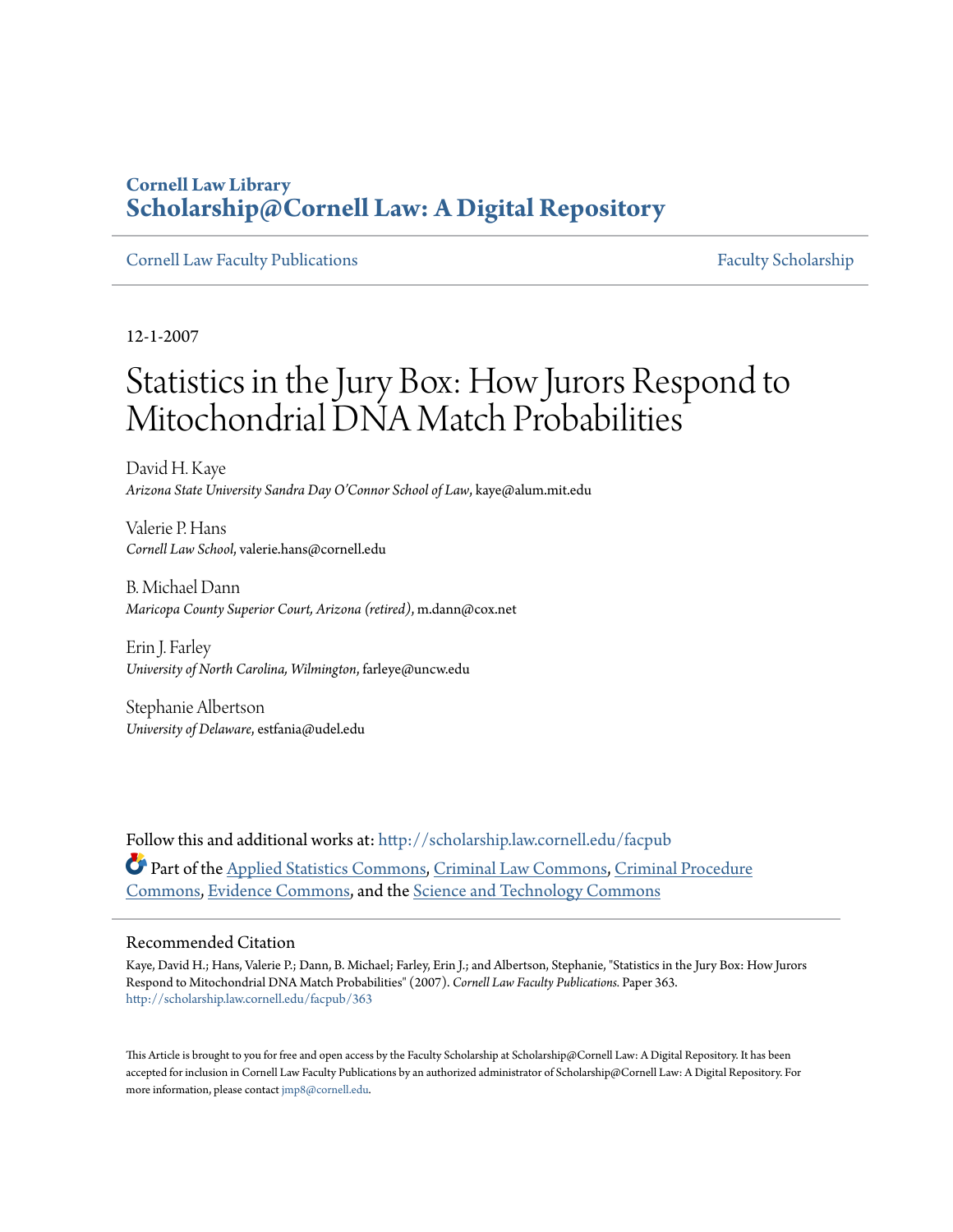## Statistics in the Jury Box: How Jurors Respond to Mitochondrial DNA Match Probabilities

*David H. Kaye, Valerie P. Hans, B. Michael Dann, Erin Farley, and Stephanie Albertson*\*

This article describes parts of an unusually realistic experiment on the comprehension of expert testimony on mitochondrial DNA (mtDNA) sequencing in a criminal trial for robbery. Specifically, we examine how jurors who responded to summonses for jury duty evaluated portions of videotaped testimony involving probabilities and statistics. Although some jurors showed susceptibility to classic fallacies in interpreting conditional probabilities, the jurors as a whole were not overwhelmed by a 99.98 percent exclusion probability that the prosecution presented. Cognitive errors favoring the defense were more prevalent than ones favoring the prosecution. These findings lend scant support to the legal argument that mtDNA evidence (with modest exclusion probabilities) should be excluded because

©2007, Copyright the Authors

Journal compilation ©2007, Cornell Law School and Blackwell Publishing, Inc.

<sup>\*</sup>Address correspondence to David H. Kaye, Center for the Study of Law, Science, and Technology, ASU College of Law, Tempe, AZ 85287-7906; email: [k@asu.edu.](mailto:k@asu.edu) Kaye is Regents' Professor, ASU Sandra Day O'Conner College of Law, Professor, School of Life Sciences, and Fellow, Center for the Study of Law, Science, and Technology, ASU College of Law; Hans is Professor of Law, Cornell Law School; Dann is Judge, Maricopa County Superior Court, Arizona (retired); Farley is Assistant Professor, Department of Sociology and Criminal Justice, University of North Carolina, Wilmington; Albertson is a Ph.D. candidate in the Department of Sociology and Criminal Justice, University of Delaware.

A version of this article was presented at the First Annual Conference on Empirical Legal Studies, Austin, Texas, 2006, at which Jay Koehler provided valuable commentary. The article also benefited from comments by Edward Cheng, Lynn Mather, Dale Nance, and an anonymous referee, as well as a review of previous mock-jury research on probabilistic evidence prepared by Bruce Wagar for a seminar at ASU. The authors also are grateful to the judges and staff of the Superior Court of Delaware in New Castle County, and the 480 jury-eligible citizens of the county who served on the mock trials and deliberations. The data described here come from research funded by Grant 2002-IJ-CX-0026, National Institute of Justice, Office of Justice Programs, U.S. Department of Justice. Points of view expressed in this article are those of the authors and do not necessarily represent the official position or policies of the U.S. Department of Justice.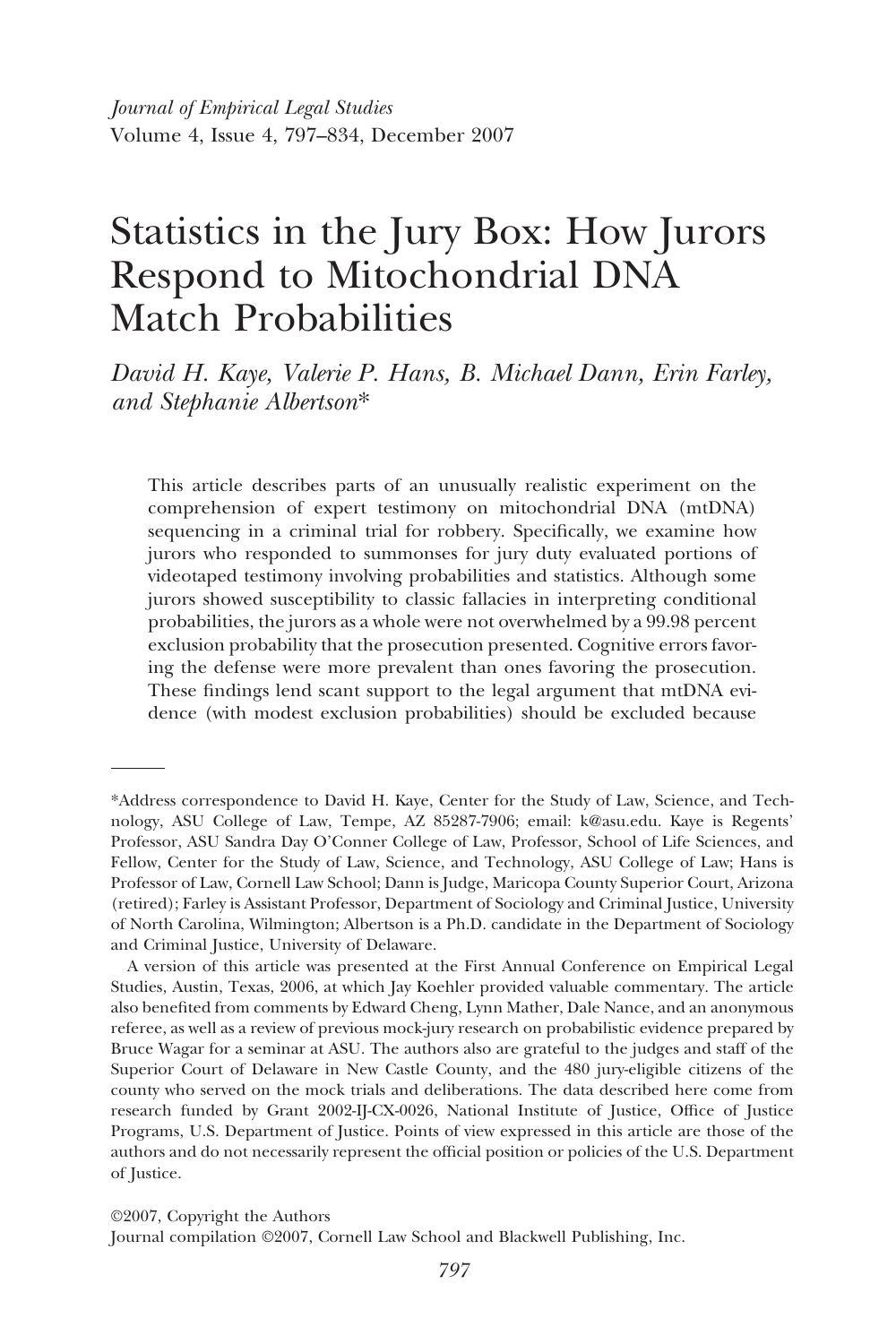#### *798 Kaye et al.*

jurors are prone to overvalue such evidence. The article also introduces a new method for inferring the perceived probability of guilt that satisfies the burden of persuasion for most jurors.

## I. Introduction

This article describes parts of an experiment on the comprehension of expert testimony on mitochondrial DNA (mtDNA) sequencing in a criminal trial for robbery. The experiment was designed to ascertain whether members of a jury pool were able to understand this evidence, how they used it in deciding a mock jury trial, and whether their comprehension could be improved through various jury reform techniques.<sup>1</sup> Here, we examine how the jurors evaluated portions of the testimony involving probabilities and statistics. In short, we report that although some jurors showed susceptibility to classic fallacies in interpreting conditional probabilities, the jurors as a group were not overwhelmed by testimony from a prosecution expert that "more than 99.98% of all Caucasians would be excluded" by the DNA match. Most jurors accepted a defense criticism of this computation. Moreover, it appears that many jurors were inclined to agree with the defendant's overstated argument that because dozens of men in the area might have mtDNA types consistent with those of the robber, the match with the defendant's DNA was worthless. A smaller number seemed to commit what has been called the "prosecutor's fallacy." These jurors confused the proportion of the general population that would be excluded by the DNA test with the probability that the defendant was the source of the crime-scene DNA. On balance, these findings do not indicate that jurors generally were unduly impressed by the prosecution's DNA evidence. Consequently, our results challenge the legal argument that mtDNA evidence should be excluded because jurors are prone to overvalue such evidence.

Section II of this article reviews the literature on jury comprehension of probability evidence. This research suggests that in some circumstances, jurors make systematic errors in estimating probabilities. Section III provides an overview of the methodology of our study. (Appendix A presents addi-

<sup>1</sup> See, e.g., B. Michael Dann, Valerie P. Hans & David H. Kaye, Can Jury Trial Innovations Improve Juror Understanding of DNA Evidence? 90 Judicature 152 (2007); B. Michael Dann, Valerie P. Hans & David H. Kaye, Testing the Effects of Selected Jury Trial Innovations on Juror Comprehension of Contested mtDNA Evidence, Final Technical Report (2004).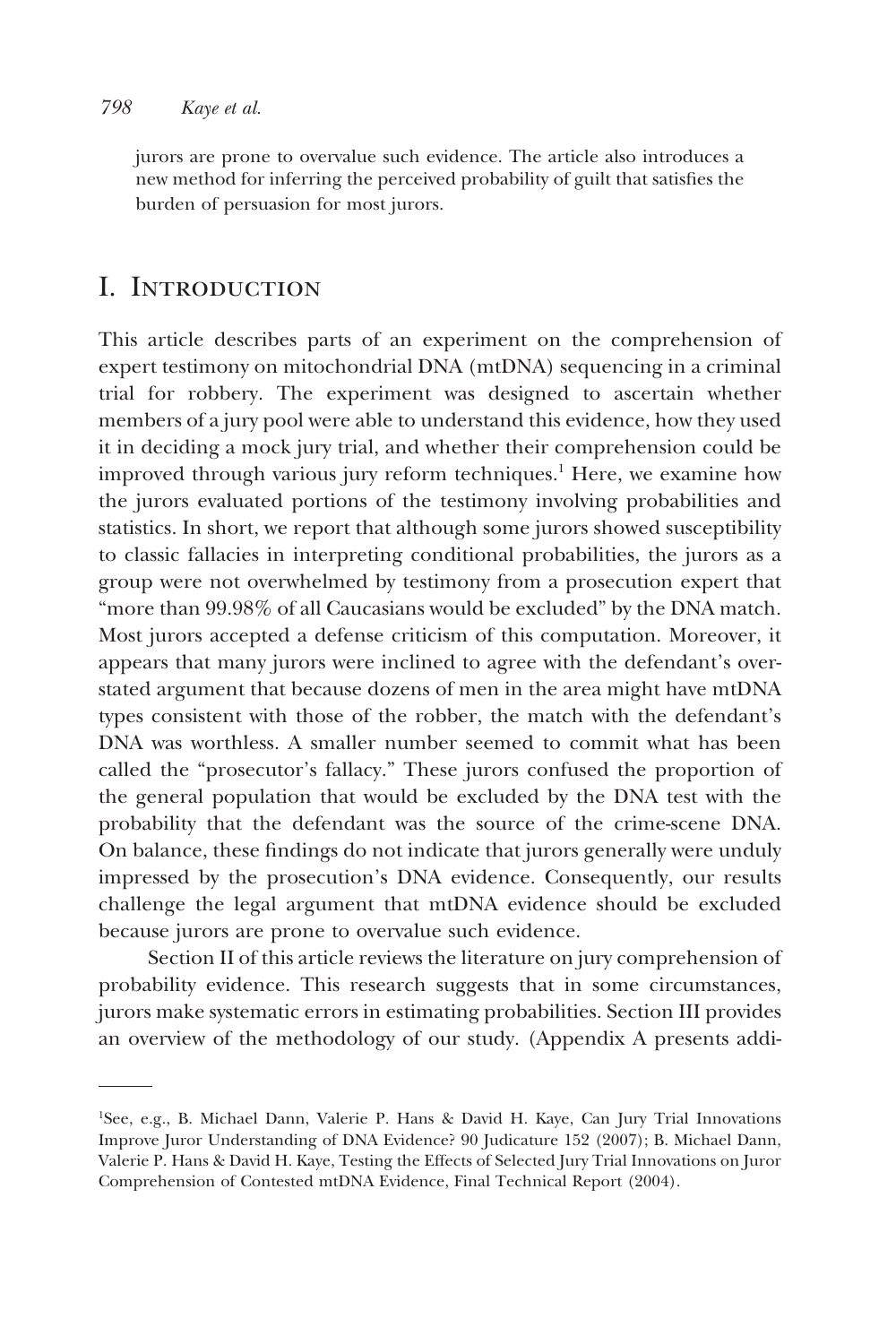tional details.) Section IV examines juror responses to questions designed to probe their reasoning about the statistical aspects of the mtDNA match. Section V analyzes the jurors' stated probabilities of guilt. It describes a new method for quantifying the burden of persuasion actually applied by the jurors. Section VI summarizes the principal findings and their implications for trial practice and the law of evidence.

## II. Previous Research on Jury Comprehension of DNA PROBABILITIES

When a DNA match is presented in the courtroom, it normally is accompanied by statistics intended to show how powerful the evidence is. The quantitative measures that typically are seen in court are the relative frequency of the matching DNA type and the probability that DNA from a randomly selected person from one or more major racial or ethnic groups would be of this type.<sup>2</sup> This latter statistic often is referred to as a random-match probability (RMP), and both the method for computing it and its likely impact on lay jurors have been the subject of academic debate and courtroom battles.<sup>3</sup> Indeed, even before DNA typing joined the forensic armamentarium, two schools of thought emerged regarding legal factfinders' abilities to evaluate such statistical information about trace evidence. Neither was particularly encouraging.4 First, there was armchair speculation that jurors and judges are likely to be overwhelmed by the apparent precision of quantitative presentations and uncritically afford them too much weight.<sup>5</sup> An alternative view, discomforting in another way, held that inasmuch as study after study had shown that human information processors are more at ease with

<sup>2</sup> See D.H. Kaye, The Role of Race in DNA Evidence, \_\_\_ Sw. L. Rev. \_\_\_ (forthcoming 2007); D.H. Kaye, Logical Relevance: Problems with the Reference Population and DNA Mixtures in *People v. Pizarro*, 3 Law, Probability & Risk 211 (2004); David H. Kaye & George F. Sensabaugh, DNA Typing, in 4 Modern Scientific Evidence: The Law and Science of Expert Testimony § 32 (David L. Faigman et al. eds., 4th ed. 2006).

<sup>3</sup> See, e.g., Kaye & Sensabaugh, supra note 2.

<sup>4</sup> David L. Faigman & A.J. Baglioni, Jr., Bayes' Theorem in the Trial Process: Instructing Jurors on the Value of Statistical Evidence, 12 Law & Hum. Behav. 1, 2–3 (1988).

<sup>5</sup> The leading exponent of this view is Lawrence H. Tribe, Trial by Mathematics: Precision and Ritual in the Legal Process, 84 Harv. L. Rev. 1328 (1971).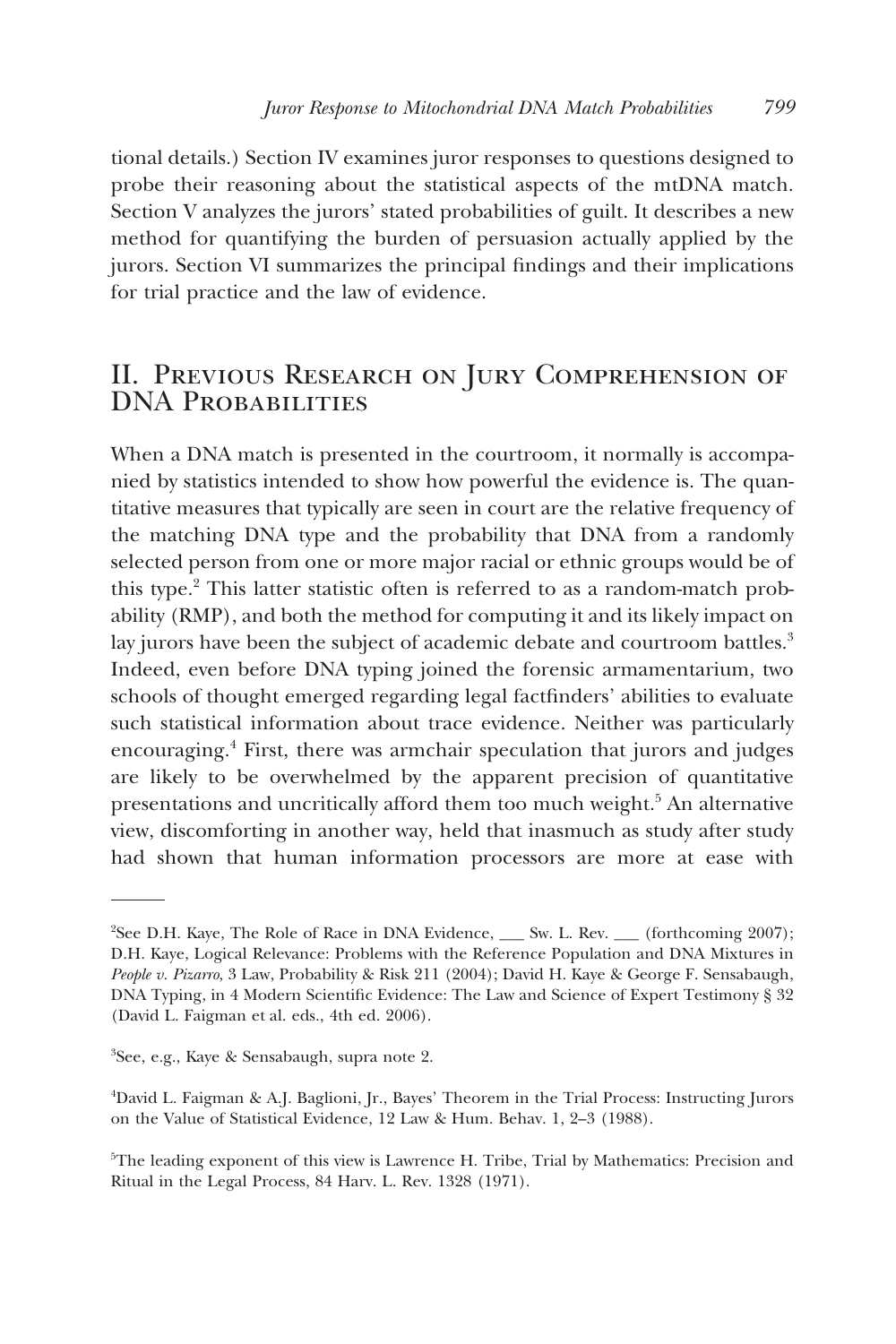qualitative information than with quantitative data, jurors are more likely to undervalue statistical evidence.<sup>6</sup>

A classic body of experimentation examines human inference,<sup>7</sup> and a subset of this work examines the processing of explicitly probabilistic or statistical evidence in the legal context.<sup>8</sup> Even before the advent of DNA evidence, a series of studies indicated that jurors may have trouble drawing appropriate inferences from moderately small random-match probabilities (on the order of 0.01 to 0.001 or so).<sup>9</sup> In the DNA era, several researchers have examined the response to much smaller RMPs for DNA evidence. Table 1 summarizes some features and findings of the principal studies examining how people treat DNA evidence.

In general, the subjects (mock jurors, university students, and jurists) tended to improperly evaluate the significance of DNA match statistics in comparison to the impact prescribed by probability theory.10

8 See, e.g., David H. Kaye & Jonathan J. Koehler, Can Jurors Understand Probabilistic Evidence? 154 J. Royal Stat. Soc'y Ann. (1991); William C. Thompson, Are Juries Competent to Evaluate Statistical Evidence? 52 Law & Contemp. Probs. 9 (1989).

9 See authorities cited, supra note 8.

 $10$ <sup>I.</sup>J. Koehler et al., The Random Match Probability (RMP) in DNA Evidence: Irrelevant and Prejudicial? 35 Jurimetrics J. 201 (1995); J.J. Koehler, On Conveying the Probative Value of DNA Evidence: Frequencies, Likelihood Ratios and Error Rates, 67 U. Colo. L. Rev. 859 (1996); Jason Schklar & Shari Seidman Diamond, Juror Reactions to DNA Evidence: Errors and Expectancies, 23 Law & Hum. Behav. 159 (1999); Jonathan J. Koehler, When Are People Persuaded by DNA Match Statistics? 25 Law & Hum. Behav. 493 (2001) [hereafter, Koehler I]; Jonathan J. Koehler, The Psychology of Numbers in the Courtroom: How to Make DNA-Match Statistics Seem Impressive or Insufficient, 74 S. Cal. L. Rev. 1275 (2001) [hereafter, Koehler II]; J.J. Koehler & L. Macchi, Thinking about Low-Probability Events: An Exemplar Cuing Theory, 15 Psych. Sci. 540 (2004); Samuel Lindsey et al., Communicating Statistical DNA Evidence, 43 Jurimetrics J. 147 (2003); Dale A. Nance & Scott B. Morris, An Empirical Assessment of Presentation Formats for Trace Evidence with a Relatively Large and Quantifiable Random Match Probability, 42 Jurimetrics J. 1 (2002) [hereafter, Nance & Morris I], Dale A. Nance & Scott B. Morris, Juror Understanding of DNA Evidence: An Empirical Assessment of Presentation Formats for Trace

<sup>6</sup> Michael J. Saks & Robert F. Kidd, Human Information Processing and Adjudication: Trial by Heuristics, 15 Law & Soc'y Rev. 123, 149 (1981).

<sup>7</sup> See generally Simple Heuristics that Make Us Smart (Gerd Gigerenzer & P.M. Todd eds., 1999); Behavioral Foundations of Economic Theory (Robin M. Hogarth & Melvin W. Reder eds., 1987); Judgment Under Uncertainty: Heuristics and Biases (Daniel Kahneman, P. Slovic & A. Tversky eds., 1982); Richard E. Nisbett & Lee Ross, Human Inference: Strategies and Shortcomings of Social Judgment (1980); Scott Plous, The Psychology of Judgment and Decision Making (1993).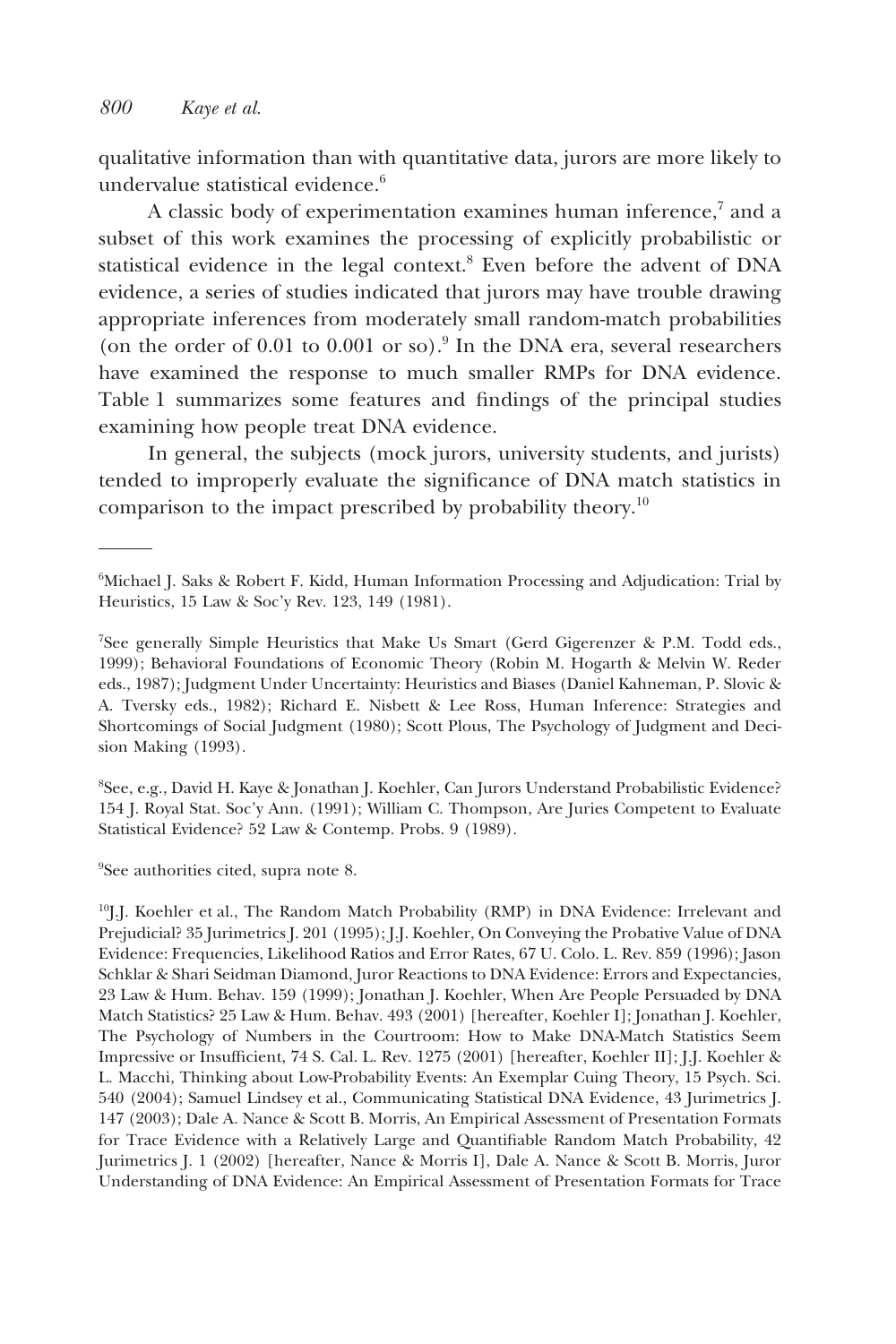In this regard, many of the studies focused on Bayes's theorem, which describes how new information affects a previously established probability. Let *D* designate the hypothesis that the defendant is the source of a bloodstain found at the scene of a crime, and let *Odds* (*D*) be the (prior) odds in favor of *D*. These prior odds are subjectively determined on the basis of other evidence in the case. For example, based on a tentative eyewitness identification, a juror might assess the prior odds as two-to-one. Now suppose this juror learns that the crime-scene stain contains DNA that matches the defendant's DNA. This new information (which we can call *M*, for match) changes *Odds* (*D*) in a simple way:

$$
Odds(D|M) = \frac{P(M|D)}{P(M|\overline{D})}Odds(D). \tag{1.1}
$$

The prior odds are just multiplied by a "likelihood ratio" that is given by  $(1)$  the conditional probability of the data (the match *M*) assuming that the defendant is the source  $(D)$  to  $(2)$  the conditional probability assuming that he is not  $(\overline{D})$ . If the DNA is certain to match when a suspect is the source,<sup>11</sup> then the numerator in the likelihood ratio is  $P(M|D) = 1$ . The denominator often is taken to be the probability of a random match—the chance that a single, randomly selected, unrelated individual would have the matching DNA type.<sup>12</sup> Hence,

<sup>11</sup>This would be the case only if there is zero chance of a false negative (sensitivity = 1).

Evidence with a Relatively Small Random Match Probability, 34 J. Legal Stud. 395 (2005) [hereafter, Nance & Morris II]; Franco Taroni & Colin G.G. Aitken, Probabilistic Reasoning in the Law, Part 1: Assessment of Probabilistic and Explanations Value of DNA Evidence, 38 Sci. & Just. 165 (1998).

Work with trace evidence other than DNA also suggests that large RMPs affect jurors less than Bayes's rule would suggest. See, e.g., Jane Goodman, Jurors' Comprehension and Assessment of Probabilistic Evidence, 16 Am. J. Trial Advoc. 361 (1992); William C. Thompson & Edward L. Schumann, Interpretation of Statistical Evidence in Criminal Trials: The Prosecutor's Fallacy and the Defense Attorney's Fallacy, 11 Law & Hum. Behav. 167, 180 (1987); Brian C. Smith et al., Jurors' Use of Probabilistic Evidence, 20 Law & Hum. Behav. 49 (1996) (using hypothetical blood types or enzymes with RMPs of 20 percent, 35 percent, and 80 percent, and finding (1) conservatism relative to Bayes's theorem, (2) no strong manifestations of transposition, and (3) that explaining Bayes's rule mitigated the irrelevance fallacy).

 $12$ For critical discussions of this interpretation, see David J. Balding, Weight-of-Evidence for Forensic DNA Profiles (2005); D.H. Kaye et al., The New Wigmore on Evidence: Expert Evidence § 12 (2004).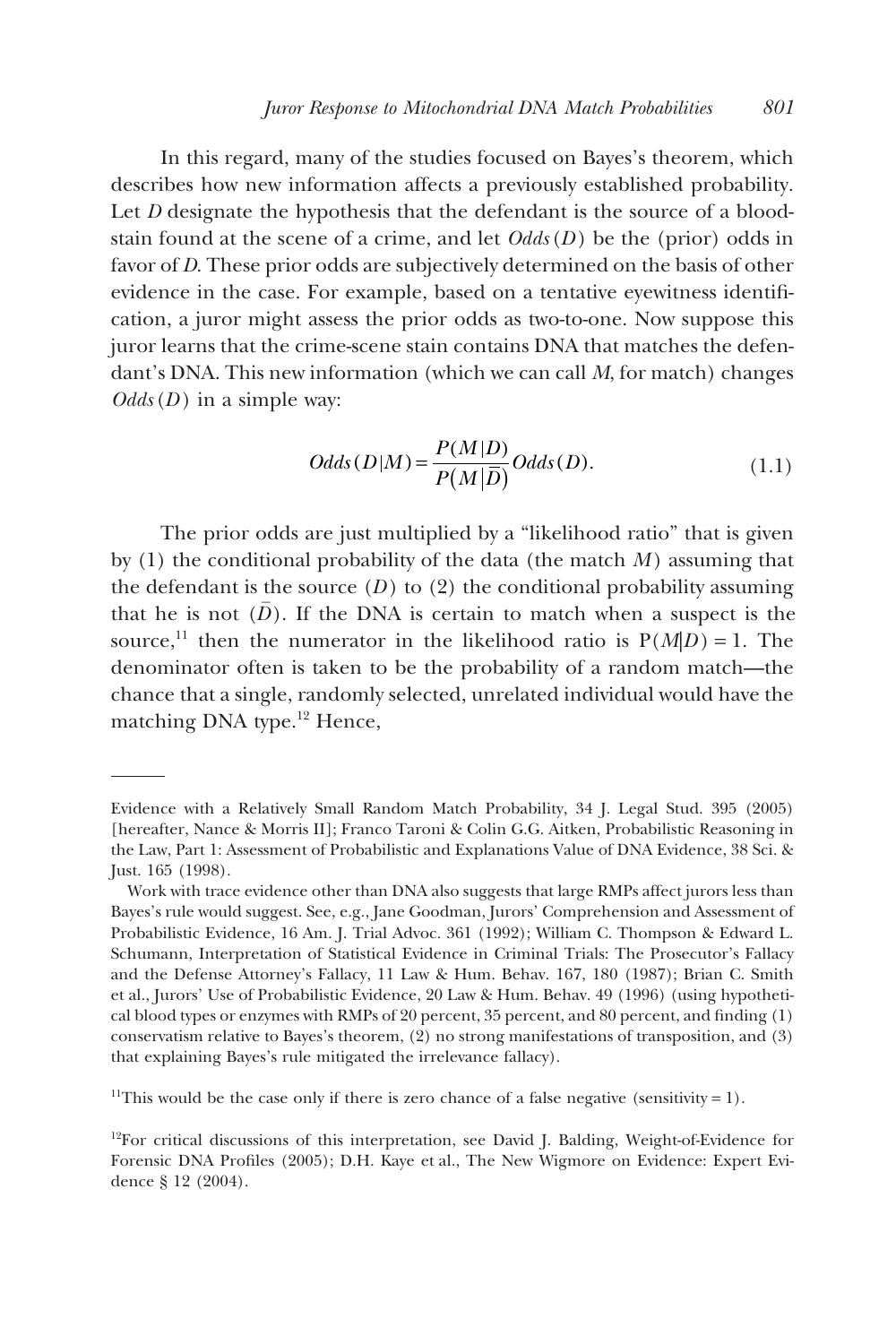| Study                                       | $RMP^a$                                                                        | <b>Decision Aids</b>                                                                       | Jury Valuation <sup>b</sup>                                      |  |
|---------------------------------------------|--------------------------------------------------------------------------------|--------------------------------------------------------------------------------------------|------------------------------------------------------------------|--|
| Koehler et al. (1995)                       | $1/(1 \text{ billion})^c$                                                      | None                                                                                       | Errorous <sup>d</sup>                                            |  |
| Koehler (1996)                              | 1/100, 1/1000                                                                  | None                                                                                       | Inconsistent <sup>e</sup>                                        |  |
| Schklar & Diamond<br>(1999)                 | $2/100$ , $1/(1 \text{ billion})$ <sup>g</sup>                                 | Combination<br>instructions                                                                | Undervalued                                                      |  |
| Koehler et al. (2001a,<br>2001 <sub>b</sub> | $1/(1,000)^{h}$ , $1/(1)$<br>million) <sup>i</sup> , $1/(1 \text{ billion})^j$ | None (various methods)<br>of characterizing the                                            |                                                                  |  |
| Koehler et al. (2004)                       | $1/1,000^k, 1/100,000^l$                                                       | statistic)                                                                                 |                                                                  |  |
| Nance & Morris<br>(2002)                    | $4\%$                                                                          | None; the statistic was<br>presented as a relative<br>frequency <sup>m</sup>               | Undervalued                                                      |  |
| Lindsey et al. $(2003)$                     | $0.0001\%$ <sup>n</sup>                                                        | $(1)$ None vs. $(2)$<br>Frequencies and<br>expected numbers of<br>true and false positives | More correct<br>posterior<br>probabilities<br>in Condition $(2)$ |  |
| Nance & Morris<br>(2005)                    | $1/40,000^{\circ}$                                                             | None (various methods)<br>of characterizing the<br>statistic)                              | Undervalued                                                      |  |
| Taroni & Aitken<br>(1998)                   | 1/50, 1/10000                                                                  | Various methods of<br>characterizing the<br>statistics <sup>p</sup>                        | Undervalued                                                      |  |

Table 1: Previous Studies of Jury Comprehension of DNA Evidence

a Random-match probability.

b Relative to a Bayesian norm.

c Along with a "laboratory error rate of " 0.02 or 0.001.

d In that "mock jurors who were provided with [only the] RMP convicted twice as often as jurors who were provided with more diagnostic statistical information (laboratory error rate, aggregated error rate)."

e In that mock jurors reacted differently to a frequency ("1 person out of every 100 (1000)") as opposed to a likelihood ratio ("100 (1000) times more likely we would see this match if the defendant is the source of the semen than if the defendant is not") or (unjustifiably) as posterior odds ("Given that we see this match, it is approximately 100 (1000) times more likely that the defendant is the source of the semen than that he is not the source").

f Along with a true-positive probability (sensitivity) of 1 and a false-positive probability (1 – specificity) of  $1/(1 \text{ billion})$ .

g Along with a sensitivity of 1 and a false-positive probability of 2/100.

<sup>h</sup>Presented as "0.1%" and "one in 1,000."

i Presented as a probability and a frequency.

j Presented as a probability and a frequency.

k Presented as "0.1 out of a hundred," "1 out of 1,000," and "2 out of 2,000."

l Presented as "0.1 out of 10,000," "1 out of 100,000," "2 out of 200,000."

mThe percentage of people with matching types in the relevant population.

nAlong with a sensitivity of 1 and a false-positive probability of 0.001 percent.

<sup>o</sup>Along with, in some groups, a false-positive probability of  $1/1,000$ .

p Presented as the percentage excluded, a frequency, a likelihood ratio, and as a shift in prior odds ("Given prior odds of 3 : 2 of the suspect being the source of the DNA, the odds after considering the DNA match evidence are 75 : 1 that the suspect is the source").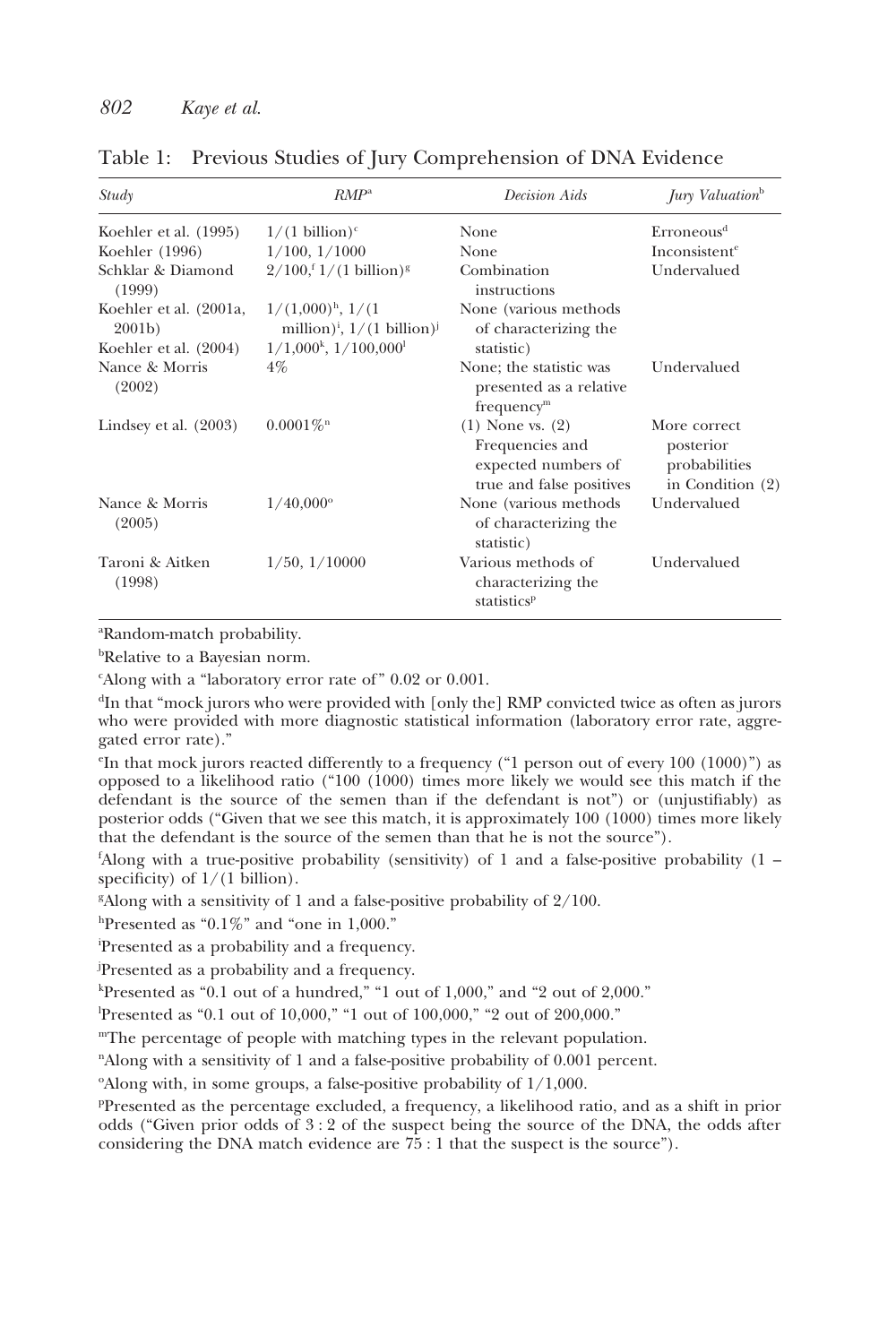$$
Odds(D|M) = \frac{Odds(D)}{RMP}.
$$
\n(1.2)

The fairly consistent finding is that the jurors' estimates of *Odds* (*D*|*M* ) are smaller than the number dictated by Bayes's rule.<sup>13</sup> In our example, if the prior odds are 2 (two to one), and the RMP is 2/100, then the posterior odds are 100 (100 to 1). Yet the research indicates that most people would report posterior odds of less than 100. Such conservatism is usually regarded as a manifestation of "misaggregation error" (improperly combining the new data with the prior information) or "misperception error" (improperly assessing the probative value of the new information). $^{14}$ 

In addition to reporting the failure to update a prior probability to the extent dictated by probability theory, researchers have identified other common mistakes that both lay people and many professionals make in reasoning about the probabilities used to describe the significance of a DNA match. One is called the "fallacy of the transposed conditional" by statisticians and the "prosecutor's fallacy" in legal circles.15 Consider a case in which the expert testifies that the RMP is 1 percent (meaning that there is only a 1 percent chance that the DNA from a randomly selected, unrelated person in the relevant general population would match the DNA profile in the crimescene sample). The fallacy consists of concluding that because there is only a 1 percent chance that an innocent person would match, the chance that the defendant is innocent is 1 percent and, hence, that there is a 99 percent chance that the defendant is guilty. This transposes the conditional probability that a man would match given that he is innocent,  $P(M|I)$ , into the conditional probability that the defendant is innocent given that he matches,  $P(\mathcal{I}|M)$ . This transposition is comparable to asserting that if the probability that a man can speak Spanish given that he is a citizen of Peru is 99 percent, then the probability that a man is Peruvian given that he speaks Spanish also is 99 percent. Used to prove a defendant's guilt, these transpositions exemplify the "prosecutor's fallacy."

 $13A$  more complicated expression for the posterior odds incorporates the sensitivity and specificity of the DNA test for identity.

<sup>&</sup>lt;sup>14</sup>W. DuCharme, Response Bias Explanation of Conservative Human Inference, 85 Experimental Psychol. 66 (1970). Schklar & Diamond, supra note 10, consider other possible explanations for the apparent undervaluation.

<sup>&</sup>lt;sup>15</sup>Kaye et al., supra note 12, at § 12.4.1(b), at  $463-74$  (2004); Kaye & Sensabaugh, supra note 2.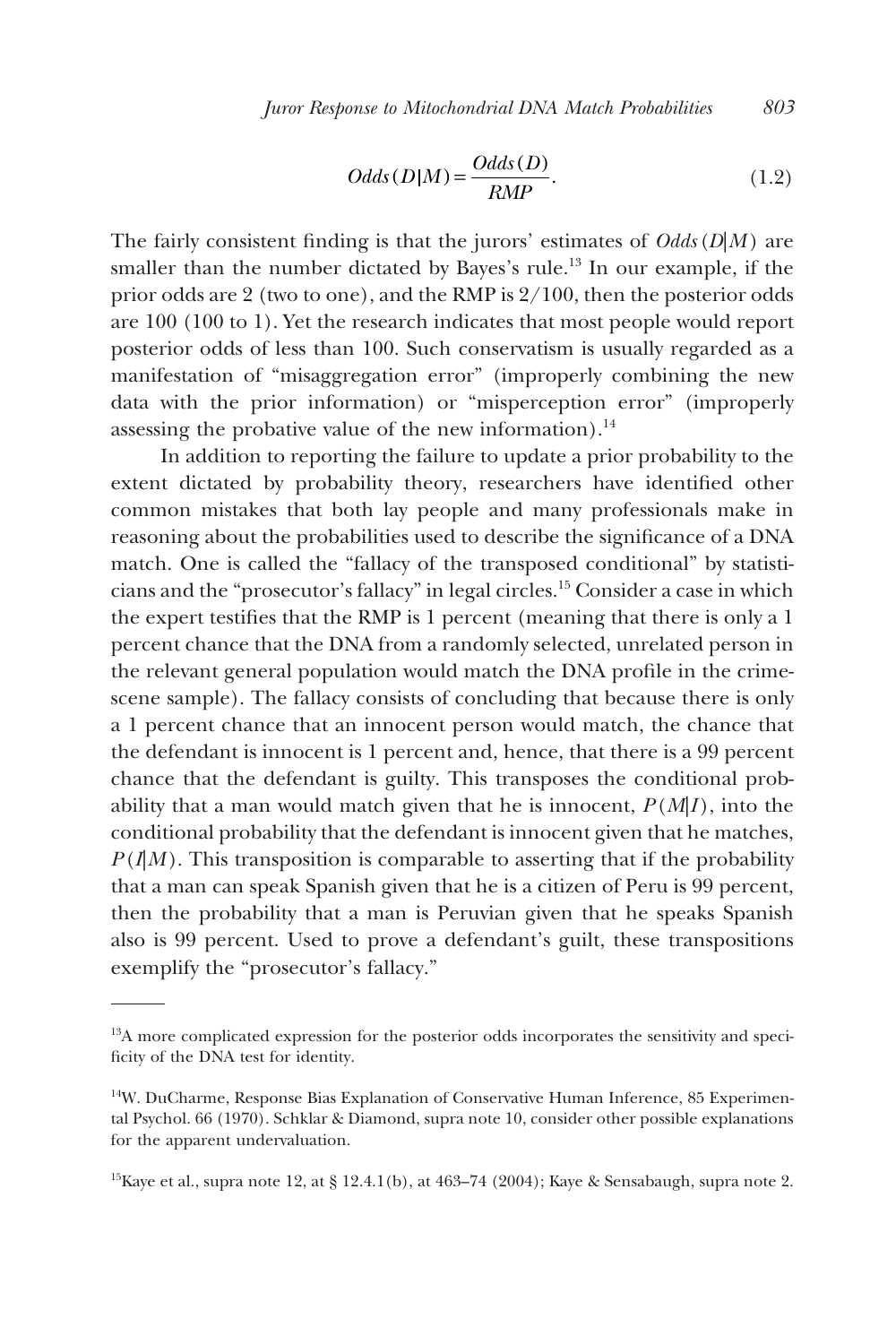#### *804 Kaye et al.*

However, the "prosecutor's fallacy" is not always common, $^{16}$  and its occurrence is relatively rare compared to that of the "defense attorney's fallacy" (which we prefer to call the "relevance fallacy").<sup>17</sup> The relevance fallacy occurs where, given the same RMP of 1 percent, the jury concludes that since only 1 percent of the relevant population could have contributed the sample and that number is, say, 100 people, then the odds that the defendant supplied the DNA sample are only 1 in 100 and, therefore, that the evidence has virtually no value in linking the defendant to the crime. Both fallacies misconstrue the probability statements commonly used in DNA evidence presentations at trials.<sup>18</sup>

The studies listed in Table 1 share some important limitations, many of which were originally acknowledged by the investigators. Several of the studies relied exclusively on college students as study participants; yet, education level is surely an important factor when it comes to comprehension and use of complex evidence. Furthermore, all the participants read the facts and applicable law of their cases from brief written summaries and the scientific presentations were quite limited. In actual trials, there can be extended presentation and cross-examination of scientific experts, and lawyers have additional opportunities in opening and closing statements to

<sup>16</sup>See infra Section IV.C.

<sup>&</sup>lt;sup>17</sup>Committee on DNA Forensic Science: An Update, National Research Council, the Evaluation of Forensic DNA Evidence 198 (1996). Another study deserves mention in this regard, although it did not involve DNA evidence. Smith et al., supra note 10, presented mock jurors (mostly students from the University of Minnesota) with both nonstatistical and statistical evidence involving blood and semen. Id. at 54–55. The RMPs were large. Some jurors saw blood-enzyme evidence that matched 80 percent of the population, while others saw blood-enzyme evidence that matched 20 percent of the population, and all saw other blood-type evidence that matched 35 percent of the population. Id. at 57. Some groups were presented with the "Prosecutor's Fallacy"—that is, expert testimony telling them to interpret RMP as probability of innocence while others were exposed to the "Defense Attorney's Fallacy." Id. at 54. Finally, some groups were instructed in Bayes's theorem and its application to the evidence. Id. Many of the subjects' probabilistic assessments displayed slight undervaluation relative to the Bayesian norm. Presenting Bayes's rule had no effect on average, id. at 70, but it did help overcome the defense attorney's fallacy. Id. at 72. Exposure to the prosecutor's fallacy did not appear to have had much effect.

<sup>18</sup>Kaye & Sensabaugh, supra note 2; Committee on DNA Forensic Science: An Update, supra note 17, at 198; Norman Fenton & Martin Neil, The "Jury Observation Fallacy" and the Use of Bayesian Networks to Present Probabilistic Legal Arguments, Mathematics Today 180, 181 (Dec. 2000); see also Thompson, supra note 8.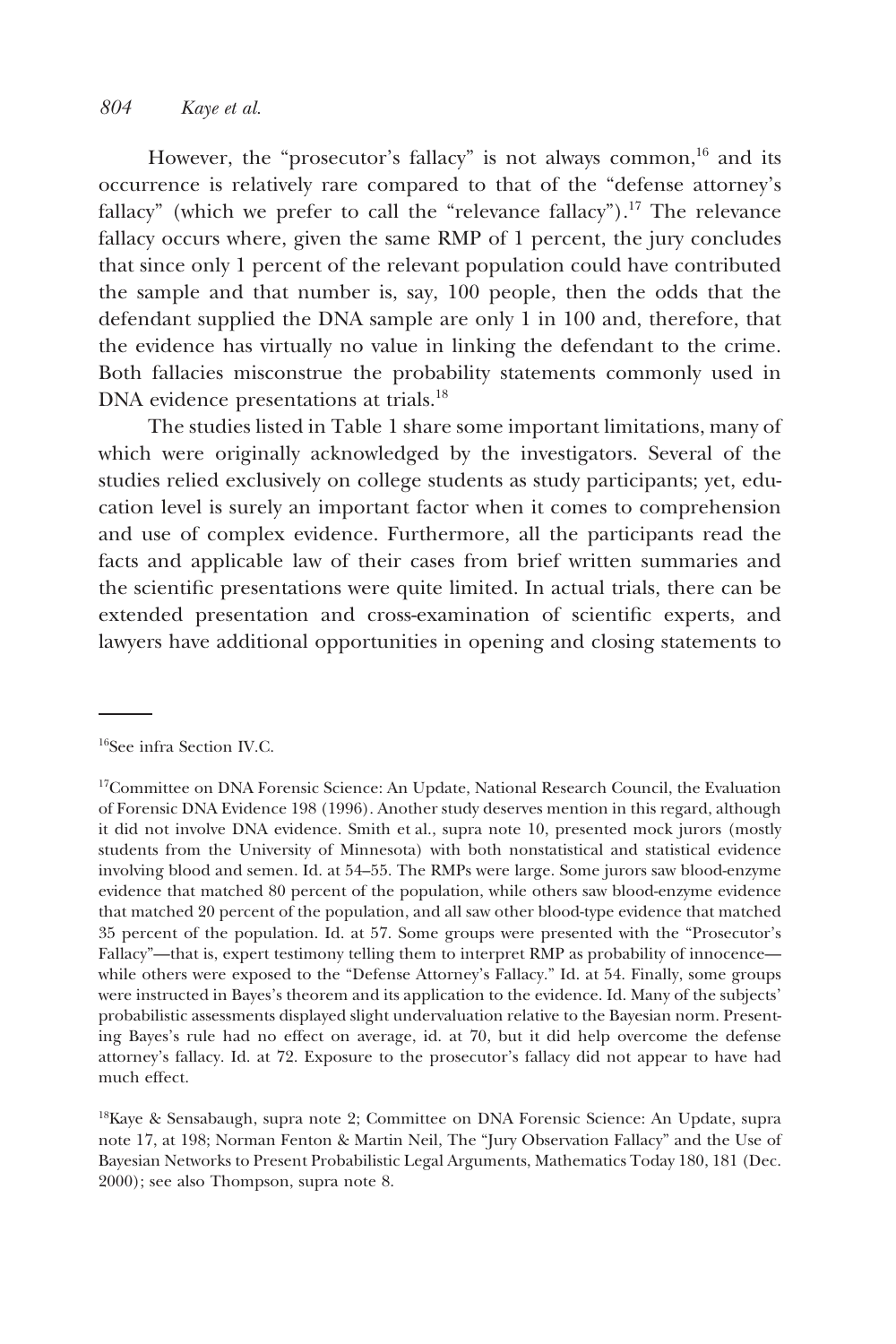reinforce key portions of expert scientific evidence. Finally, unlike actual jury trials, most of these studies did not allow for group deliberation.

## III. The Mock Trial and Jurors

The methodology of our study and the characteristics of the volunteers who participated in the experiment are described in detail elsewhere, but a brief summary will be helpful.<sup>19</sup> The subjects were 480 Wilmington, Delaware, residents who appeared at the New Castle County Courthouse in response to summonses for jury duty but were not needed to serve on a regular jury. Reflecting the county jury pool generally, about four-fifths were white, about half were female, and most had taken at least some mathematics and science courses in high school or college.20

These participants were taken to conference rooms in the courthouse where they watched a 70-minute videotaped trial. They then deliberated in juries of eight (there were 60 such mock juries) until they reached a unanimous verdict or declared themselves hung. Jurors completed three questionnaires: one at the beginning of the study, one after viewing the mock trial, and one after deliberation.<sup>21</sup>

The mock trial was based on *State v. Pappas*, <sup>22</sup> the first appeal in Connecticut from a prosecution relying on mtDNA evidence. Usually, forensic

<sup>19</sup>See Dann et al., supra note 1.

 $20$ Their views about science were quite similar to those reported in national surveys, with widespread positive views about the benefits of science along with a significant minority who expressed concerns about science. About a fifth of the sample had substantial mathematics or science experience on the job.

 $21$ Some of the juries experienced a very traditional trial format—no notetaking, no jurorgenerated questions of witnesses, and no written materials to guide the jurors. Others experienced different combinations of jury trial reform techniques (including notetaking, asking questions about the scientific evidence to experts (contacted by phone through the judge), using a checklist, and jury notebooks). The impact of the reform techniques is not a central concern of this article, so the specific way the reform techniques were implemented will not be described further. A detailed account may be found in the research project's technical report. See Dann et al., supra note 1.

<sup>22776</sup> A.2d 1091 (Conn. 2001) (discussed in Marlan D. Walker, Note, Mitochondrial DNA Evidence in *State v. Pappas*, 43 Jurimetrics J. 427 (2003)).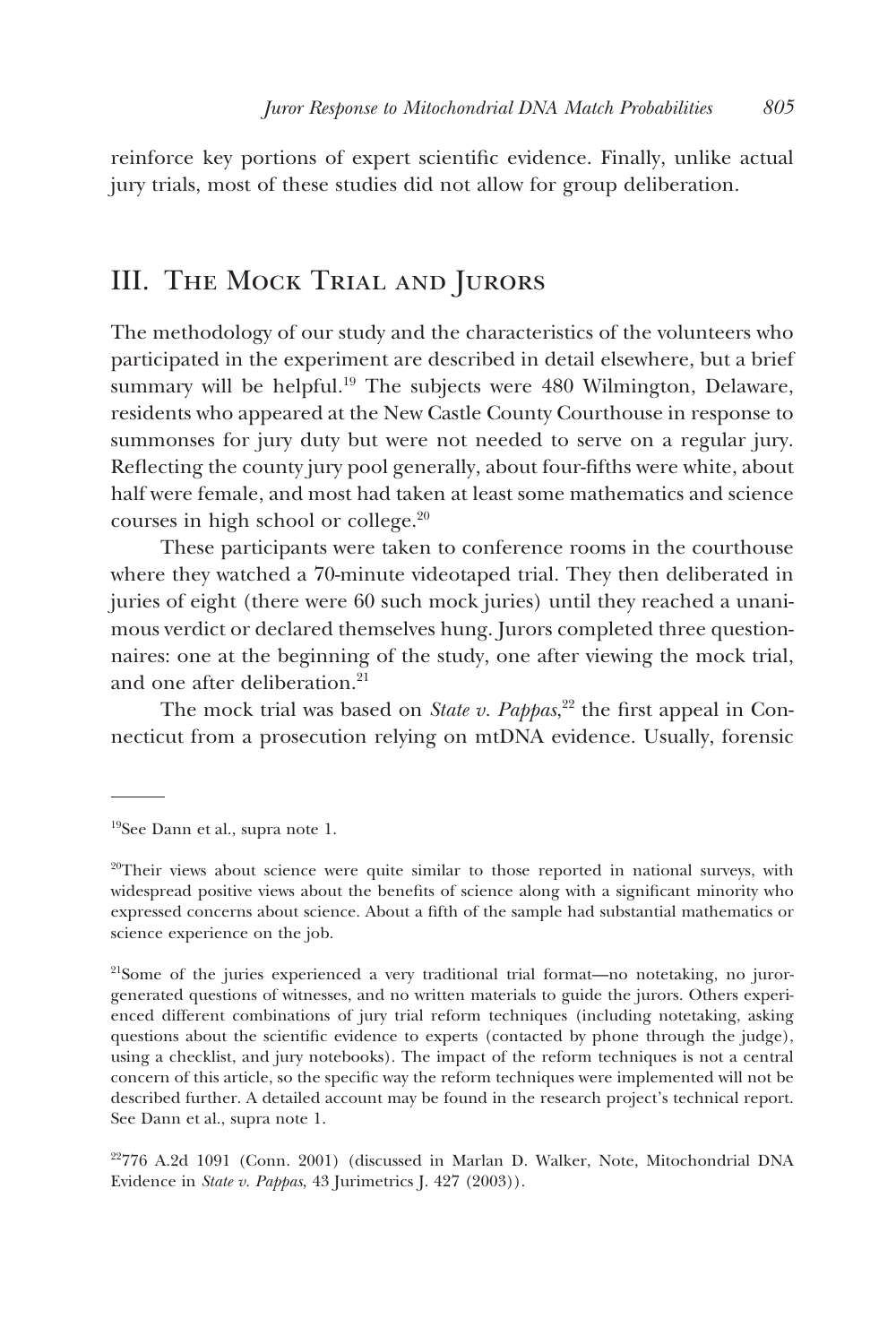testing uses the extremely long DNA strands coiled in cell nuclei.<sup>23</sup> When the quantity of nuclear DNA suitable for analysis is too small, however, mitochondrial DNA analysis might be used. MtDNA typing works with samples that are too small for nuclear-DNA testing because there are hundreds or thousands of mitochondria in a single cell, but only one nucleus. Hence, far fewer cells are needed for mtDNA testing. MtDNA sequencing can be conducted with DNA extracted from teeth, bones, and even a few strands of human hair. Because the mitochrondria in all cells are copied from those of the zygote (the fertilized egg cell whose mitochondria come entirely from the mother), all individuals in the maternal line of descent have the same mtDNA sequence. Although mtDNA is therefore less individualizing than is nuclear DNA, it is a useful forensic identification tool that has been presented in many courts.<sup>24</sup>

We adapted material from the trial transcript and the reported decision of the Connecticut Supreme Court upholding both the admission of the mtDNA evidence and the defendant's conviction. The mock trial, filmed in a courtroom, included introductory instructions by a judge, opening statements by a prosecutor and a defense attorney, witness testimony, including experts for each side who discussed mtDNA evidence, $25$  closing arguments, and legal instructions by the judge. This trial pertained to an armed robbery of a bank by a lone, masked gunman who fled from the bank, pursued by local police. The police found the robber's discarded blue sweatshirt and stolen currency. Laboratory examination of the sweatshirt revealed two human head hairs in the hood. An anonymous call directed the police to the defendant. The police collected a sample of his head hair. The two samples of hair were sent to the FBI crime laboratory for DNA analysis. The defendant was arrested and charged upon learning that his mtDNA matched that found in the sweatshirt hairs. Other evidence also incriminated the defendant, but it was relatively weak.

 $2<sup>23</sup>$ See, e.g., Committee on DNA Technology in Forensic Science: An Update, supra note 17; Kaye & Sensabaugh, supra note 2.

<sup>&</sup>lt;sup>24</sup>Cases involving mtDNA evidence, reflecting its growing use in criminal investigation and trial, are collected in Kaye & Sensabaugh, supra note 2.

 $25$ In the actual trial, the jury heard only from the prosecution's expert witness regarding the mtDNA evidence. The defendant did not present an expert, and the jury convicted him. In our film, the prosecution expert used PowerPoint slides adapted from ones used by the FBI; and we designed additional slides for the defense expert witness.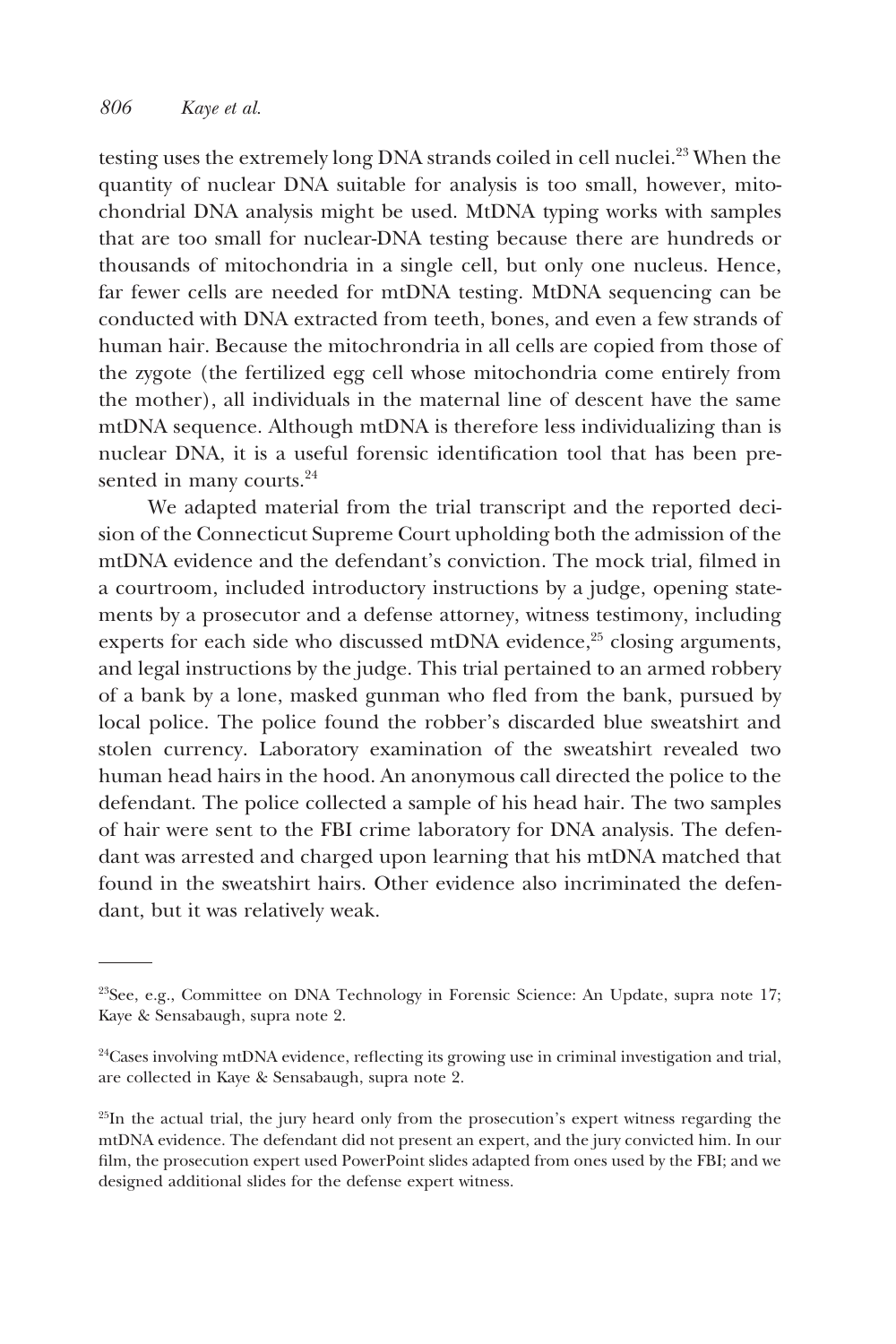In our film, the FBI analyst testified on direct examination that only 1 in 5,072 Caucasian men have mtDNA types that match that of hairs from the sweatshirt, meaning that 99.98 percent of that population would be excluded as a possible source of the hairs. On cross-examination, he agreed that for the metropolitan area in which the robbery occurred, this would leave "six white males as the possible source of those hairs." The defense expert, a genetics professor, questioned the FBI calculation on two prime grounds. First, the FBI's database of 5,071 mtDNA types of Caucasian men was not a random sample. Second, the prosecution expert failed to account for possible heteroplasmy in its calculation of the likelihood of a match.<sup>26</sup> "Heteroplasmy" occurs when an individual has more than one type of mtDNA. A mutation, usually at one base pair, sometimes gives rise to two detectable types in the same individual. A small sample of cells might show one type but not the other. To avoid excluding a heteroplasmic individual (whose crimescene sample might show one mtDNA type and whose reference sample might show the other type), the FBI does not count a difference at a single base pair as an "exclusion."

Explaining this approach by the FBI, the defense expert observed that the random-match probability is affected by the number of near matches as well as by the number of exact matches. She found nine instances in which the crime-scene sample was one base pair off from a sample in the FBI database. The FBI would not have excluded the nine individuals who provided these samples in its database. This set of nonexclusions has to be taken into account in figuring the likelihood of a match, said the defense expert. She asserted that even granting the appropriateness of the FBI reference database, "some 10 out of every 5,072 white men in Middletown would have a DNA sequence that could not be excluded from that of the hairs in this case." Applying a nonexclusion proportion of 10/5,072, or 0.2 percent, to the town's white male population, she concluded that "about 57 Caucasian males in the Middletown metro area could not be excluded as the source of the hairs found on the sweatshirt."

Unlike several previous studies, we had the prosecution expert and the prosecutor refrain from suggesting the "prosecutor's fallacy" to the jury. This adheres to judicial admonitions.<sup>27</sup> We hoped to determine how often jurors

 $26T$ . Melton, Mitochondrial DNA Heteroplasmy, 16 Forensic Sci. Rev. 1 (2004). Consequently, the FBI does not consider a difference at a single base pair sufficient to exclude a suspect.

<sup>&</sup>lt;sup>27</sup>See, e.g., United States v. Morrow, 374 F. Supp. 2d 51 (D.D.C. 2005) ("[T]he Government must be 'careful to frame the DNA profiling statistics presented at trial as the probability of a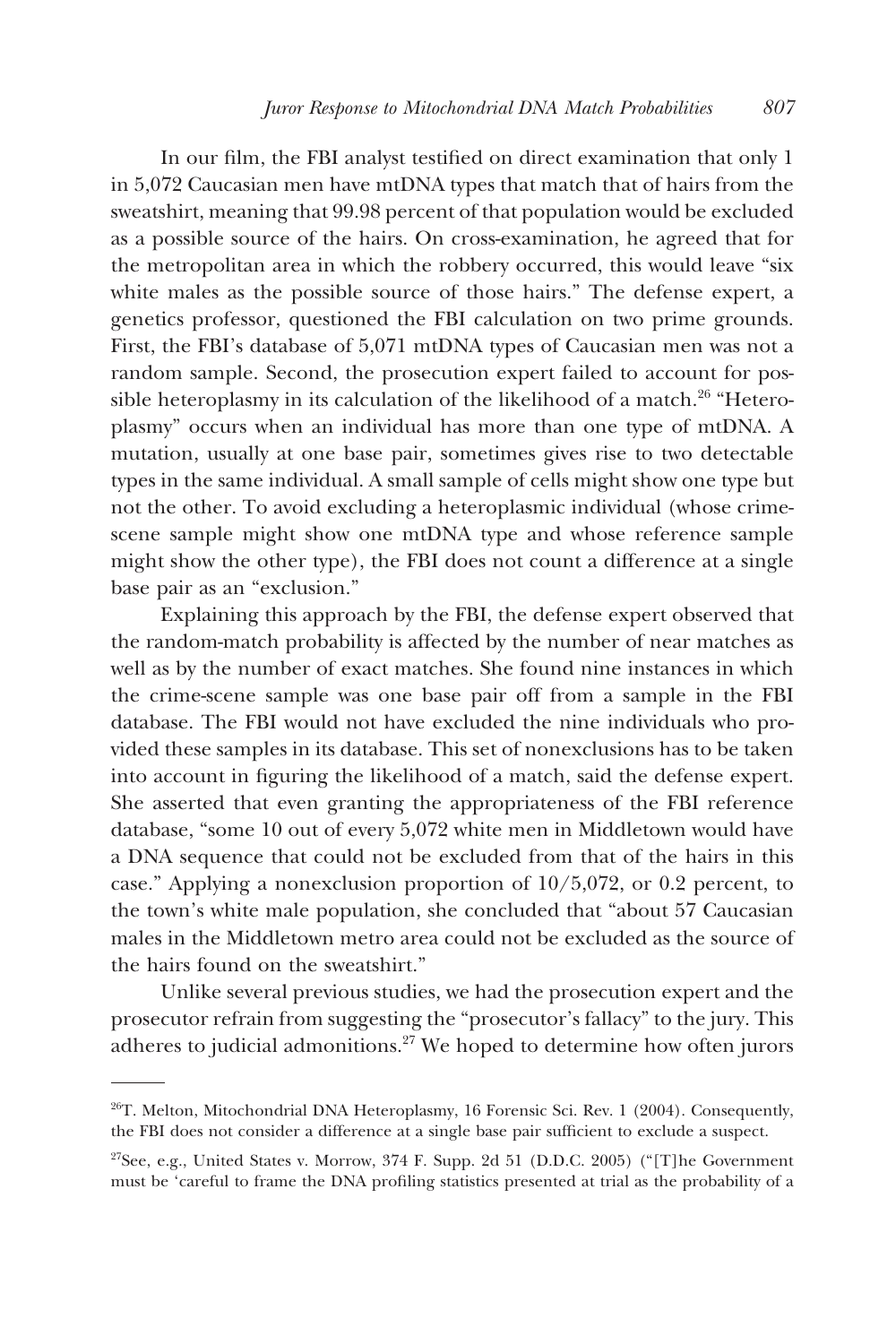would, on their own, come to that mistaken conclusion. On the other hand, defense counsel explicitly argued the "defense attorney's fallacy" in asking for an acquittal. The expert testimony and the arguments on these statistical issues are reproduced in Appendix A.

## IV. JURORS' EVALUATIONS OF STATISTICAL **ARGUMENTS**

#### *A. The Relevance of Heteroplasmy*

One of the more complicated issues presented by the mtDNA experts, and a major focus of the defense expert, was that the FBI's estimate of the percentage of matching people ignores the fact that due to heteroplasmy, men who differ at a single base pair cannot be excluded as possible matches.<sup>28</sup> The FBI analyst ignored heteroplasmy when he testified that only 1 in 5,072 Caucasian men have mtDNA types that match that of hairs from the sweatshirt. The prosecutor claimed, in his closing argument, that heteroplasmy is irrelevant because the defendant himself was not shown to be heteroplasmic. However, as the defense expert noted, and as we have described above, whether the defendant is heteroplasmic is beside the point, for one must still consider the possibility of heteroplasmy in calculating the probability of a match. Because the FBI does not count a difference at a single base pair as an exclusion, the random-match probability is affected by the number of near matches as well as the number of exact matches. By and large, the jurors seemed to appreciate this fact. About two-thirds of them, responding after deliberation, asserted it was necessary to consider heteroplasmy even though the defendant is not heteroplasmic.

#### *B. Exclusion Probabilities*

The prosecution expert testified that the mtDNA evidence excluded 99.98 percent of the population as the source of the hairs. Because the defense

random match, not the probability of the defendant's innocence that is the crux of the prosecutor's fallacy.' While this is a very real danger, the courts that have dealt with this potential problem have found that careful oversight by the district court and proper explanation can easily thwart this issue.") (internal citations omitted).

<sup>28</sup>See supra note 26.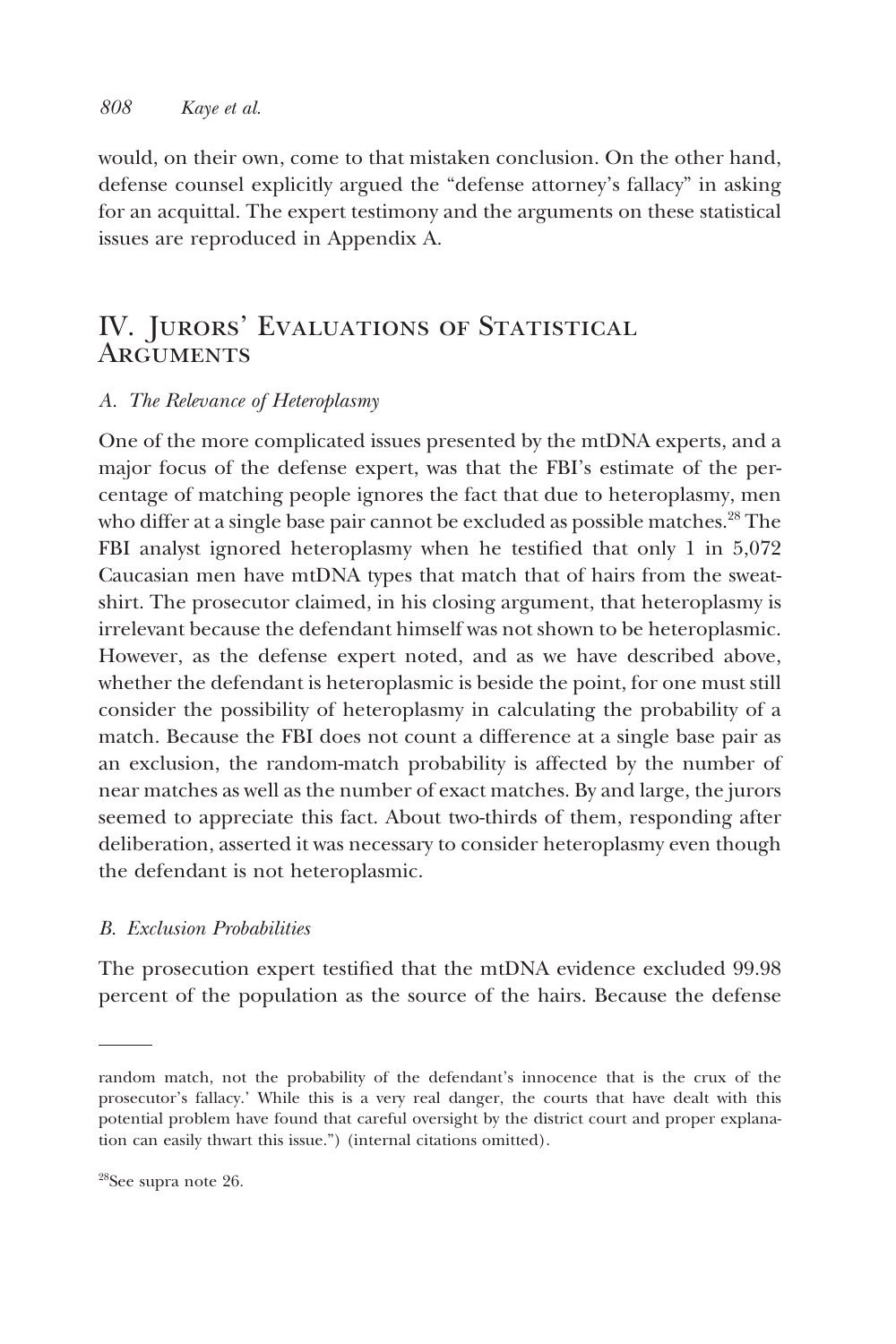expert included single base pair differences as matches, she spoke of an RMP of 10/5,072, which is 10 times larger than the prosecution's figure. She restated this as 0.2 percent, which equates to an exclusion proportion of 99.8 percent (although she did not make this last conversion). Thus, the expert testimony as a whole established that more than 99 percent of the population would have been excluded by mtDNA testing. Yet, only 69 percent of the mock jurors agreed with the proposition that "the mtDNA evidence in this case excludes at least 99% of the population as the source of the hairs."

Why did nearly a third of the jurors not accept the figure of "at least 99%" for the proportion excluded? Some of them may not have remembered or understood the figures given by the experts, but other possible explanations are consistent with greater juror comprehension. A juror could have understood that the mtDNA match, on its face, excluded "more than 99% of the population," but still believed that this is not what "the mtDNA evidence" as a whole "established." The defense expert questioned the value of the FBI database in estimating the frequency of Caucasian mtDNA types, and counsel's cross-examination of the FBI expert elicited the concession that the database was not a random sample and was not from the region in which the robbery took place. In deliberations, some jurors were skeptical of the extrapolation from the database to the town of Middletown.<sup>29</sup> For example, one juror pointed out that:

the FBI got 5,072 different individuals, got their DNA samples. We don't know if they were out in San Francisco and got 5,072 DNA samples from Latin Americans only and then decided to use that database to characterize the population in Middletown, or if it was a random sample across the country. We have no idea whether that database that they have is actually representative of the population in Middletown or not. For all we know there could be three major families in Middletown that have been there for hundreds of years that have lots of family members in the area and, consequently, you see a lot of the DNA pattern out of that particular city... $^{30}$ 

In the same vein, jurors might also have worried that even if the national database were representative of Middletown, random sampling error could

<sup>&</sup>lt;sup>29</sup>Cf. Ronald J. Allen & Michael S. Pardo, The Problematic Value of Mathematical Models of Evidence, 36 J. Legal Stud. 107 (2007) (suggesting that the use of a database to draw inferences in a specific case is always open to debate).

<sup>&</sup>lt;sup>30</sup>Statements of jurors made in the course of deliberations are taken from Erin Jennifer Farley, Deliberating Science: Juries, Scientific Evidence and Commonsense Justice (2006) (Ph.D. dissertation, University of Delaware).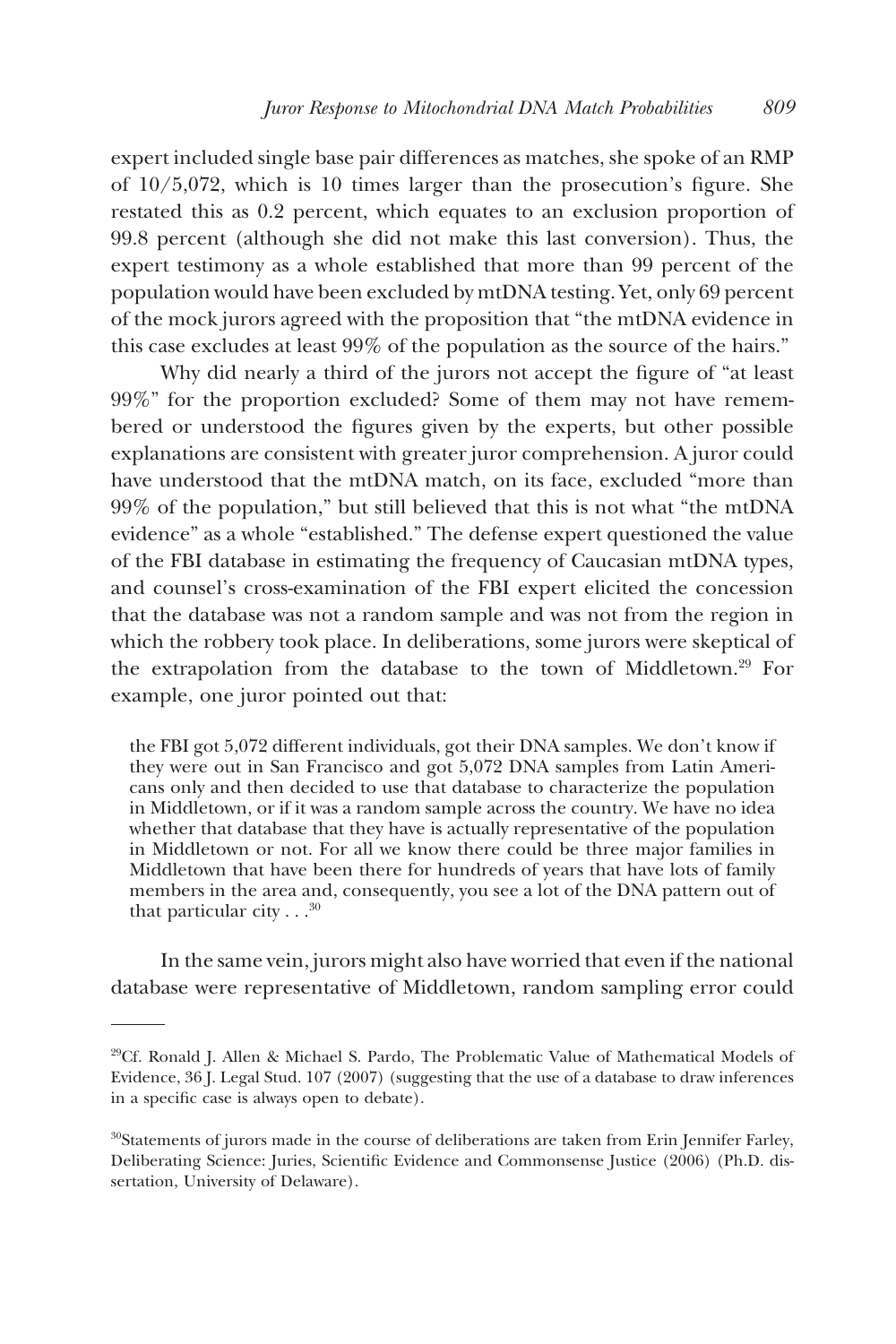make the RMP in the Middletown population larger than that in the FBI's national sample. Although this type of statistical error was not mentioned explicitly in testimony or argument, during jury deliberations various jurors commented on the small size of the FBI sample. For instance, one juror exclaimed, "[a] database of 5,000 people—how many people are in the United States? 5,000 is nothing." Another invoked his professional knowledge to declare that "I'm a research scientist by trade, and when they started talking about mitochondrial DNA, I thought, 'Oh boy this is good stuff!' It's very timely, you know, but I can tell you that their percentages could change if they measured DNA samples from 10,000 people rather than 5,000 people."

Concern over laboratory contamination or other sources of laboratory error also could have led jurors to discount the 99+ percent figure. Some previous research indicates that undergraduate students believe that laboratories frequently err in declaring DNA matches.<sup>31</sup> Here, counsel questioned the FBI expert about possible contamination, but the defense made no overt argument that contamination occurred in this case. Other analyses reported elsewhere confirm that a significant minority of jurors were concerned about contamination of the mtDNA material in the present case. $32$  Thus, some jurors probably rejected the uncontested 99 percent exclusion probability not because they failed to understand the testimony about the database and the exclusion rate, but because they had doubts about the reliability of the mitochondrial DNA evidence itself.

#### *C. Transposition*

Even if the probability of exclusion were perceived as 99 percent or more, it would not necessarily follow that this same number is the probability that the hairs came from the defendant. As discussed in Section I of this article, using the same number for both probabilities confuses the conditional probability of a match in the mtDNA  $(M)$  given an innocent suspect  $(I)$  with the conditional probability of innocence  $(I)$  given a match  $(M)$ . To restate the conclusion given earlier, if the suspect is innocent, then the probability that his DNA will match is  $P(M|I) = 1$  percent. The inverse probability,  $P(I|M)$ ,

<sup>31</sup>Schklar & Diamond, supra note 10, at 165 (reporting that students believed that nuclear-DNA matches result from laboratory error 10 percent of the time).

<sup>32</sup>Valerie P. Hans, David H. Kaye, B. Michael Dann, Erin J. Farley & Stephanie Albertson, Science in the Jury Box: Juror Comprehension of the Biology of mtDNA Evidence. Unpublished manuscript, Cornell Law School (May 8, 2007).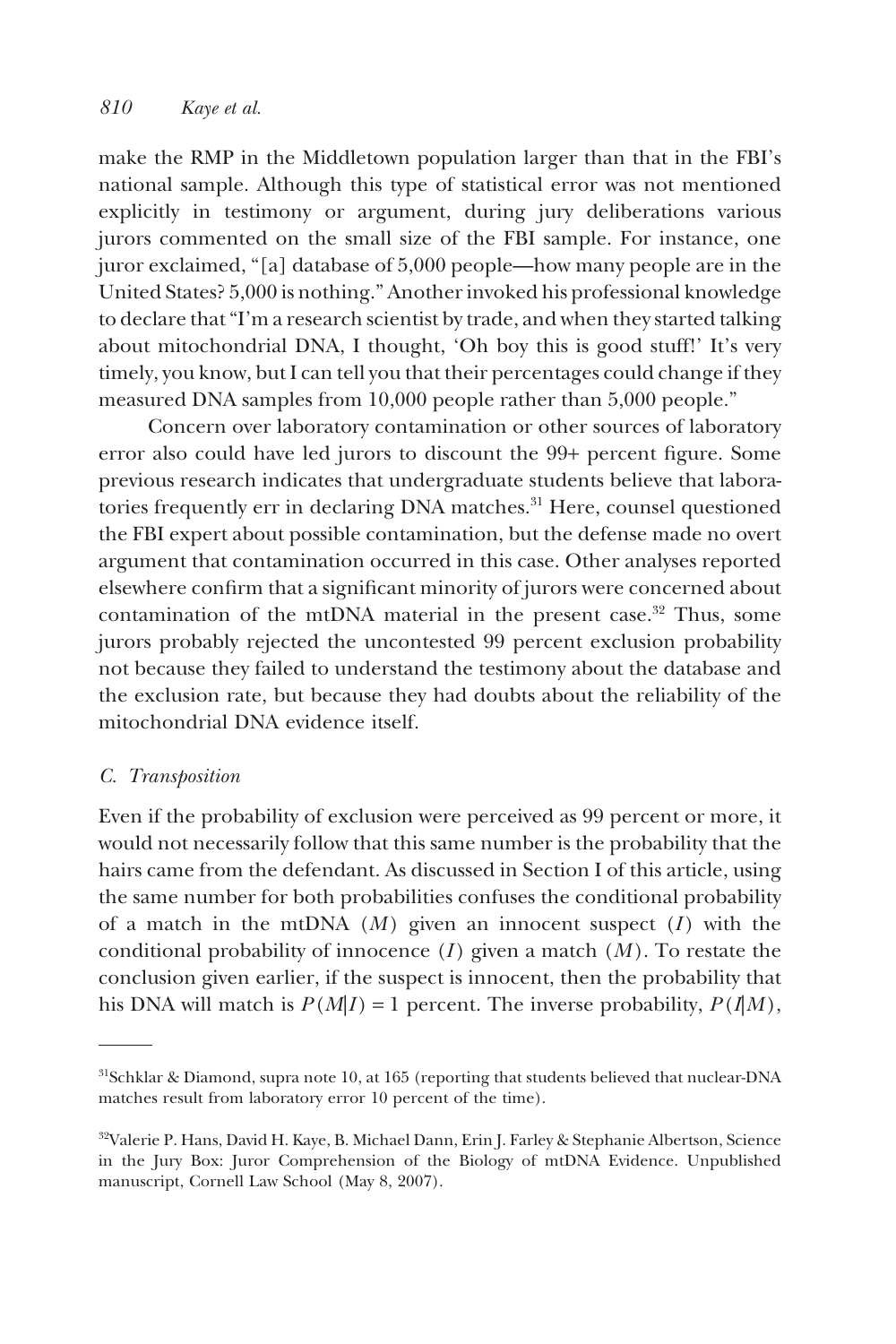could be quite different. If the suspect matches, then all that can be said (from the fact of the match alone) is that he is included in the class of people who might have left DNA at the crime scene. This group might be large, or it might be small. If its size is denoted by *N*, and if every individual in the group is equally likely to have left the DNA, then  $P(I|M) = 1/N$ . For example, if five individuals have matching DNA and if there is no other evidence pointing to any one of them, then the chance that any named individual—including the suspect—is innocent is  $4/5 = 80$  percent. This is a far cry from the 1 percent figure that comes from transposing the conditional probability of a match given innocence.

In our study, nearly half (48 percent) the mock jurors agreed with the proposition that "the mtDNA evidence in this case shows there is about a 1% chance that someone else besides the defendant committed the crime." This figure surely overstates the incidence of the transposition fallacy. We do not know how many of these jurors also believed that the probability of a random match was about 1 percent. We know that the bulk of the jurors (330 out of match was about 1 percent. We know that the bulk of the jurors (330 out of 480) agreed that the probability of exclusion, which is essentially  $P(\overline{M}|I)$ , was "at least 99%," but we cannot say how many of them would translate "at least" into "about." Moreover, jurors could have arrived at the figure of "about 1%" without transposing. For example, a juror who reacts as prescribed by Bayes's rule could reason as follows.

Given the other evidence in the case, the prior odds of innocence are 1. There is essentially no chance that the laboratory mistyped the samples. Hence, the posterior odds of innocence are given by the likelihood ratio  $\hat{P}(M|I)/1$ . Using the prosecutor's figure of 1 percent for  $P(M|I)$ , the posterior odds are then  $1/100$ , corresponding to a posterior probability,  $P(I|M)$ , of  $1/101$ , which is "about 1%."

Because we did not elicit subjective probabilities for other evidence from the jurors, we cannot directly estimate the incidence of the transposition fallacy from the answer to the question about the probability of innocence.

Nonetheless, some clue as to the incidence of the transposition fallacy might be teased out of the jurors' answers. Of the 330 jurors who agreed that the exclusion probability was at least 0.99, 180 also stated that the mtDNA evidence showed about a 0.01 chance that the hairs were not the defendant's. This suggests that, at the very most,  $180/330 = 55$  percent of the jurors were transposing. The actual rate is lower to the extent that some of the 55 percent arrived at the 0.01 figure by another route. A very rough indication of this "background rate" for 0.01 can be obtained by considering the fraction of the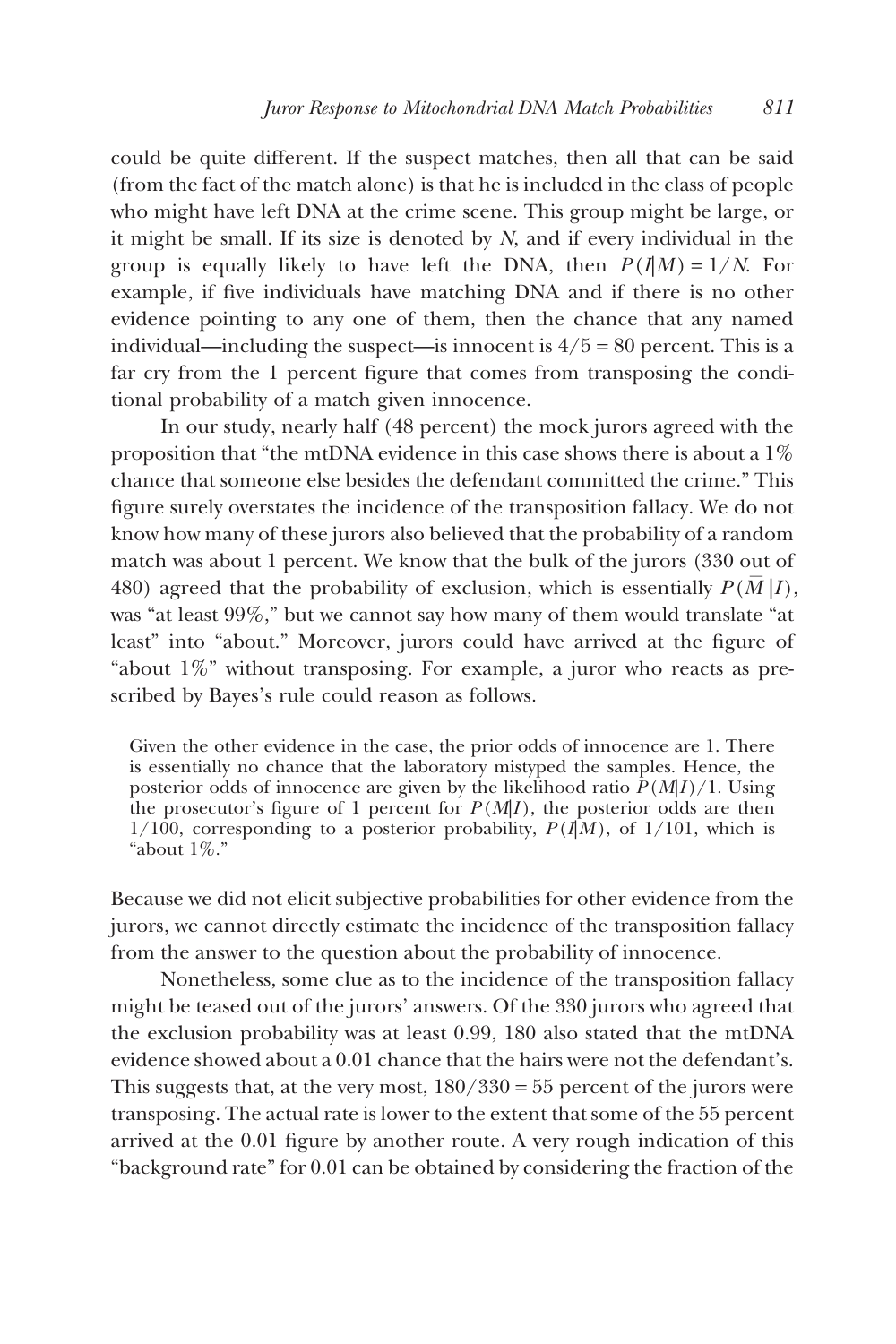jurors who did not accept the 0.99 figure and accepted the 0.01 figure. Among the 109 jurors not subscribing to 0.99 for the exclusion probability, 42 (39 percent) adopted the 0.01 figure. If this background rate can be applied to the group that did subscribe to 0.99 as well—admittedly a big "if"—then the rate for transposition is the total who could be transposing (55 percent) minus the background rate for arriving at 0.01 (39 percent), which is 16 percent.

This percentage is at the high end of the range from previous studies, but direct comparisons are clouded by the varying experimental conditions. Earlier studies involved different exclusion (or inclusion) probabilities and various ways of describing and presenting them to mock jurors or students. The first experiments involved forms of trace evidence other than DNA. Researchers reported that the overall incidence of apparent transposition was less than 2 percent (aggregated across frequencies of 1/10, 1/20, 1/100, and  $1/1,000$ ,<sup>33</sup> 5 percent (when the subjects were told both that "only two percent of people have hair that would be indistinguishable" and that "in a city of one million, there would be approximately 20,000 such individuals"), $34$  8 percent (reporting that "the scientific evidence established that there was a 99% likelihood that the fire was deliberate" when the randommatch probability was framed as  $1/1,000$  and as one-tenth of 1 percent),  $35$ and 22 percent (when informed of "a two percent chance that the defendant's hair would be indistinguishable . . . if he were innocent").  $36$  For DNA evidence, the incidence has been estimated at a scant 0.3 percent (for a frequency of  $0.0025$  percent)<sup>37</sup> and 6 percent (for a frequency of 0.04, or one in 25).38

<sup>37</sup>Nance and Morris told their subjects that "the DNA profile in question can be found in only 25 ten-thousandths of one percent—.0025 percent—of the male population. In other words, on average we would expect to see the DNA profile . . . in one out of every 40,000 randomly selected men in the population." Nance & Morris II, supra note 10, at 424 n.40. They observed that only 0.3 percent of their subjects apparently translated this into a probability of guilty of precisely 99.9975 percent.

38Further refinement of the measure indicated that the 6 percent figure likely overstated the incidence. Nance & Morris I, supra note 10, at 429, 431–34.

<sup>33</sup>Goodman, supra note 10, at 375.

<sup>34</sup>Thompson & Schumann, supra note 10, at 173–74.

<sup>35</sup>Goodman, supra note 10, at 384.

<sup>36</sup>Thompson & Schumann, supra note 10, at 173–74.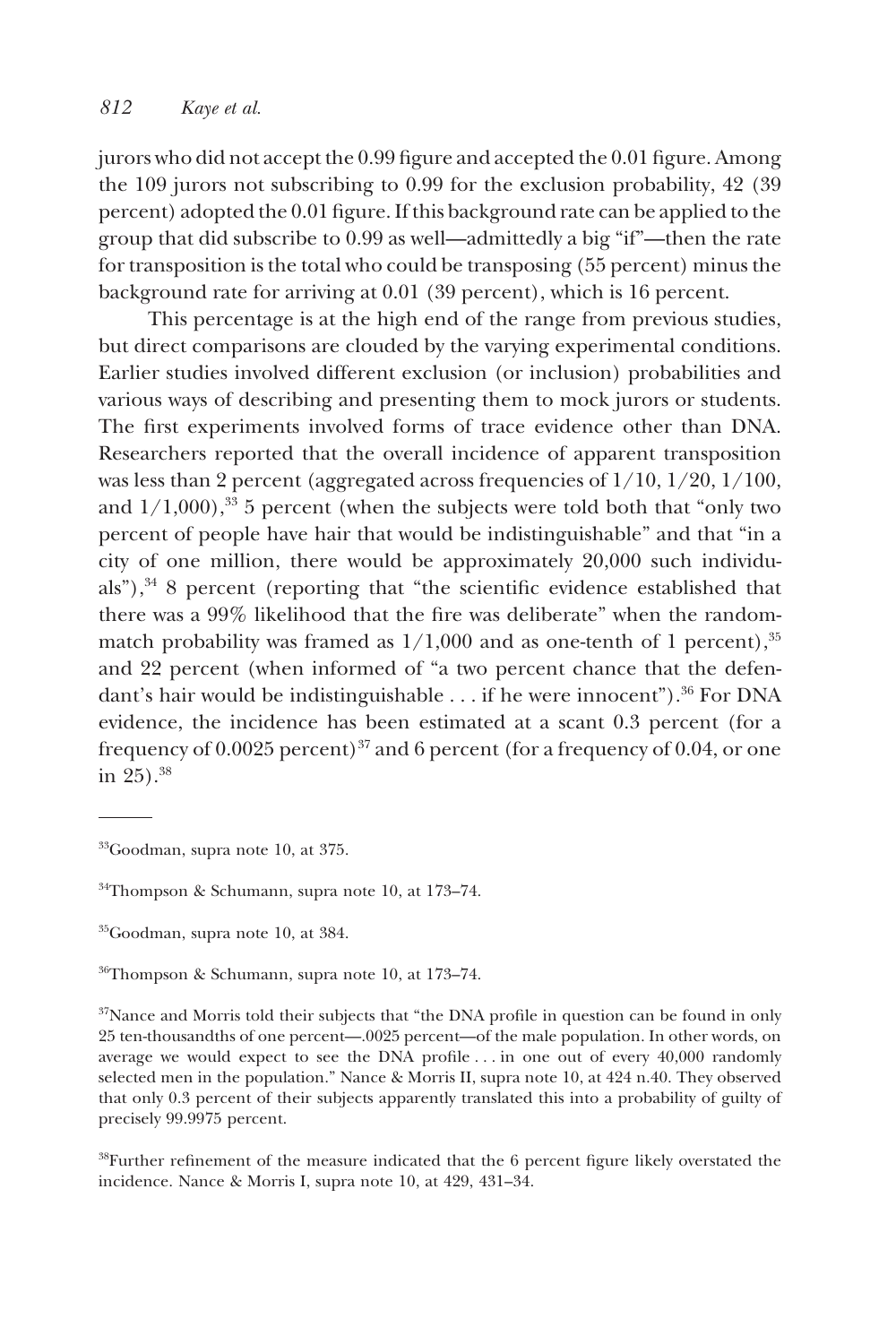#### *D. Undervaluation and the Relevance Fallacy*

Without knowing the prior odds for each juror, we cannot evaluate the extent to which the jurors overrely or underrely on mtDNA match evidence.39 Even so, there is reason to think that a considerable number of jurors succumbed to the relevance fallacy. The defense attorney here claimed that the mtDNA evidence is completely irrelevant because a substantial number of other people could also be the source of the hairs. In fact, the match is relevant, even though its probative value might be debatable or might depend on whether heteroplasmy is considered in assessing the likelihood of a match. Yet, when the jurors answered a question reiterating the defense attorney's argument that the mtDNA evidence is completely irrelevant, only half rejected the claim, and 40 percent agreed with the proposition that the mtDNA evidence in this case is entirely worthless because people other than the defendant could have contributed the hairs.<sup>40</sup>

This percentage is larger than previous reports of the incidence of the fallacy. In some of the studies mentioned in connection with the transposition fallacy, figures of 7 percent,<sup>41</sup> 8 percent,<sup>42</sup> and 17 percent<sup>43</sup> were given for the incidence of the relevance fallacy. Again, it is difficult to make direct comparisons in view of the differences in the design of the studies. Moreover, the fallacy rarely emerged unequivocally in deliberations. A few jurors advanced the argument, as when one explained: "Well, I'm not even relying on the DNA evidence because in my opinion its still circumstantial for the simple fact is you still have other people that could possibly match that. So I'm not even relying on the DNA at all." More commonly, however, jurors made the subtler point that the number of other men in the area with

<sup>39</sup>Other studies that have examined this question have asked about the participants' subjective probabilities of guilt based on different pieces of evidence prior to learning about DNA analysis results. Given our desire to measure the impact of trial innovations on juror assessments of the evidence, we did not use this artificial approach.

<sup>40</sup>The numbers did not change appreciably after deliberations. The question read as follows: "The mtDNA evidence in this case is completely irrelevant because a substantial number of other people could also be the source of the hairs."

 $41$ Nance & Morris I, supra note 10, at 433–34.

<sup>42</sup>Thompson & Schumann, supra note 10, at 174.

 $^{43}\mathrm{Id}.$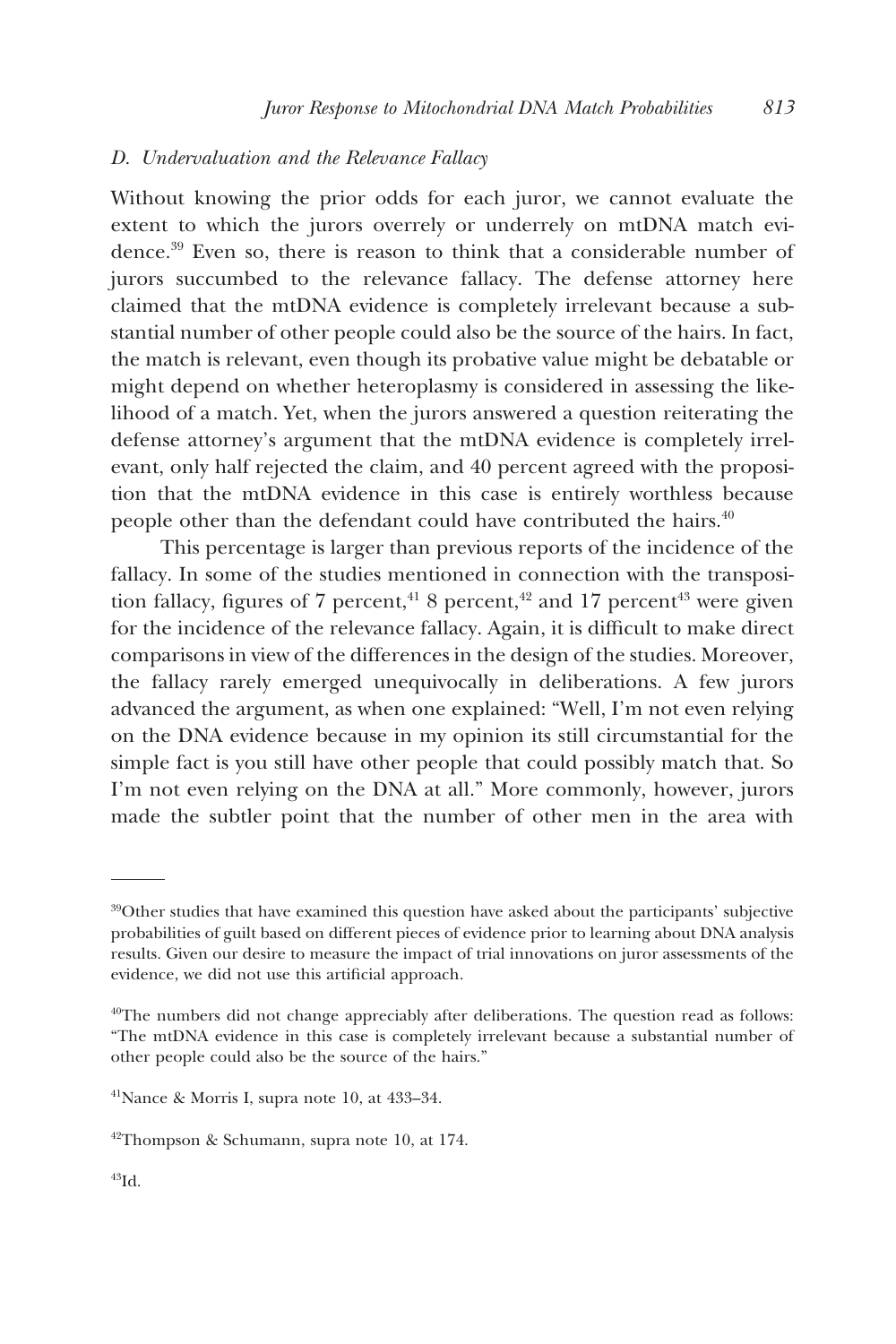#### *814 Kaye et al.*

matching mtDNA types established reasonable doubt. One juror explained his initial thinking as follows.

My opinion is based on the judge's instructions and that is the fact that the prosecution did not prove to me without a shadow of a doubt that he was guilty. Based on DNA evidence by both the . . . doctor and the FBI expert, there was a possibility, whether you look at it one in six or one in fifty-seven, that there could possibly be more than one person out there. That's my thought.

Although one might question this reasoning, it is not a claim that the match is logically irrelevant, and observations like these often generated discussion of how to combine the less-than-conclusive DNA match with the other evidence in the case. For example, one juror remarked:

I think the defense's expert concluded that there might be 57 other...males that would have that. But that is not 57 males of six foot tall, 170 pounds with a scar on their face.... [A]nd with that DNA match it really narrows it down. Now . . . if you two feel so strongly that there's not enough evidence, I think you ought to stick with your verdict. But I think the evidence is there myself...

Thus, the binary responses in the questionnaire could be giving an exaggerated impression of the extent to which the relevance fallacy affected the final verdicts.

#### *E. Relationship to Predeliberation Verdicts*

As one would expect, there was a connection between initial jurors' verdicts and their acceptance of various statements about the statistical import of the mtDNA testing.44 Table 2 shows that more of the jurors initially inclined to vote guilty accepted the prosecution's position that at least 99 percent of the population was excluded, and fewer agreed with the defendant's position that the mtDNA evidence only established a 1 in 57 chance that he was the robber.45

 $44$ The average probability, the 1 percent chance, and the 1 in 57 items were all significantly related to verdict choice; the 99 percent exclusion-proportion question was related at the 0.055 level of statistical significance.

<sup>45</sup>At the same time, there was essentially no difference in the proportions who agree that the mtDNA evidence showed about a 1 percent chance that someone else was the robber—the statement that results from transposing the conditional probability related to the 99 percent figure in the first statement.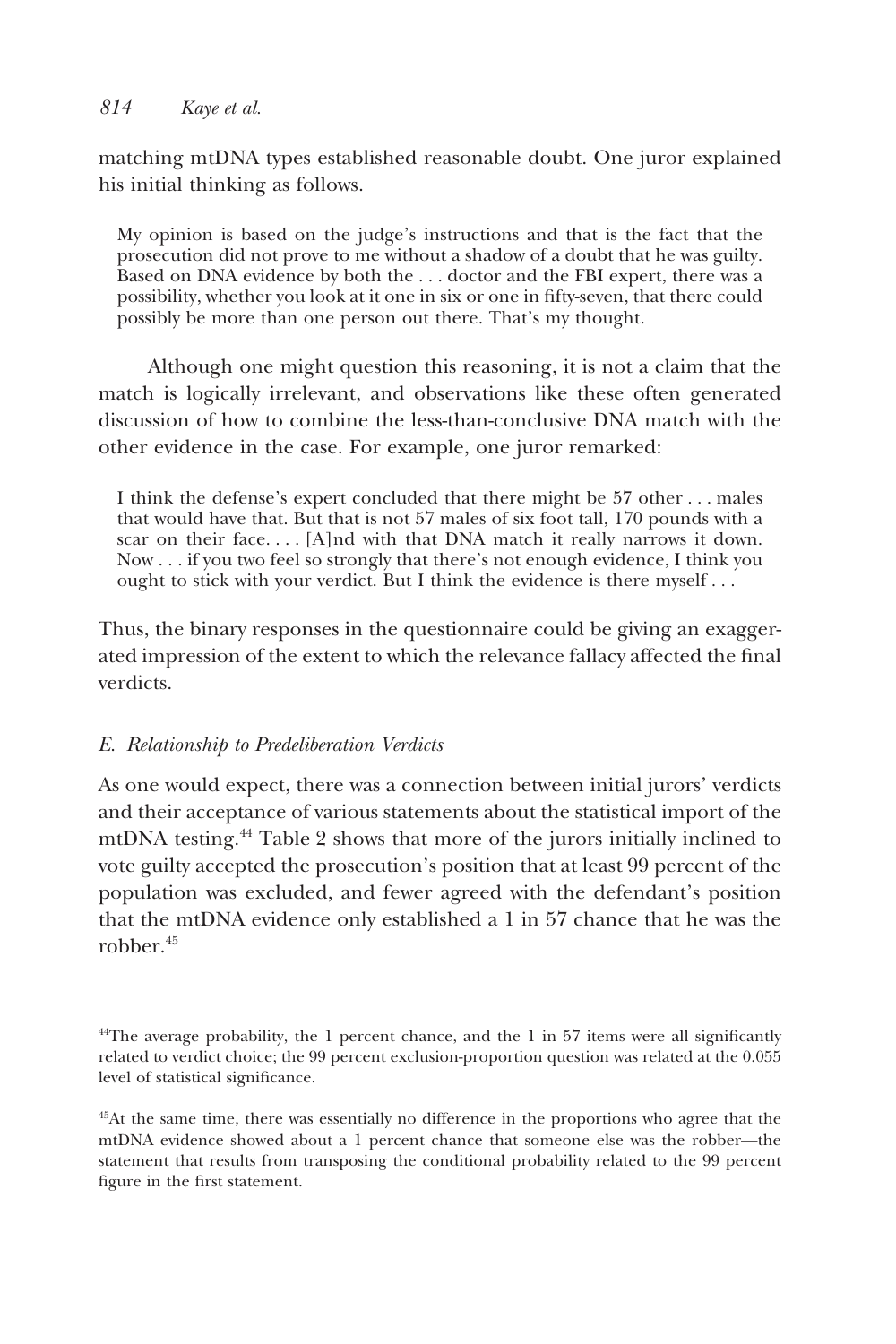| Percent Who Agree with Statement that                                                                       | All | Guilty | <b>Not Guilty</b> | Unsure |
|-------------------------------------------------------------------------------------------------------------|-----|--------|-------------------|--------|
| "The mtDNA evidenceexcludes at least 99% of<br>the population as the source of the hairs."                  | 69  | 74     | 62                | 72     |
| "The mtDNA evidence $\dots$ shows $\dots$ only a 1 in 57<br>chance that the defendant committed the crime." | 47  | 38     | 57                | 54     |
| "The mtDNA evidence  shows  about a $1\%$<br>chance that someone else committed the<br>crime."              | 49  | 46     | 47                | 60     |

Table 2: Jurors' Initial Verdict Choices and Their Views on mtDNA Statistics

## V. Estimates of the Probability of Guilt

#### *A. The Effect of Deliberations*

A majority of jurors thought that there was a substantial probability that the defendant was the robber, but these estimates varied widely.<sup>46</sup> Figure 1A displays the frequency distribution of the jurors' probability estimates elicited before the deliberations; Figure 1B displays the postdeliberation distribution.47 Comparing the two figures, one can see the shift that occurs from the preliminary judgments to the postdeliberation judgments that the defendant is the robber. With deliberations, jurors shift toward greater certainty that the defendant is the robber. Before deliberations, there is a peak around 50 percent, which probably reflects "a default tendency to characterize a general state of uncertainty, when it is present, in terms like '50 : 50.'"48 This peak is much smaller after deliberations. Since the distribution shifts to the right, this suggests that deliberations led the jurors who were uncertain to be more confident that the defendant is indeed guilty. The

<sup>46</sup>The precise question, posed both before and after deliberations, read as follows: "In your view, what is the likelihood that the defendant Kevin Jones is actually the person who committed the robbery?  $\_\%$ ."

<sup>47</sup>The probability estimates and their percentiles are given in Appendix B.

 $48$ Nance & Morris I, supra note 10, at 417. The same "spike" is present in the juror assessments in Nance & Morris II, supra note 10, at 407. These studies did not include deliberations, which seem to be important in this regard.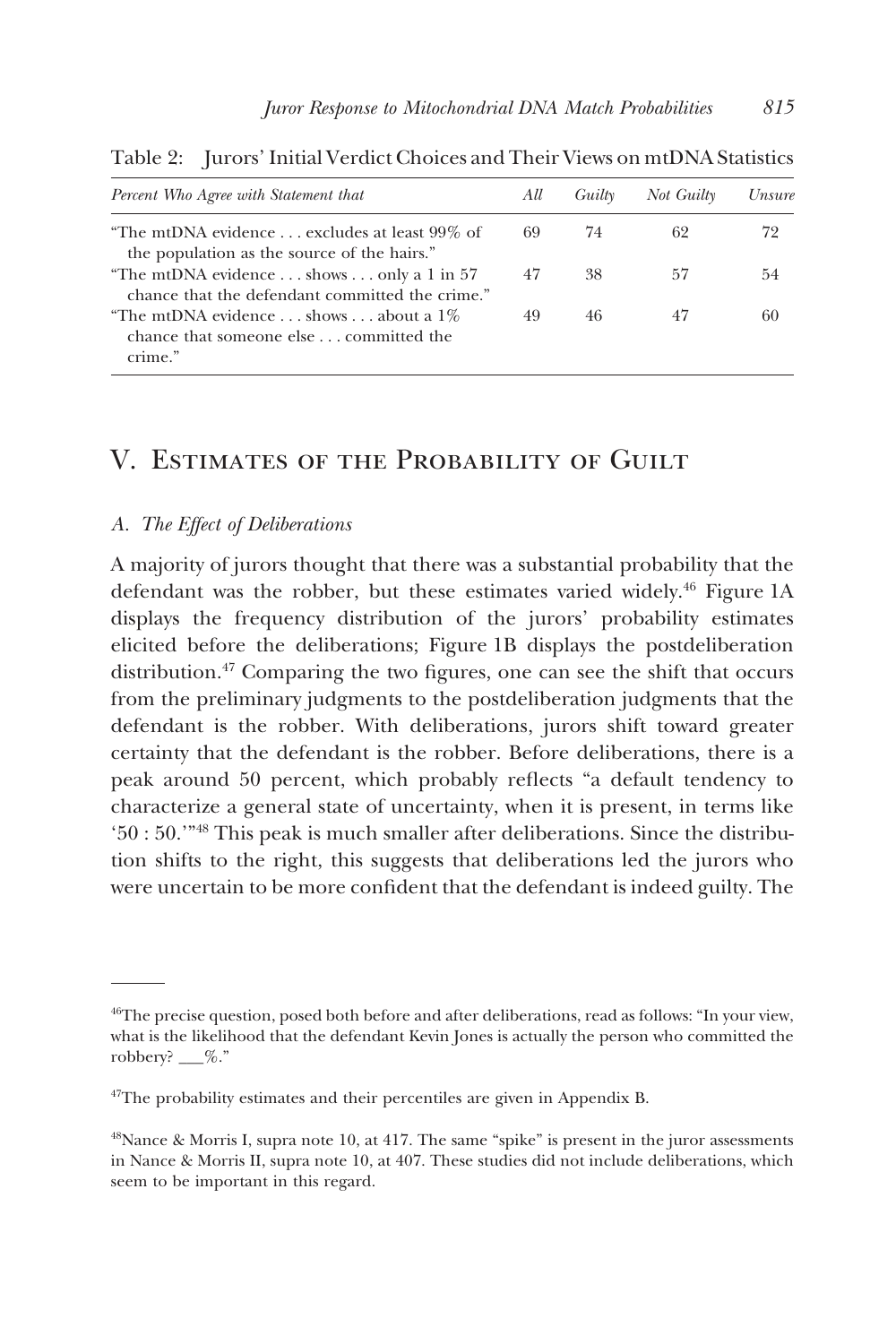*Figure 1A*: Distribution of jurors' probabilities of guilt elicited before deliberations.



*Figure 1B*: Distribution of jurors' probabilities of guilt elicited after deliberations.



**Jurors' stated probabilities of guilt (on scale of 0 to 100)**

change from pre- to postdeliberation assessments could reflect the impact of juror discussions on how to combine the DNA evidence with the other information in the case.49

<sup>49</sup>See supra Section IV.D.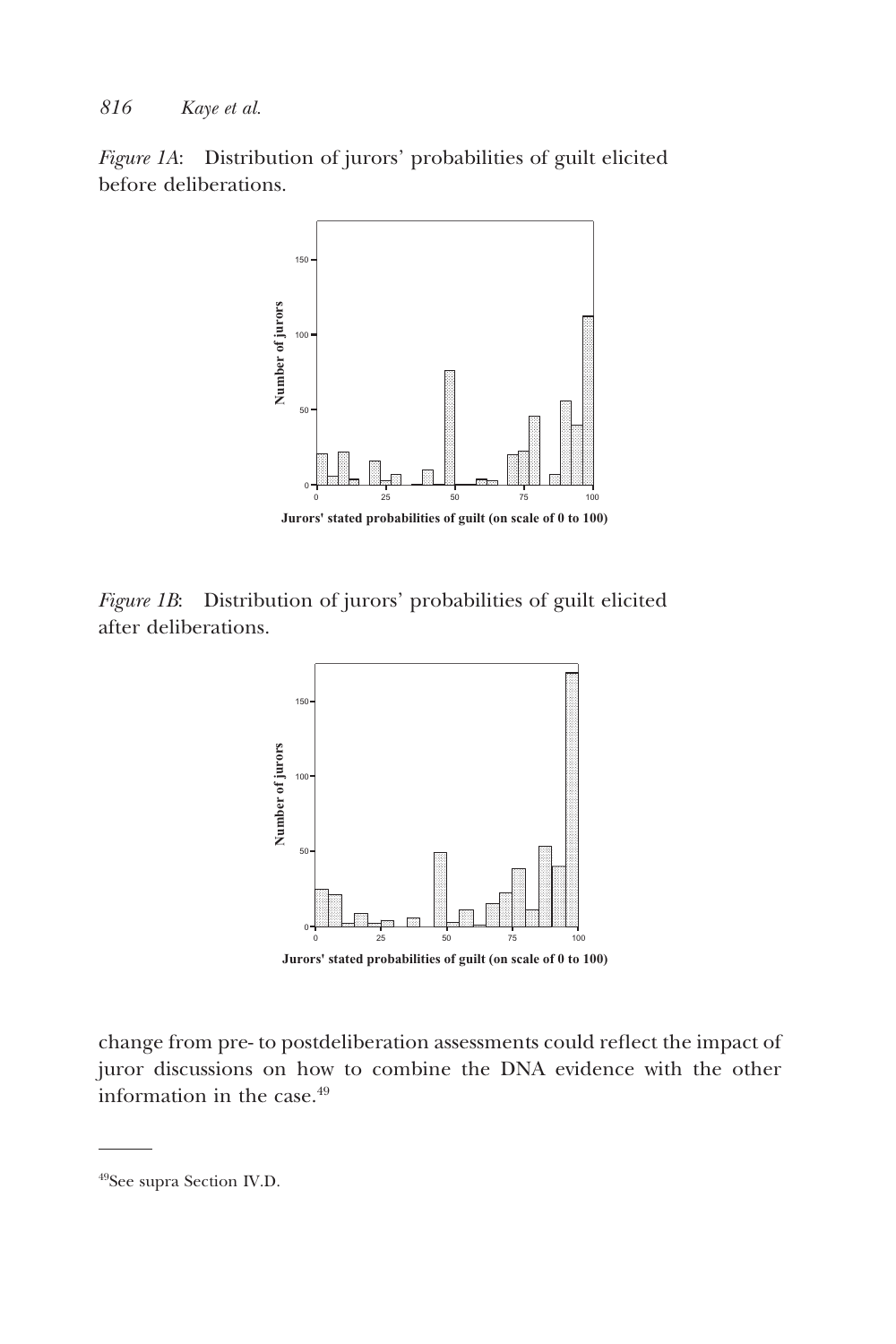|                                                  | Initial Verdict Probability: Final Verdict Probability |           |            |           |  |
|--------------------------------------------------|--------------------------------------------------------|-----------|------------|-----------|--|
|                                                  | All                                                    | Guilty    | Not Guilty | Unsure    |  |
| Mean probability that defendant is<br>the robber | 0.69:0.75                                              | 0.90:0.90 | 0.42:0.59. | 0.64:0.84 |  |
| Probability for the 25th percentile              | 0.50:0.55                                              | 0.85:0.90 | 0.19:0.40  | 0.50:0.68 |  |
| Median probability                               | 0.80:0.90                                              | 0.95:0.99 | 0.50:0.63  | 0.65:0.93 |  |
| Probability for the 75th percentile              | 0.95:0.99                                              | 0.99:1.0  | 0.61:0.89  | 0.80:1.0  |  |

Table 3: Jurors' Verdict Choices and Their Probability Estimates

As Table 3 shows, the mean probability given before deliberation was 0.69, and the median was 0.80. After deliberation, the mean was 0.75, and the median was 0.90.50

#### *B. Stated Probabilities and Verdicts*

Not surprisingly, the stated probability of guilt was related to the initial verdict choice. Those who initially voted guilty on average judged the probability at 0.90. Those who initially voted not guilty rated the probability on average at 0.42; those who were unsure fell in between, at  $0.64$ <sup>51</sup>. The pattern after deliberation was similar, with the mean probability shifted upward among the jurors who initially were inclined to convict, unsure, or inclined to acquit (0.90, 0.59, 0.84 for the three groups, respectively). To convey a more complete picture of the different distributions for the two final verdict choices, Figure 2 shows the distributions of source probabilities for those jurors voting to acquit and those voting to convict. $52$ 

 $^{51}F(2, 478) = 211.49, p = 0.0001.$ 

<sup>50</sup>A similar mean shift following deliberations is reported in Francis C. Dane, In Search of Reasonable Doubt: A Systematic Examination of Selected Quantification Approaches, 9 Law & Hum. Behav. 141, 151 (1985) (reporting a simulation study with psychology students whose mean "probability of commission" as expressed on a "21-point percentage scale" rose from 0.66 to 0.70 following deliberations).

<sup>52</sup>Figure B1, in Appendix B, provides side-by-side histograms for the same data.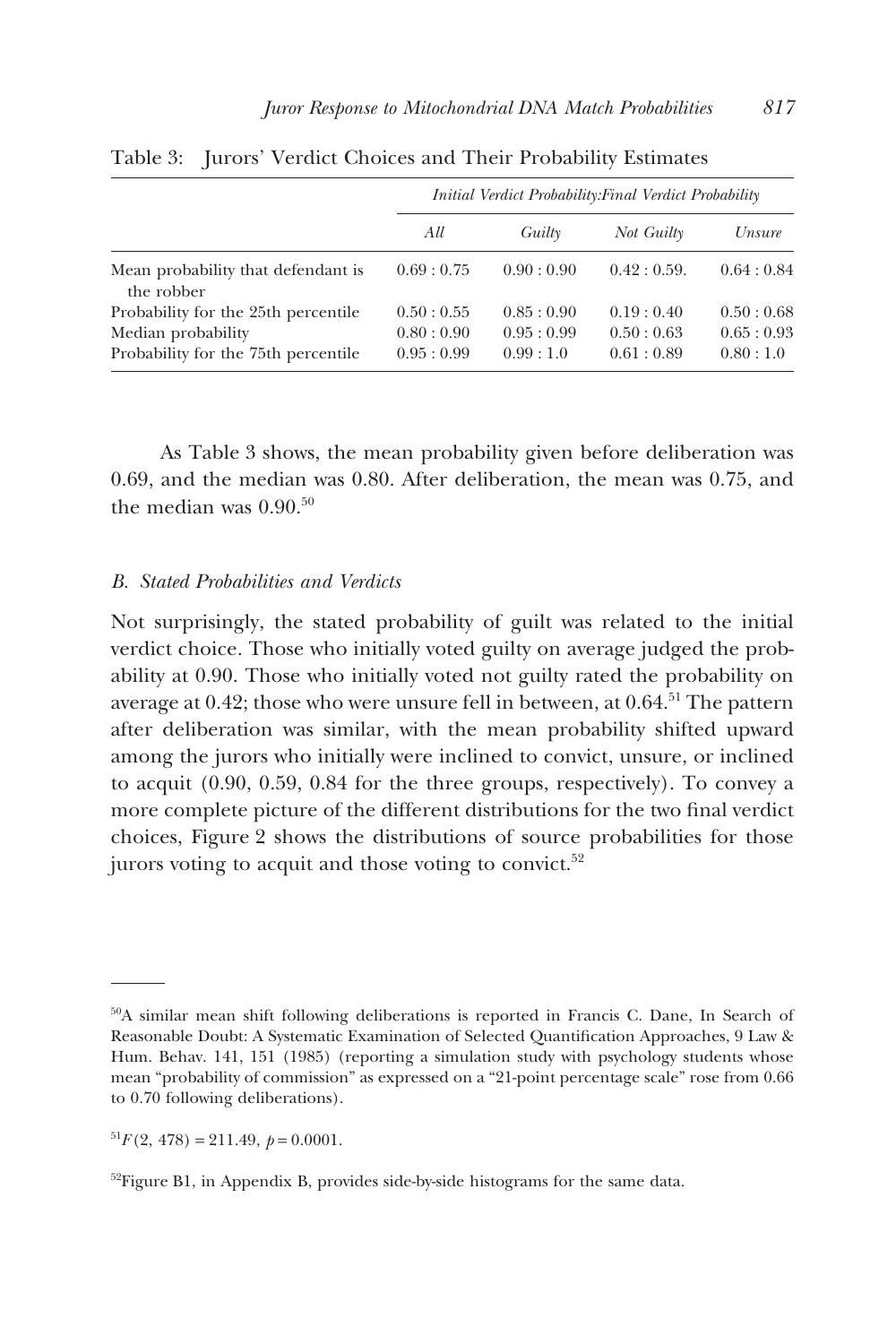#### *818 Kaye et al.*

*Figure 2*: Back-to-back plot of "the likelihood that the defendant Kevin Jones is actually the robber" for jurors voting to acquit and jurors voting to convict, expressed as percentages, and grouped into intervals.

| <i>Voting to acquit</i> (216) |                  |             |                  | <i>Voting to convict</i> (242) |
|-------------------------------|------------------|-------------|------------------|--------------------------------|
|                               |                  | Probability |                  |                                |
| Number                        |                  | $(as a \%)$ |                  | Number                         |
| of jurors                     |                  | in the      |                  | of jurors                      |
| 30                            |                  | 1s          | $\bullet$        |                                |
| 6                             |                  | 10s         | $\bullet$        | 5                              |
| 10                            | $\bullet\bullet$ | 20s         |                  |                                |
| 4                             |                  | 30s         |                  |                                |
| 6                             |                  | 40s         |                  |                                |
| 43                            |                  | 50s         | ▲                | 6                              |
| 10                            | $\bullet\bullet$ | 60s         |                  |                                |
| 26                            | $00000$          | 70s         | $\bullet\bullet$ | 10                             |
| 27                            | $00000$          | 80s         | 0000             | 20                             |
| 46                            |                  | 90s         |                  | 127                            |
| 8                             |                  | 100         |                  | 67                             |

The two distributions are overlapping but, as one would expect, the conviction distribution is much more concentrated in the region of large probabilities of guilt. Only 20 percent of the jurors voting to convict had probabilities below 0.90, while 75 percent of the jurors voting to acquit had such probabilities.<sup>53</sup>

#### *C. Quantifying Proof Beyond a Reasonable Doubt*

When students, jurors, and judges have been asked to provide a minimum probability of guilt that amounts to "proof beyond a reasonable doubt," their mean responses have fallen in the range of 0.8 to 0.9 or so. In 1971, Simon and Mahan reported means of 0.89 for judges responding to a questionnaire

 $53$ Some jurors who stated that the source probability was as high as  $100$  percent were willing to acquit, and some jurors who stated that the source probability was as low as 0 percent or so were willing to convict. We suspect that many of these jurors gave probabilities for the opposite of what the question asked.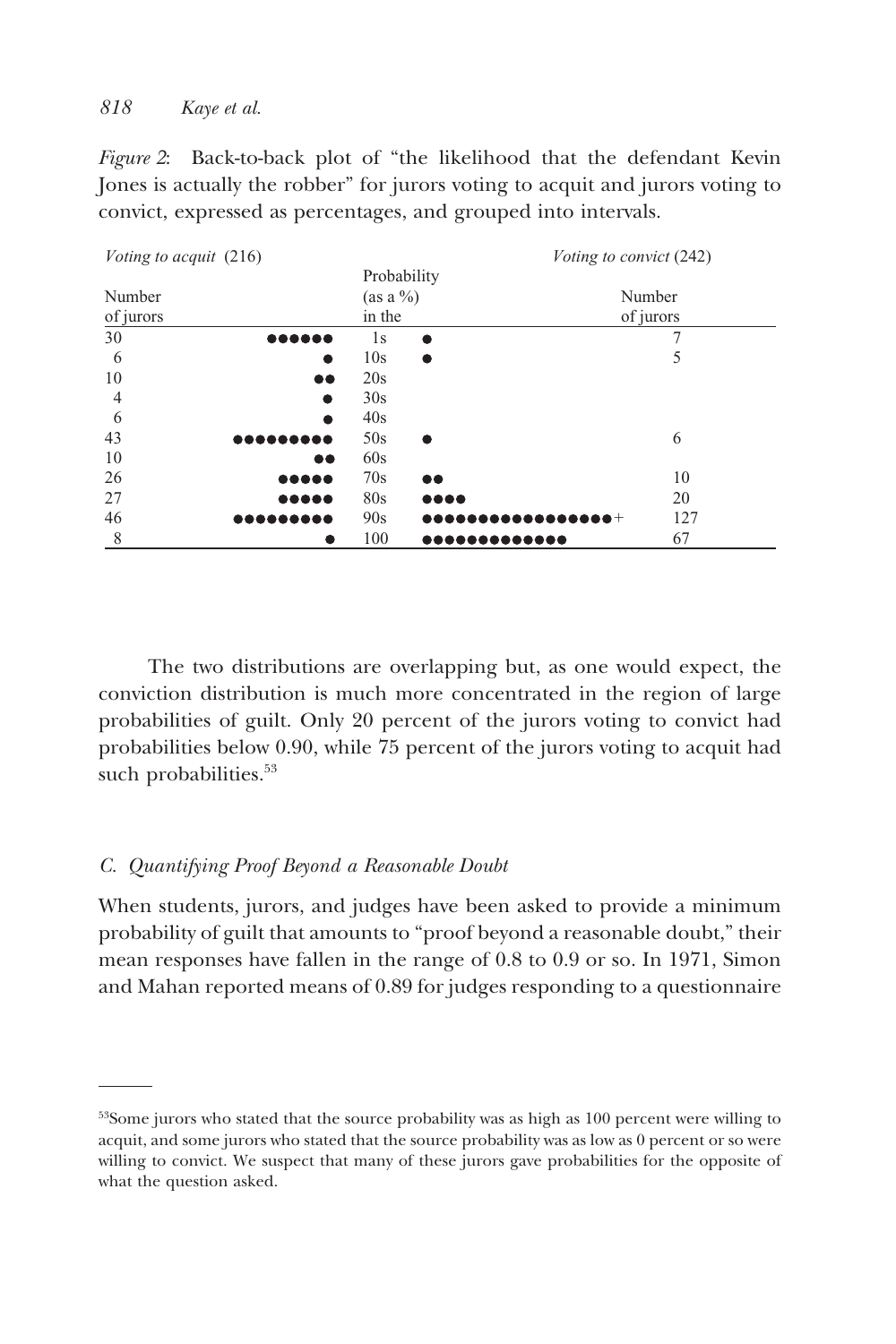and 0.79 for mock jurors.<sup>54</sup> Kerr et al. found a mean threshold probability of 0.82 for subjects who received a "lax" definition of reasonable doubt (or none at all), and 0.87 for those who received a "stringent" instruction.<sup>55</sup> Nagel reported that students' "desirable threshold probability came close[] to .80 to .90."56

Of course, the stated values might not reflect what jurors do in practice. Accordingly, there have been efforts to infer the critical probability actually employed by examining the verdicts from mock jurors along with their stated probabilities of guilt. It is tempting to say that the threshold for "proof beyond a reasonable doubt" is simply the smallest stated probability for which a large fraction of jurors vote to convict. Reasoning that the percentage of jurors voting to convict should rise as their stated probability of guilt increases, Dane cumulated votes to convict as a function of the jurors' subjective probabilities, and he adopted the perceived probability associated with a 75 percent cumulative level of guilty verdicts as the point that corresponds to proof beyond a reasonable doubt.<sup>57</sup> For his mock trial, this height of the "ogive function"58 gave a critical probability of 0.88 both before and after deliberation.59

The probability inferred from the cumulative frequency of guilty votes, however, is a problematic measure of the jurors' view of reasonable doubt. A numerical example shows why. Table 4 presents a hypothetical distribution in which equal numbers of mock jurors are situated at each subjective probability. The cumulative proportion of jurors voting for conviction reaches 75 percent when the subjective probability is between 0.75 and 0.80.

57Dane, supra note 50.

59Id. at 152–53.

<sup>54</sup>Rita James Simon & Linda Mahan, Quantifying Burdens of Proof: A View from the Bench, the Jury, and the Classroom, 5 Law & Soc'y Rev. 319, 324 (1971). The undergraduate sociology students who deliberated as six-member juries for 30 minutes in a simulation of a homicide case had the same mean as individual judges (0.89). The median threshold probability was 0.88 for judges, 0.86 for jurors, and 0.91 for the students. Id.

<sup>&</sup>lt;sup>55</sup>N.L. Kerr et al., Guilty Beyond a Reasonable Doubt: Effects of Concept Definition and Assigned Decision Rule on the Judgments of Mock Jurors, 34 J. Personality & Social Psychol. 282 (1976).

<sup>&</sup>lt;sup>56</sup>Stuart Nagel, Bringing the Values of Jurors in Line with the Law, 63 Judicature 189 (1979).

<sup>58</sup>Id. at 145. The ogive is a cumulative frequency polygon.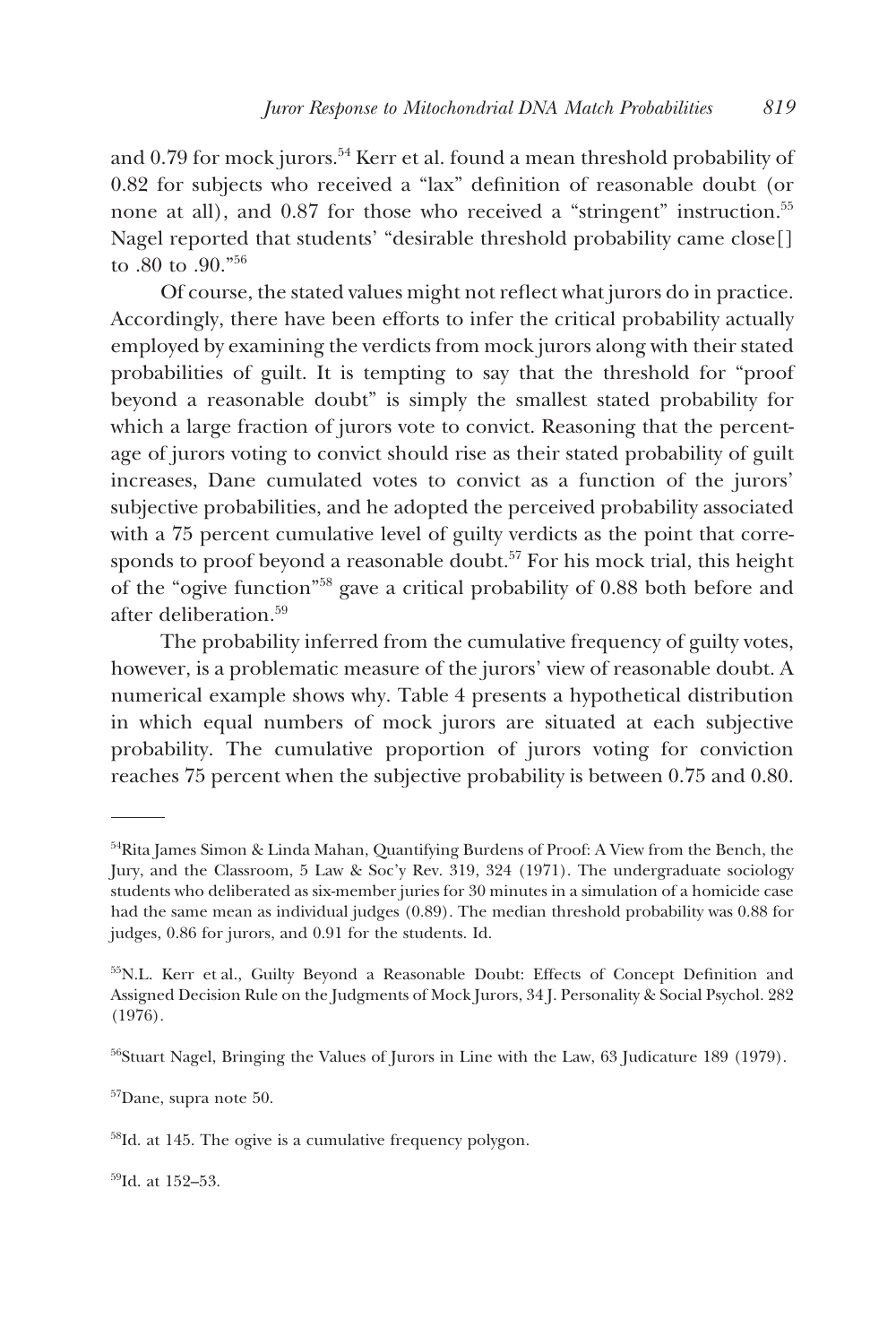| Juror's Probability<br>of Guilt | Number<br>of Jurors | Number Voting<br>to Convict | Proportion Voting<br>to Convict | Cumulative Proportion<br>Voting to Convict |  |
|---------------------------------|---------------------|-----------------------------|---------------------------------|--------------------------------------------|--|
| 0.99                            | 100                 | 98                          | 0.98                            | 0.980                                      |  |
| 0.95                            | 100                 | 75                          | 0.75                            | 0.865                                      |  |
| 0.90                            | 100                 | 60                          | 0.60                            | 0.776                                      |  |
| 0.85                            | 100                 | 40                          | 0.40                            | 0.683                                      |  |
| 0.80                            | 100                 | 20                          | 0.20                            | 0.586                                      |  |
| 0.75                            | 100                 | 5                           | 0.05                            | 0.496                                      |  |
| 0.70                            | 100                 |                             | 0.01                            | 0.427                                      |  |
| 0.65                            | 100                 | $\Omega$                    | 0.00                            | 0.374                                      |  |
| 0.60                            | 100                 | $\theta$                    | 0.00                            | 0.332                                      |  |

Table 4: Cumulative Proportion of Jurors Voting to Convict for Equal Numbers of Jurors at Each Estimated Probability of Guilt

Note: The resulting "critical probability" for a conviction rate of 75 percent is between 0.85 and 0.90.

Table 5: Cumulative Proportion of Jurors Voting to Convict When More Jurors Estimate a Probability of Guilt of 0.99

| Juror's Probability<br>of Guilt | Number<br>of Jurors | Number Voting<br>to Convict | Proportion Voting<br>to Convict | Cumulative Proportion<br>Voting to Convict |  |
|---------------------------------|---------------------|-----------------------------|---------------------------------|--------------------------------------------|--|
| 0.99                            | 300                 | 294                         | 0.98                            | 0.98                                       |  |
| 0.95                            | 100                 | 75                          | 0.75                            | 0.92                                       |  |
| 0.90                            | 100                 | 60                          | 0.60                            | 0.86                                       |  |
| 0.85                            | 100                 | 40                          | 0.40                            | 0.78                                       |  |
| 0.80                            | 100                 | 20                          | 0.20                            | 0.70                                       |  |
| 0.75                            | 100                 | 5                           | 0.05                            | 0.62                                       |  |
| 0.70                            | 100                 |                             | 0.01                            | 0.55                                       |  |
| 0.65                            | 100                 | $\theta$                    | 0.00                            | 0.495                                      |  |
| 0.60                            | 100                 | $\theta$                    | 0.00                            | 0.45                                       |  |

Note: The "critical probability" is lower although the proportion of jurors voting to convict is identical at every probability.

Table 5 presents a distribution that differs in only one respect—more jurors estimate the probability of guilt to be 0.99. This fact has no bearing on the jurors' implicit burden of persuasion, since the rates of conviction at each probability are the same. Yet, the cumulative approach (for a 75 percent conviction rate) now yields a critical probability between 0.80 and 0.85.

A valid measure of the jurors' implicit range for proof beyond a reasonable doubt must reveal the zone in which jurors confronted with cases that give rise to particular probabilities of guilt are sufficiently likely to vote to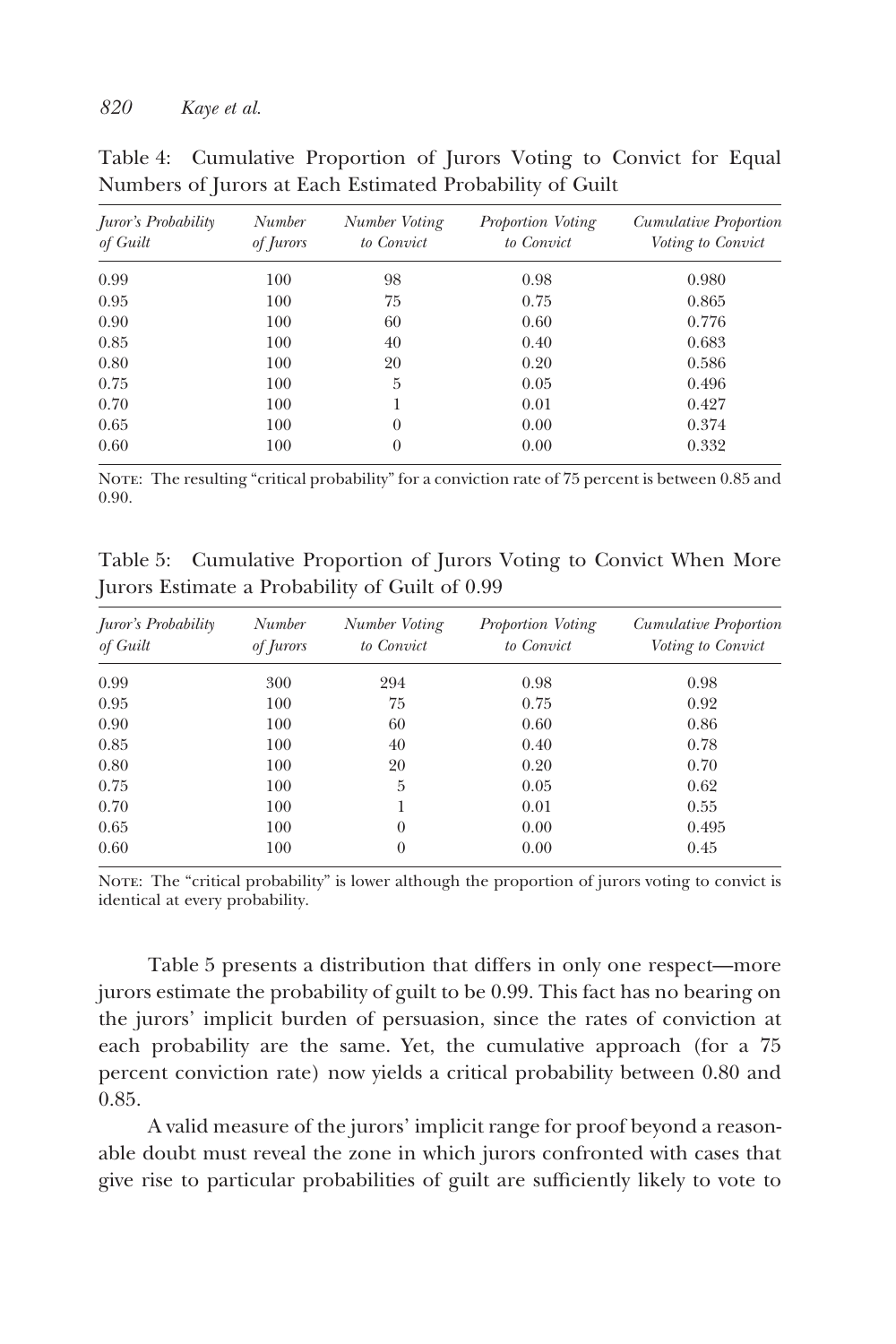convict. In other words, we must consider  $P(c|p)$ , the conditional probability of a vote to convict  $(c=1)$  given the subjective probability of guilt  $(p)$ . The idea here is that when the jurors' conviction probability *P* is large enough, most jurors, attempting to follow the judge's instructions, apparently feel that *p* is in the range that leaves no room for reasonable doubt. Operationalizing this notion to uncover the values of  $\phi$  that correspond to proof beyond a reasonable doubt therefore requires us to specify a value of *P* that is "large enough" and to ascertain the function  $P(c=1|p)$  that indicates the juror's willingness to convict for a given subjective probability of guilt.

Nance and Morris used this concept to conclude that "the burden of persuasion implicitly employed by the jury as an institution, as distinct from the measure employed by individual jurors... lies somewhere between 75 and 85 percent...."<sup>60</sup> They approximated  $P(c=1|p)$  as the proportion of jurors voting to convict at various ranges for *p*—for *p* between 0.05 and 0.15, between 0.15 and 0.25, and so on. In the lower probability-of-guilt intervals, most jurors voted to acquit. When the self-reported probabilities of guilt fell between 0.75 and 0.85, however, a juror was more likely to convict than to acquit. Nance and Morris regarded this zone as "an interesting measure of the burden of proof."61 For our predeliberation data, the majority of jurors in the intervals (centered at  $p = 0.10, 0.20, \ldots, 0.90$ ) do not vote to convict until the subjective probability of guilt falls into the same range—between 0.75 to 0.85. After deliberation, the range for "proof beyond a reasonable doubt" rises to the next interval—0.85 to 0.95.

This approach is an improvement over Dane's ogive procedure because it is a way to ascertain the jurors' willingness to convict conditional on their subjective probability of guilt.<sup>62</sup> It is an instance of examining a dependent variable *Y* conditional on an independent variable *X* by grouping the *X* values into increasing intervals and finding the mean *Y* for each interval. This slice-and-average procedure can indicate how *Y* changes (on average) as a function of *X*. Its appeal is that it does not presuppose any particular functional form; however, this nonparametric procedure has a

 $60$ Nance & Morris II, supra note 10, at 407; see also Nance & Morris I, supra note 10, at 417 (reporting the same "crossover" point in this earlier study).

<sup>61</sup>Nance & Morris I, supra note 10, at 417.

 $62$ In technical terms, Nance and Morris used simple frequency polygons instead of the cumulative frequency polygon (the ogive) that Dane employed, and they used a cut-off point of 50 percent rather than 75 percent.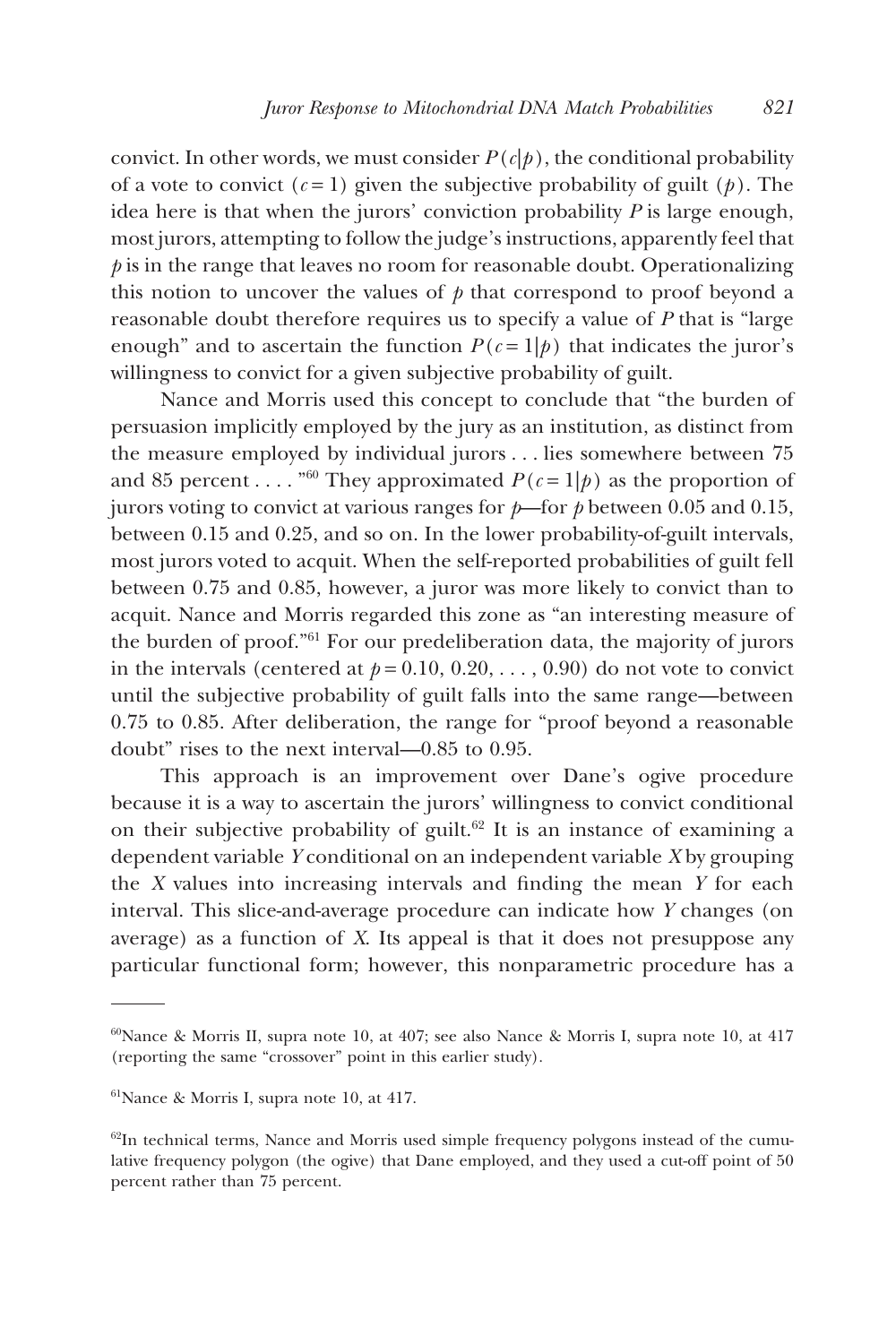drawback. Only a small fraction of the data can be used to estimate the mean *Y* in each interval. This can make the estimated means for each *X* slice unreliable. If we have a good basis for believing that the functional relationship between *X* and *Y* is linear, then simple linear regression is better because only two parameters (the intercept and the slope of the true regression line) need to be estimated and this can be done in light of all the data on *Y* and *X*. Hence, if the linear relationship holds, the regression line provides more reliable estimates of *Y* conditioned on *X*.

The relationship between the two variables here— $c$ , a conviction, and *p*, the juror's perceived probability of guilt—is not linear, but the regression can be done with a functional form that accounts for the fact that the average of  $c$  (the proportion of convictions) tends to be near zero when  $p$  is small, to rise quickly in the midrange of *p*, and to level off again near one when *p* is large. One function that has this shape is the logistic curve:

$$
c = 1/[1 + e^{-(\alpha + \beta p)}].
$$
\n
$$
(2.1)
$$

The expression can be transformed to a linear form by putting *c* on a log-odds scale to obtain:

$$
\ln(\text{odds}) = \alpha + \beta p,\tag{2.2}
$$

where the odds are the proportion of convictions divided by its complement.

Equation (2.2) states that the natural logarithm of the odds of a conviction is directly proportional to *p*. When jurors report that the chance that the defendant is guilty is zero, the logarithm of the odds of a conviction is given by the parameter  $\alpha$  (which could be zero). When  $\beta$  is one (jurors report that they are certain of guilt), the log-odds of a vote to convict is  $\alpha + \beta$ . The parameter is the slope of log-odds line.

These two parameters can be estimated from the full range of data by regressing the log-odds form of  $c$  on  $p$ . As Table 6 indicates, the estimated logistic function for the postdeliberation data is such that:

$$
\ln(\text{odds}) = -3.44 + 0.045p^{.63} \tag{3}
$$

 $63$ About 92 percent and 81 percent of the pairs formed with the post- and predeliberation equations, respectively, are concordant.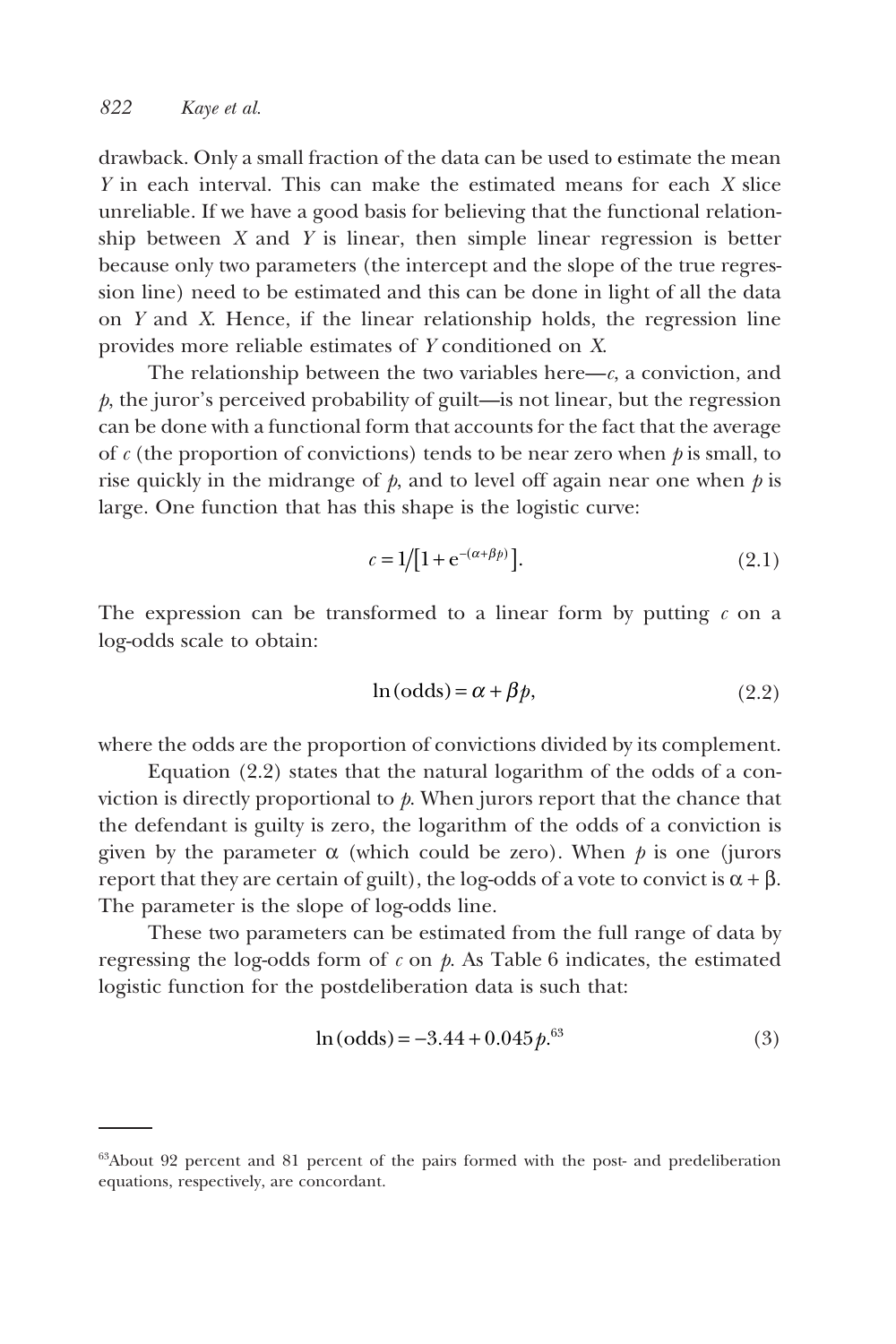|                                | Intercept | <i>Slope</i> | Burden of Persuasion $(p_{50})$ |
|--------------------------------|-----------|--------------|---------------------------------|
| Predeliberation estimate s.e.  | $-5.31$   | 0.078        | 0.68                            |
|                                | (0.61)    | (0.0077)     |                                 |
| Postdeliberation estimate s.e. | $-3.44$   | 0.045        | 0.76                            |
|                                | (0.44)    | (0.0051)     |                                 |

Table 6: Implicit Burden of Persuasion as Ascertained by a Logistic Regression of Verdicts on Stated Probability of Guilt

Now let  $p_{50}$  denote the guilt probability  $p$  at which the odds of a vote to convict are one-to-one. (This is to say that the conditional probability *P* of convicting equals 0.50 when  $p = p_{50}$ .) A juror whose probability of voting to convict is 0.50 is right at the borderline between acquitting and convicting. On average, a higher subjective probability  $p$  makes a conviction more probable than not  $(P > 1/2)$ . Substituting odds of 1 into Equation (3) and solving for *, we conclude that when the stated probability is greater than* 0.76, or 76 percent, the odds are that a juror will vote to convict after deliberating. $64$ 

Although we have followed Nance and Morris in using a conviction probability of  $P(c=1|p) = 1/2$  to mark the point at which proof beyond a reasonable doubt exists in the minds of most jurors, one might be more demanding. For instance, if we say that it takes a value of  $P(c=1|p) = 3/4$  to discern the  $\phi$  that is beyond reasonable doubt for enough jurors, then according to our postdeliberation regression equation, this subjective probability  $p_{75}$  is 0.997.

These estimates of the subjective probability at which a juror applying the beyond a reasonable doubt standard is sufficiently likely to convict for there to be proof beyond a reasonable doubt in that juror's mind are hardly precise. The postdeliberation regression equation easily could depart from the estimate of  $ln(odds) = -3.44 + 0.045p$ . The standard error (s.e.) of the intercept is 0.44, and the standard error of the slope is 0.0051. Suppose, then, that the true intercept were just one standard error below our point estimate  $(-3.44 - 0.44)$ , and the true slope were merely one standard error higher than our estimate  $(0.045 + 0.0051)$ . Setting  $ln(odds) = 0$  and solving for  $p$  now yields a  $p_{50}$  of 0.59. Thus, a stated probability of 0.59, or 59 percent,

 $64$ When the probability of a vote to convict is one-half, the odds are 1, and the log-odds are 0. Solving  $0 = -3.44 + 0.045p$  gives  $p_{50} = 0.76$ . For predeliberation data,  $p_{50} = 0.68$ .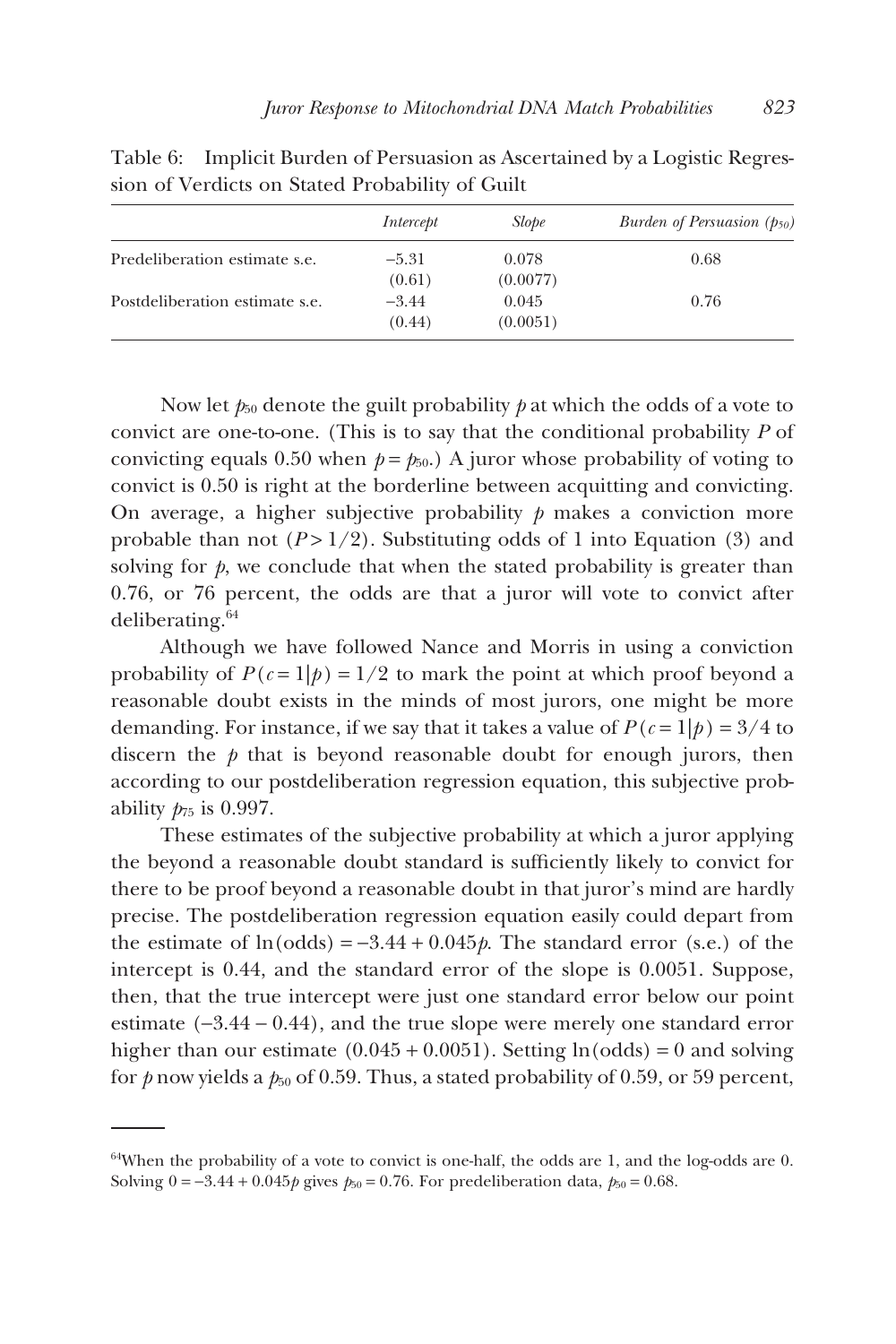lies within a confidence interval for the probability that the jurors need to find guilt beyond a reasonable doubt. At the other end, when the estimate for the intercept is increased by just one standard error, and the estimate for the slope is reduced by one standard error, the threshold probability for a conviction rises to 96 percent. The true value for the subjective probability that is enough to satisfy more than half the jurors that there is proof beyond a reasonable doubt could be considerably larger or smaller than our estimate of 0.76. Hence, our study does not give a firm value for the probability that jurors implicitly treated as satisfying the prosecutor's burden of persuasion. Nevertheless, the logistic regression model can be a useful supplement to previous methods for quantifying "proof beyond a reasonable doubt."

#### *D. Implications for the Law of Evidence*

The fact that the jurors' estimates of the probabilities of guilt in Figures 1A and 1B are well distributed across the spectrum indicates that the mtDNA evidence did not overwhelm most jurors. A juror who perceived the DNA tests as essentially conclusive would be expected to provide a value close to 100 percent for the "probability that the defendant Kevin Jones is actually the person who committed the robbery." Yet, only about a third of the jurors placed this source probability in the range of 0.90 or higher, and only about one-quarter ventured above 95 percent.<sup>65</sup> These moderate percentages occurred notwithstanding the fact that nearly half the jurors also accepted as true the statement that the mtDNA evidence showed only about a 1 percent chance that someone else was the robber. These are the kinds of responses that would be expected of jurors who thought the DNA evidence was powerful standing alone but that the other evidence in the case raised substantial doubt. Jurors reasoning in this fashion cannot be accused of thinking that mtDNA evidence is so powerful that it disposes of the issue of identity.<sup>66</sup>

<sup>65</sup>See Appendix B.

 $66$ That only 48 percent of the jurors preferred verdicts of guilty before deliberating and only  $50$ percent did so following deliberations further attests to the limited impact of the mtDNA evidence in the mock juror case. Cf. Koehler et al., supra note 10 (reporting conviction rates of only 44 percent and 54 percent when jurors were given a random-match probability of one in a billion).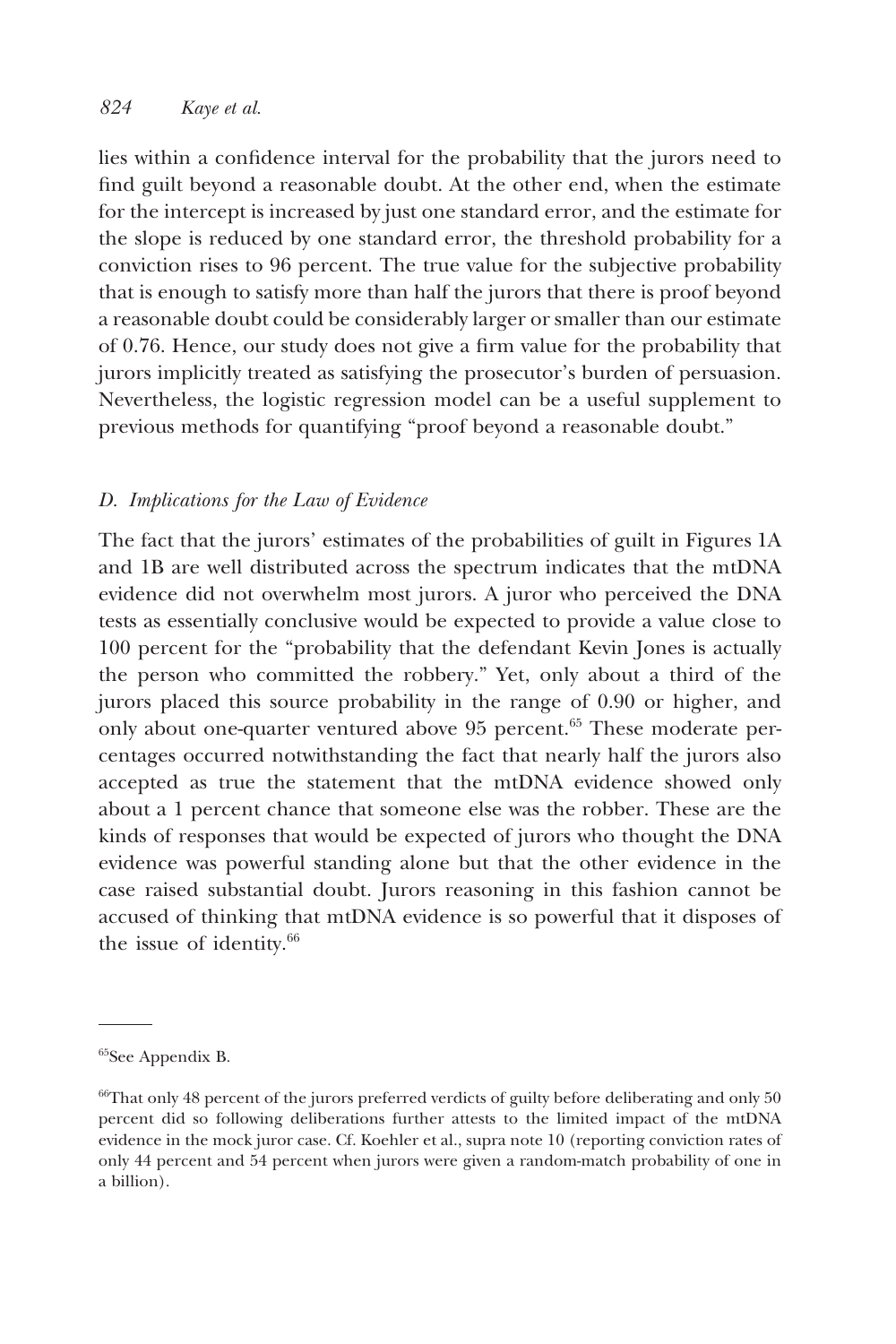### VI. Summary and Implications

In assessing the statistical evidence relating to the match, most jurors did not make obvious mistakes. The jurors generally—and correctly—accepted the defense position that even though the defendant was not heteroplasmic, the exclusion probability needs to reflect the presence of heteroplasmy in the population. A more ambiguous finding is that even though the two experts and both counsel all agreed that the FBI's population database indicated that in excess of 99 percent of the male Caucasian population would be excluded, nearly a third of the jurors denied that "the mtDNA evidence in this case excludes at least 99% of the population as the source of the hairs." Perhaps more jurors were not willing to subscribe to the 99+ percent figure because the defense challenged the validity of the database itself and many jurors harbored doubts about the "reliability" of mtDNA testing.

There are indications of both the transposition fallacy (which usually favors the prosecution) and the relevance fallacy (which usually favors the defense). Conceivably, more than half the jurors might have transposed the conditional probabilities, but the true fraction is more likely to have been closer to one-sixth or even less. As in previous studies, the relevance fallacy was more clearly evident, with 40 percent of the jurors rating a statement of it as true.

Whatever the incidence of the two commonly discussed fallacies, the jurors generally recognized the limitations of mtDNA evidence. The final probabilities of guilt supplied by the jurors suggest that they were far from overwhelmed by the mtDNA match and statistics, and during deliberations, discussion of the nature and extent of other evidence in the case was common.

These findings, together with previous research, offer some guidance in presenting probabilities in cases involving scientific evidence. As other studies have indicated, from the defense perspective, shifting the spotlight away from the defendant to some substantial number of other people who might share the incriminating genotypes can diminish the impact of the random-match probability. $67$  This effect was apparent in some of the jury deliberations here. For example, one juror argued that:

<sup>67</sup>See Koehler & Macchi, supra note 10; Koehler II, supra note 10.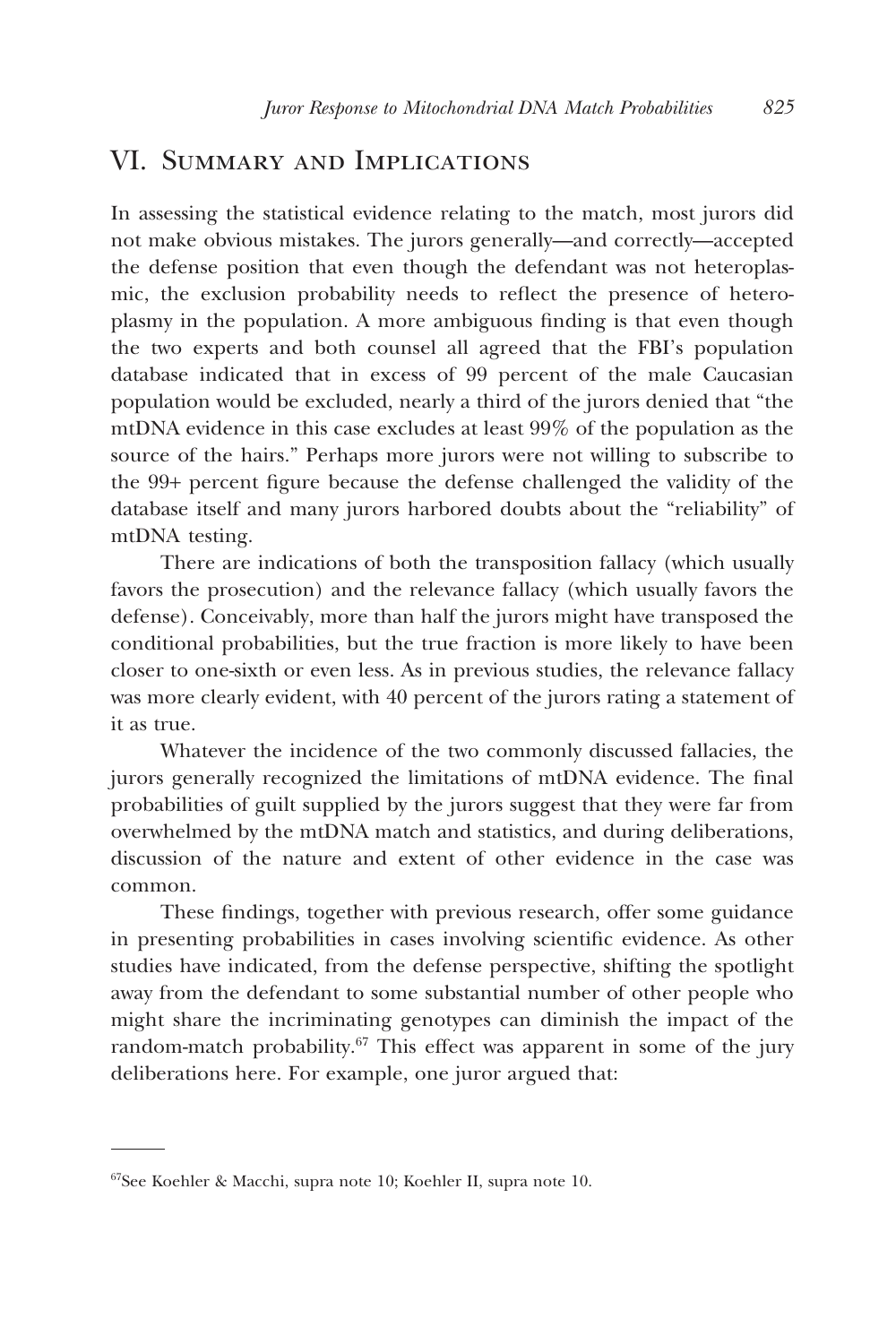#### *826 Kaye et al.*

I think we all can see that, yeah this kid done it but you know, I really don't think there's rock solid [proof]. I certainly wouldn't want to be put away knowing that maybe 57 other people did what they're accusing me of doing, you know. I don't think anybody, you wouldn't want any of your friends you know....I would want a little more iron clad than that.

Prosecutors, in turn, might consider strategies to inoculate against the more extreme "defense attorney's fallacy" or to mitigate misaggregation or misperception error in several ways. They could argue that the evidence is very powerful because a match is so many times more probable when the source of the trace evidence is tested than when an innocent person is tested;68 they could display a table that shows the impact of the match on a suitable range of prior probabilities; $69$  or they could emphasize the probability of exclusion.<sup>70</sup>

Describing the probative value of evidence fairly and comprehensibly remains a challenge to the legal system. This challenge, however, is not so formidable as to warrant a global objection to "probability evidence."71 This study, at least, indicates that when the prosecution does not commit the transposition fallacy, when the defense urges that the match is irrelevant due to a substantial number of other people who also could match, when the scientific technique is less "reliable" than nuclear-DNA typing, and when there is a question as to the size and representativeness of the reference database, jurors do not treat an exclusion probability in excess of 99 percent as dispositive.

## Appendix A

#### *I. Comments on Statistics in Prosecutor's Opening Statement*

The other prosecution witness will be an expert on DNA analysis from the Federal Bureau of Investigation Crime Laboratory in Quantico, Virginia.

<sup>&</sup>lt;sup>68</sup>See also Nance & Morris II, supra note 10, at 421; cf. J.J. Koehler, On Conveying the Probative Value of DNA Evidence: Frequencies, Likelihood Ratios and Error Rates, 67 U. Colo. L. Rev. 859, 880–81 (1996) (comparing the impact of presenting the RMP as a frequency and a likelihood ratio).

<sup>69</sup>See Nance & Morris II, supra note 10, at 421.

<sup>70</sup>See Taroni & Aitken, supra note 10, at 168.

<sup>&</sup>lt;sup>71</sup>See Kaye et al., supra note 12, ch. 12; D.H. Kaye, Revisiting Dreyfus: A More Complete Account of a Trial by Mathematics, 90 Minn. L. Rev. 825 (2007).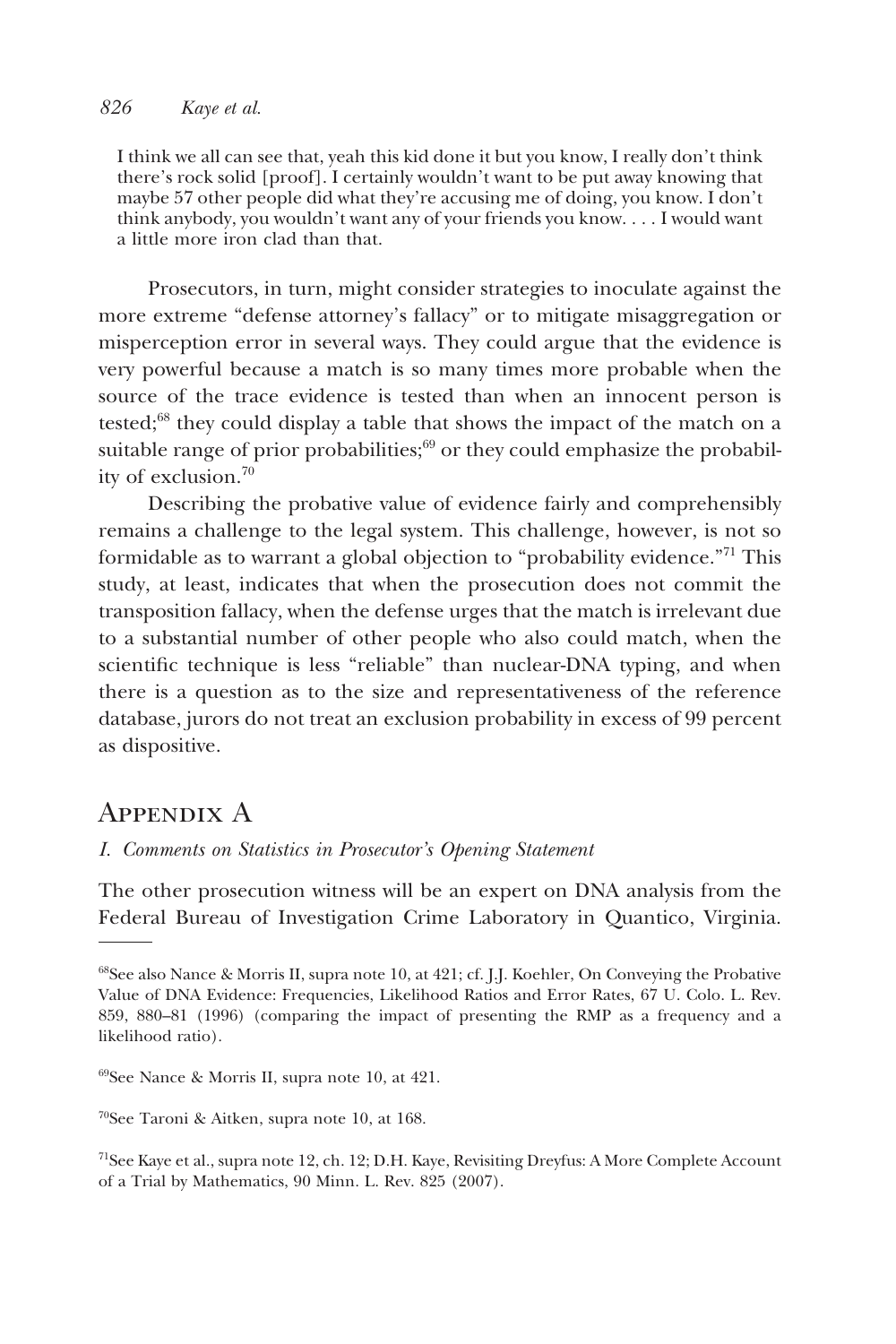Special Agent Jaye will tell you of a DNA analysis done on some human hair found on the discarded sweatshirt worn during the bank robbery and on samples of defendant's hair collected by the local police. The two DNA samples were found to match exactly. The FBI analyst will also tell you that the defendant's DNA profile is very rare, has never been observed in the FBI's database of such profiles and is different from the profiles of almost all other Caucasian people. He will explain that nearly 99.98 percent of the Caucasian population can be excluded as the possible contributors of the hairs found in the hood of the sweatshirt.

#### *II. Comments on Statistics in Defense Counsel's Opening Statement*

What the government has brought you is a relatively new form of DNA testing called mitochondrial DNA testing, or mtDNA for short. Both the FBI and our expert agree that mtDNA is not unique to each person and can only tell that the person that supplied that form of DNA is a member of a group, or class, of people who could have the same mtDNA. As a matter of fact, we will show that up to as many as 57 Caucasian men in the Middletown metro area could have been the source of the hair found on the prosecution's sweatshirt. A criminal conviction cannot rest on those kinds of odds and coincidences.

#### *III. Testimony of Agent David Jaye on Statistics*

#### A. Direct Examination

Q: Is there a way to tell what fraction of the population would be excluded? A: Yes, the next slide shows how we determine how rare the sequence is. We assemble the sequences from a sample of the population into a database, and we compare the defendant's sequence with those in this database.

Q: What did you find when you made this comparison?

A: Our database consists of 5,071 Caucasian mtDNA samples collected over the past few years from hospitals, blood banks, paternity cases, and other sources. We could not find this particular sequence in our database. This was the first time we ever saw it.

Q: And what does this tell you about how rare this DNA type is?

A: Well, it was not present in the database. That means that 5,071 individuals did not have the type, and one (Mr. Jones) did. Therefore, our data indicate that this particular sequence arises in maybe 1 out of every 5,072 Caucasians.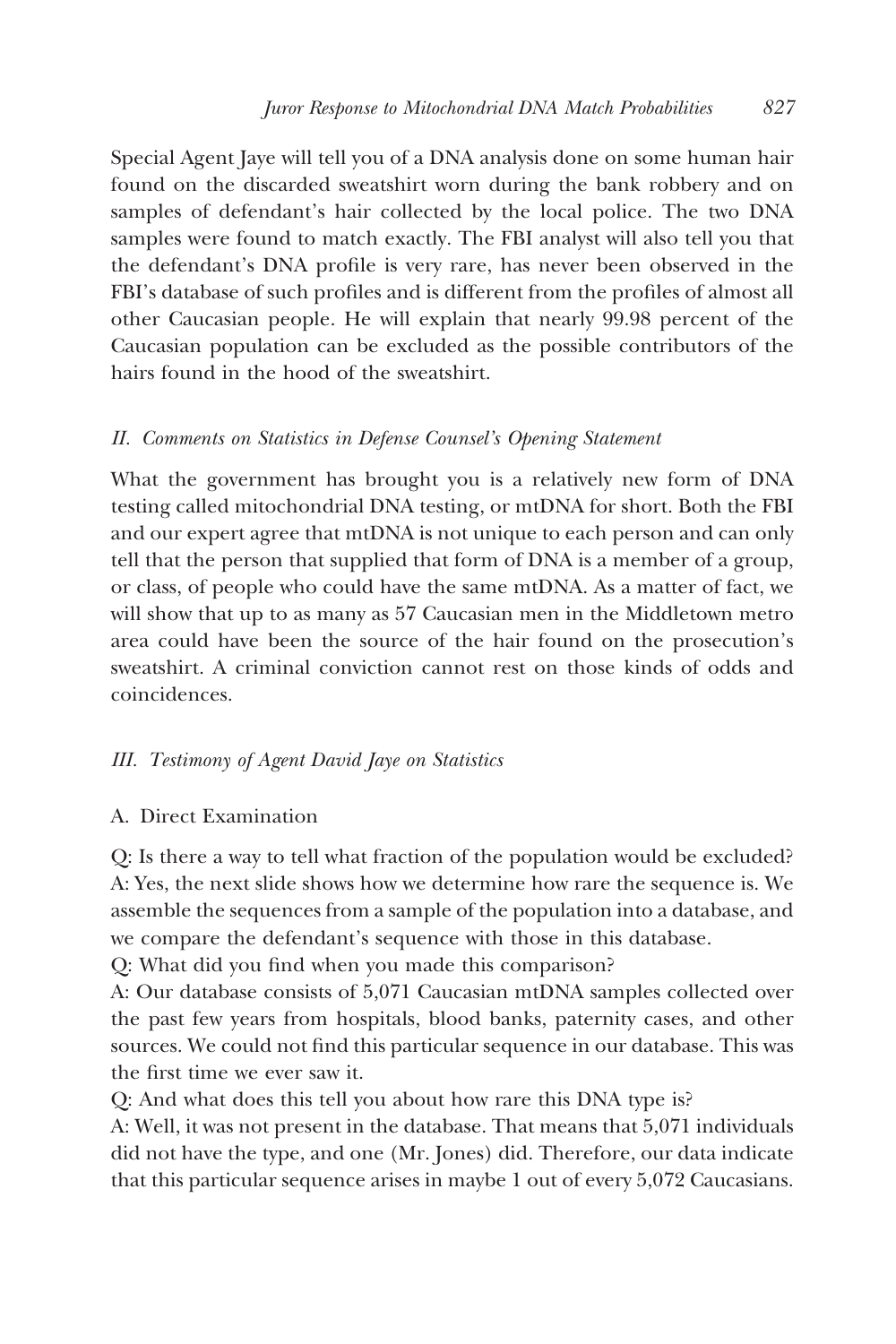Q: Expressed in percentage terms, Agent Jaye, what number of randomly selected Caucasians would you expect to have a different mtDNA profile than the defendant's?

A: That's the third line on the slide. 1/5,072 is less than two-hundredths of one percent. To put it another way, more than 99.98% of all Caucasians would be excluded. But, someone in the same maternal line as the defendant should have the same mtDNA profile and could not be excluded as the possible source.

B. Cross-Examination

Q: Going back to the fact that mtDNA is not as good an identifier as nuclear DNA, since mtDNA is not a unique identifier, the most you can say is that the defendant is merely one of a group, or class, of people who have the same mtDNA profile?

A: Yes, but a member of a relatively small group.

Q: Well, let's explore that a bit further. You used the database of five thousand or so individuals to arrive at this conclusion, didn't you?

A: That's right.

Q: Is the database a random sample?

A: It is a sample from different groups, like people who give blood at blood banks and people who are involved in paternity cases. So it is a convenience sample, but one that is representative of the population.

Q: Again, Agent Jaye, I would appreciate it if you would answer my questions yes or no, if you can. This is not a random sample, is it?

A: No, the FBI does not go door-to-door, picking people out at random to give DNA samples.

Q: It is not even a sample of people from Middletown, is it?

A: No, it is a national sample.

Q: Thank you. There will be testimony later that the Caucasian population of this immediate area is just under 58,000. Assume, for a moment, that about half of those are males. Isn't it true that, accepting your figures as correct, that .02% of the Caucasian population cannot be excluded as the source of the mtDNA found in the sweatshirt hairs, that leaves about 6 white males just in this metro area as the possible source of those hairs?

A: Let me see. Yes that seems right, but...

Q: Thank you, sir, you've answered my question. I also want to be clear about what you mean when you say that a person is not excluded. Does a defendant have to have every base pair in the same place as the questioned sample for you to declare a match?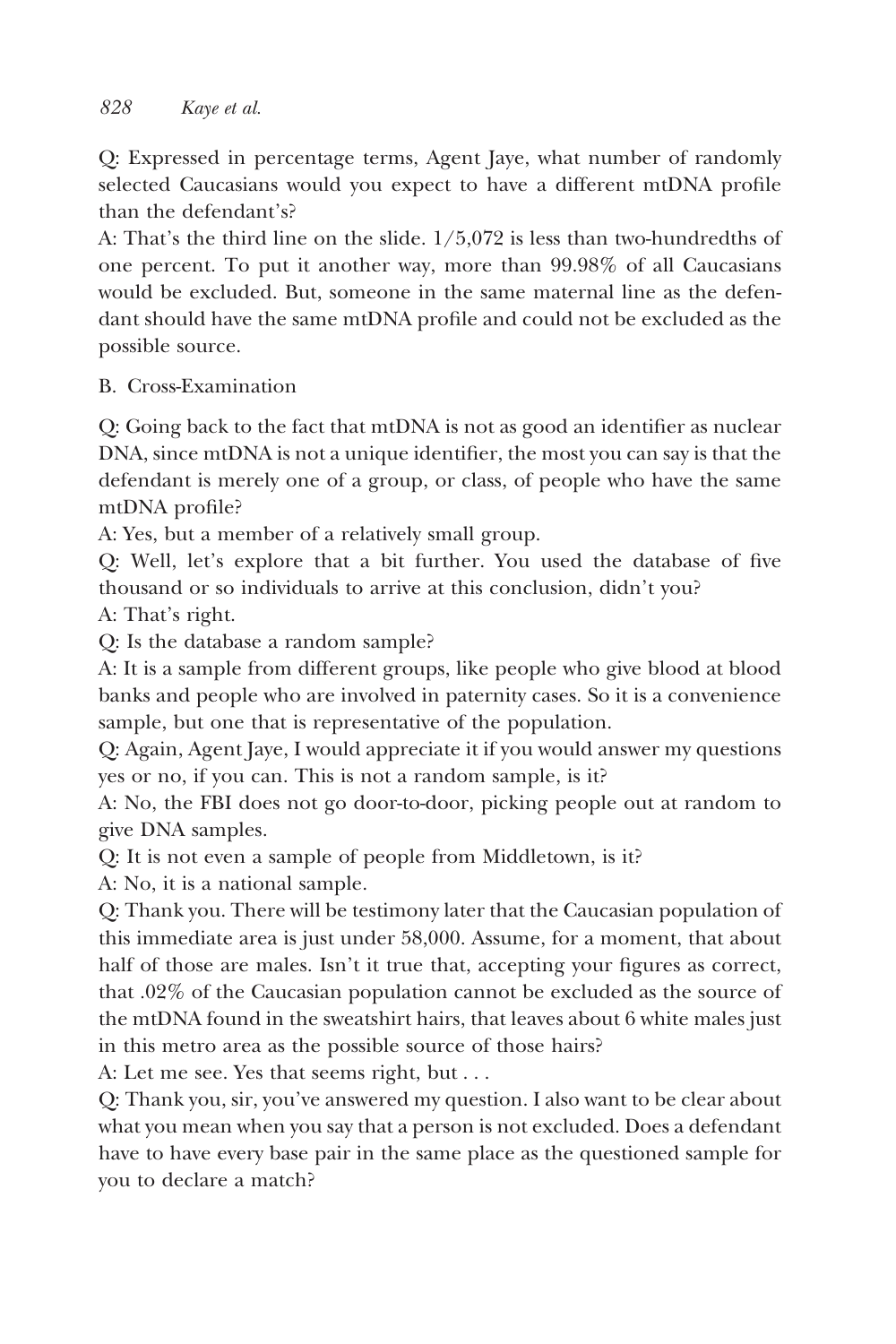A: Yes, they have to be identical, but from time to time, mutations occur. When this happens, an individual can have a mixture of mtDNA consisting of the original sequence and other, mutated ones that have been copied as the cell divides. If the mutated copies are numerous enough, we would find two different bases at a site. One base would be in the original sequence. The other would be in the mutated sequence. The presence of the two types in the same individual is known as "heteroplasmy." Therefore, to be on the safe side, we would not report that a defendant is excluded if he differs from the questioned sample at only a single base pair. We regard that as inconclusive.

#### C. Redirect Examination

Q: Just a few questions, your honor. Agent Jaye, have you heard anything in your cross-examination that would cause you to change the percentage of the white male population that would be excluded as the possible source of the mtDNA profile you found in the sweatshirt hairs and the hairs that were taken from the defendant?

A: No, the number is still over 99.98 percent.

Q: What about these mutations, this heteroplasmy, you were asked about? A: That has nothing to do with this case. Both the questioned sample and the known sample had only one DNA sequence, and it was the same for each of them. I mean, there were no ambiguous base pairs at all.

#### *IV. Testimony of Professor Elizabeth Allison on Statistics*

#### A. Direct Examination

Q: Do you take issue with the FBI's database of 5,071 mtDNA profiles that was used in this case?

A: I have some concerns about how representative it is, and I also disagree with some of the calculations.

Q: Could you explain about the calculations, please?

A: Of course. The most recent studies have shown that human hairs are especially prone to heteroplasmy, that is, where the mtDNA from a given person's hair varies at least at one base pair. As many as 10 or 20 percent of white males could have heteroplasmy. Indeed, at some level, everyone probably is heteroplasmic. The FBI knows this, and that is why their protocol does not let them exclude an individual who differs at only one point in the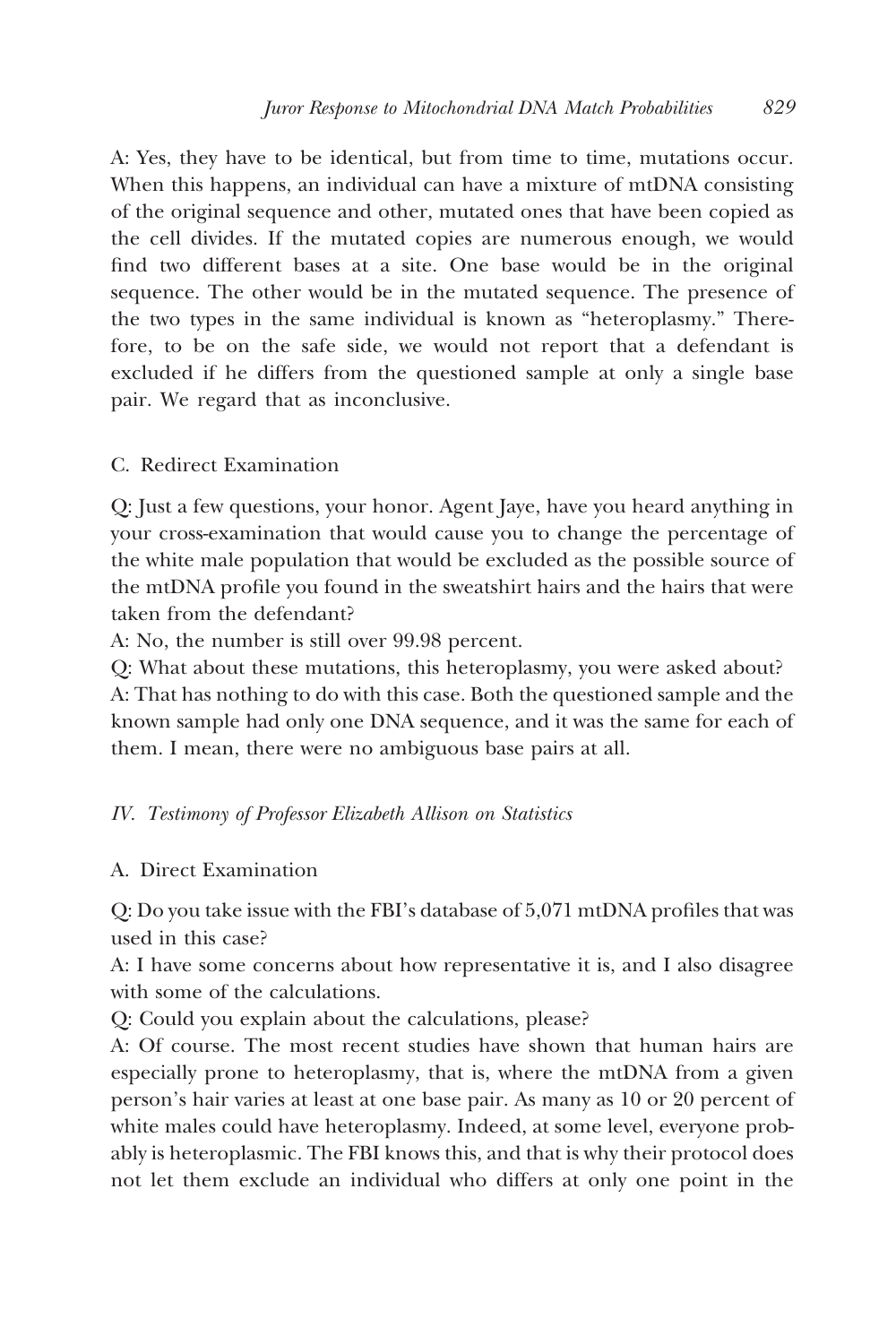sequence. There is a small chance that a hair from these individuals would only show the sequence in the crime-scene sample. So rather than exclude these suspects, they report that the test is "inconclusive." Because these individuals are not definitively excluded, they must be counted along with those who are clearly excluded. But the FBI did not do that in this case. It stopped when it found that the sequence here was not represented in its database. It should have counted all the sequences in the database that were only one base pair away from this sequence.

Q: Have you performed this computation?

A: Yes, I have an overhead that explains it. There were 9 sequences in the Caucasian database that were within one base pair of the sequence in the hairs from the sweatshirt. And there was the defendant's sequence that also matched. Thus, the total number is 10.

Q: And what does this tell you about how many people in Middletown the DNA test would exclude?

A: Well, first, you have to make a big assumption—that the FBI's database is representative of Caucasians in Middletown. Personally, I'd be hesitant to jump to that conclusion. But if we can make that assumption, then we could say that some 10 out of every 5,072 white men in Middletown would have a DNA sequence that could not be excluded from that of the hairs in this case. That's almost 0.2% of the Caucasian population of Middletown.

Q: Dr. Allison, at my request, did you consult the most recent U.S. census for the Middletown area?

A: Yes, I did.

Q: And how many Caucasian males lived in the Middletown area, according to the most recent census?

A: Well, it says there was a total of about 58,000 Caucasians, just under half of whom, or about 29,000, were males.

Q: What do you conclude about the number of white men who could not be excluded by this new form of DNA testing?

A: The result is given on my second slide. Just under .2 percent of these 29,000—that's about 57—Caucasian males in the Middletown metro area could not be excluded as the source of the hairs found on the sweatshirt.

Q: The FBI estimates that the number is only 6. In your opinion as a geneticist, is that a reasonable figure?

A: In my opinion, it is much too low. It ignores the high rate of heteroplasmy in human hairs.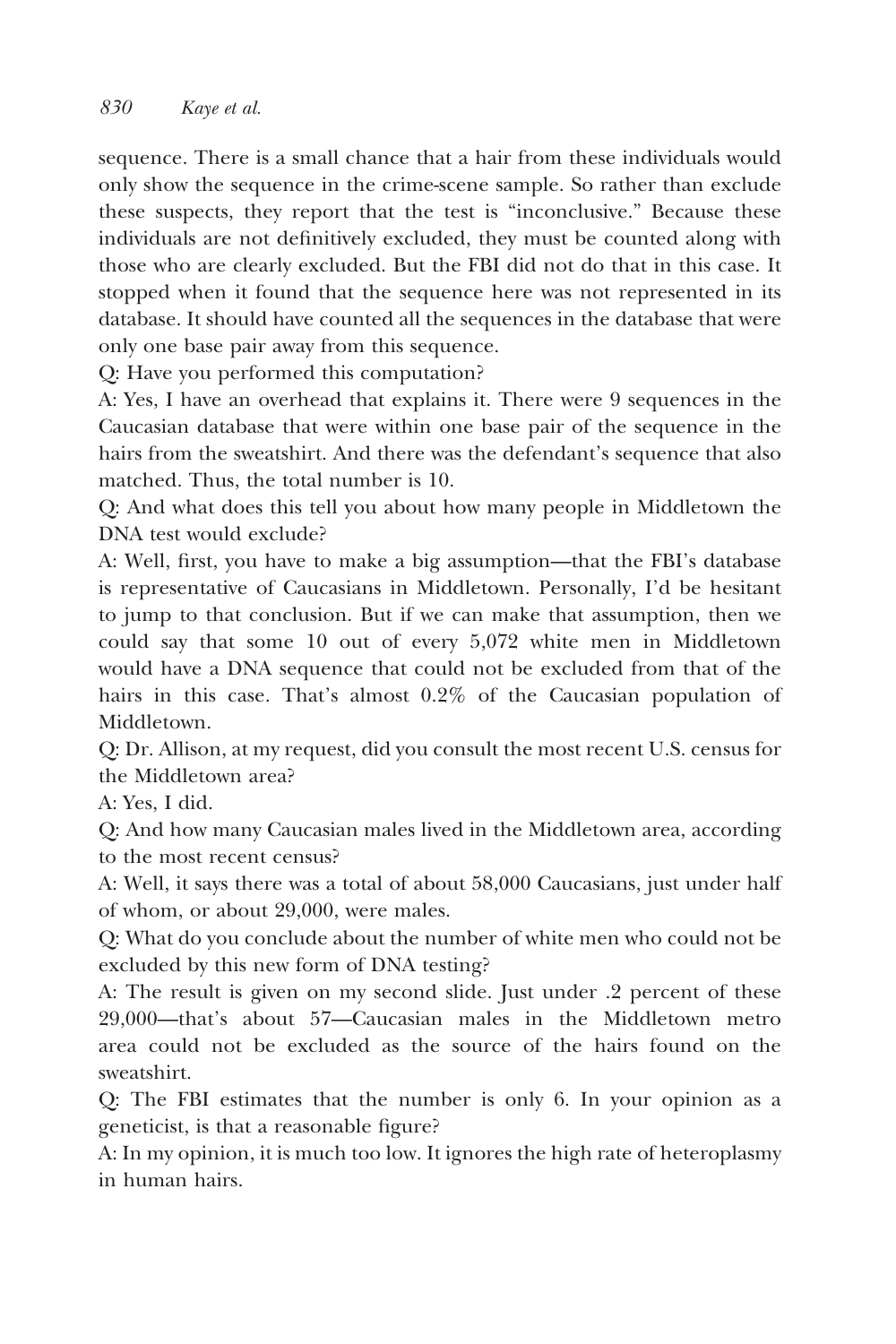#### B. Cross-Examination

Q: Do you agree that this defendant did not exhibit any heteroplasmy? A: I agree that the FBI did not find that he was heteroplasmic. But the problem with the estimate of the number of people who would not be excluded has nothing to do with whether or not this particular defendant is heteroplasmic. It has to do with how the FBI counts people in its database whether they should be counted as necessarily excluded as the possible contributor or whether they could have contributed the suspect sample. Because of the possible existence of heteroplasmy in a substantial percentage of white males, I am of the view that the FBI's figure for the percentage of the white male population that can be excluded as the source of the sweatshirt hairs is too high.

Q: You agree, do you not, that only two hundredths of a percent of the white male population has the same DNA sequence as the one that the hairs from the sweatshirt have?

A: Yes, to the extent that the FBI database is representative, that is true. But the point is that a lot more people than those can't be excluded. Their sequences are not identical, but they are so close that, when one considers the possibility of heteroplasmy, they cannot be excluded.

Q: But you do not deny that the database shows that only two hundredths of a percent have the sequence of the two hairs in this case, do you?

A: I accept the arithmetic.

Q: And you also agree that the precise DNA sequence found in both the defendant here and the sweatshirt hairs had never been recorded before in the FBI's database?

A: Yes, I agree with that.

#### *V. Comments on Statistics in Prosecutor's Closing Statement*

The DNA evidence also shows that the defendant's hair was found on the blue sweatshirt found along the railroad tracks just minutes after the robbery. The mtDNA found in the hair taken from him by the detective matched the DNA in the hairs found in the hood of the sweatshirt. The two samples were identical at all 610 points of comparison. His mtDNA profile is so rare that it has not been observed in the FBI's database of over 5,071 samples. Over 99.98 percent of white males can be excluded as the source of the hairs. Of course, there could be some other white males in this metro area with similar mtDNA. But the DNA evidence confirms what all the other evidence says—everything points to this defendant.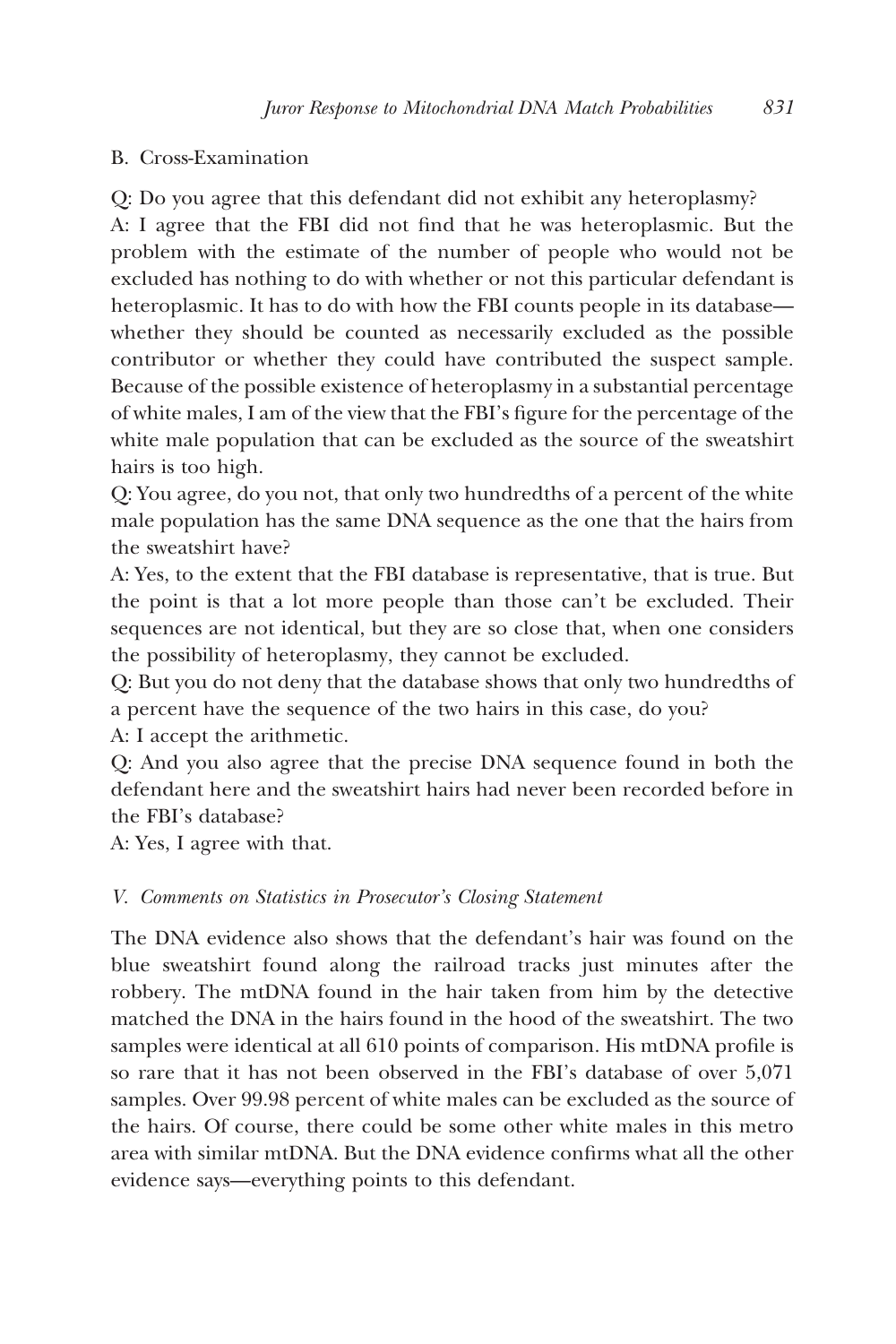#### *832 Kaye et al.*

As far as the defendant's DNA witness is concerned, she simply wanted to count all DNA results that would be discarded as inconclusive as "nonexclusions." Since she agreed with the FBI analyst that the defendant is not heteroplasmic. Her conclusions and her calculations should be disregarded. They are simply not relevant to this case.

#### *VI. Comments on Statistics in Defense Counsel's Closing Statement*

First, let's take a look at the so-called "scientific" evidence in the case. The experts told us that mtDNA is not unique to an individual like nuclear DNA is—and nuclear DNA is the one we're used to hearing about. The prosecutor's DNA witness told us that he could not positively say that the defendant was the source of the DNA found in the hairs from the sweatshirt. Not only that. He also told us that anyone in the defendant's family would have the very same mtDNA.

Now, the DNA expert we called to testify for you had a very important point to make concerning the number of unrelated Caucasians one should expect to see with the same mtDNA profile as the two samples in the case. Her point is still valid even though she agrees that the defendant does not show signs of heteroplasmy. Doctor Allison told you that when you count samples in the FBI database that differ at only one base pair as "not excluded," then the percentage of Caucasians that could be excluded as the source of the mtDNA found in this case is lower than the number the state presented.

This means that about 57 other Caucasian males in the metro Middletown area—not to mention the much larger number of white men in the state or who might have been visiting in town at the time of the bank robbery—had the same mtDNA profile as the defendant and could have been the source of the hair on the sweatshirt. The defendant is just 1 of these 57 or so men who could have left the hairs on the sweatshirt. That doesn't add up to proof beyond a reasonable doubt. It is not even close.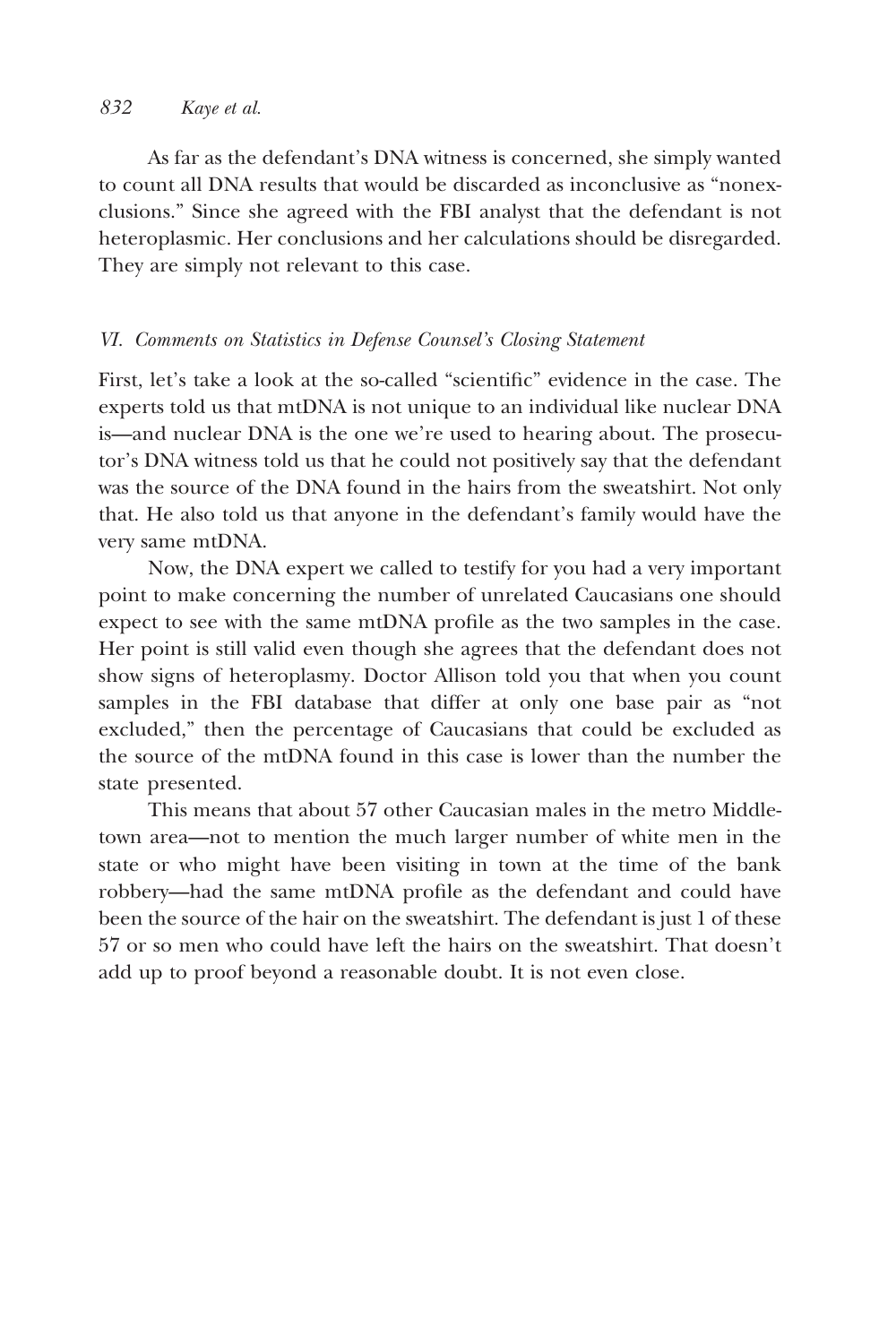| Predeliberation<br>Probability | Count          | Percent | CumPct | Postdeliberation<br>Probability | Count          | Percent | CumPct |
|--------------------------------|----------------|---------|--------|---------------------------------|----------------|---------|--------|
| $0.00\%$                       | $\overline{6}$ | 1.25    | 1.25   | $0.00\%$                        | $\overline{7}$ | 1.46    | 1.46   |
| 0.02                           | $\mathbf 1$    | 0.21    | 1.46   | 0.20                            | $\,1$          | 0.21    | 1.67   |
| 0.10                           | $\,1$          | 0.21    | 1.67   | 1.00                            | $\overline{5}$ | 1.04    | 2.71   |
| 1.00                           | $\overline{5}$ | 1.04    | 2.71   | 2.00                            | $\overline{2}$ | 0.42    | 3.13   |
| 1.80                           | $\mathbf 1$    | 0.21    | 2.92   | 4.00                            | $\,1$          | 0.21    | 3.33   |
| 2.00                           | 6              | 1.25    | 4.17   | 5.00                            | $\overline{9}$ | 1.88    | 5.21   |
| 3.00                           | $\mathbf 1$    | 0.21    | 4.38   | 7.00                            | $\overline{2}$ | 0.42    | 5.63   |
| 5.00                           | 6              | 1.25    | 5.63   | 8.00                            | $\overline{3}$ | 0.63    | 6.25   |
| 8.00                           | $\overline{2}$ | 0.42    | 6.04   | 9.00                            | $\,6\,$        | 1.25    | 7.50   |
| 10.00                          | 20             | 4.17    | 10.21  | 9.50                            | $\,1$          | 0.21    | 7.71   |
| 15.00                          | $\overline{4}$ | 0.83    | 11.04  | 10.00                           | $\overline{9}$ | 1.88    | 9.58   |
| 20.00                          | 16             | 3.33    | 14.38  | 15.00                           | $\overline{2}$ | 0.42    | 10.00  |
| 25.00                          | 3              | 0.63    | 15.00  | 20.00                           | 8              | 1.67    | 11.67  |
| 30.00                          | $\overline{7}$ | 1.46    | 16.46  | 25.00                           | $\overline{2}$ | 0.42    | 12.08  |
| 35.00                          | $\bf{l}$       | 0.21    | 16.67  | 30.00                           | $\overline{4}$ | 0.83    | 12.92  |
| 40.00                          | 10             | 2.08    | 18.75  | 40.00                           | 6              | 1.25    | 14.17  |
| 45.00                          | $\mathbf 1$    | 0.21    | 18.96  | 50.00                           | 49             | 10.21   | 24.38  |
| 50.00                          | 76             | 15.83   | 34.79  | 51.00                           | $\overline{2}$ | 0.42    | 24.79  |
| 51.00                          | $\mathbf 1$    | 0.21    | 35.00  | 55.00                           | $\mathbf{1}$   | 0.21    | 25.00  |
| 55.00                          | $\mathbf 1$    | 0.21    | 35.21  | 56.00                           | $\mathbf 1$    | 0.21    | 25.21  |
| 60.00                          | $\overline{4}$ | 0.83    | 36.04  | 60.00                           | 10             | 2.08    | 27.29  |
| 65.00                          | 3              | 0.63    | 36.67  | 65.00                           | $\mathbf 1$    | 0.21    | 27.50  |
| 70.00                          | 20             | 4.17    | 40.83  | 70.00                           | 15             | 3.13    | 30.63  |
| 75.00                          | 23             | 4.79    | 45.63  | 75.00                           | 22             | 4.58    | 35.21  |
| 80.00                          | 46             | 9.58    | 55.21  | 80.00                           | 38             | 7.92    | 43.13  |
| 85.00                          | $\overline{7}$ | 1.46    | 56.67  | 85.00                           | 11             | 2.29    | 45.42  |
| 90.00                          | 56             | 11.67   | 68.33  | 90.00                           | $53\,$         | 11.04   | 56.46  |
| 95.00                          | 39             | 8.13    | 76.46  | 91.00                           | $\mathbf 1$    | 0.21    | 56.67  |
| 96.00                          | $\mathbf 1$    | 0.21    | 76.67  | 95.00                           | 39             | 8.13    | 64.79  |
| 97.00                          | $\overline{2}$ | 0.42    | 77.08  | 96.00                           | 1              | 0.21    | 65.00  |
| 98.00                          | 16             | 3.33    | 80.42  | 97.00                           | $\overline{2}$ | 0.42    | 65.42  |
| 98.80                          | 1              | 0.21    | 80.63  | 98.00                           | 15             | 3.13    | 68.54  |
| 98.98                          | $\overline{2}$ | 0.42    | 81.04  | 98.20                           | $\mathbf 1$    | 0.21    | 68.75  |
| 99.00                          | 41             | 8.54    | 89.58  | 98.90                           | $\mathbf 1$    | 0.21    | 68.96  |
| 99.08                          | $\mathbf 1$    | 0.21    | 89.79  | 99.00                           | 47             | 9.79    | 78.75  |
| 99.80                          | $\overline{2}$ | 0.42    | 90.21  | 99.08                           | $\,1$          | 0.21    | 78.96  |
| 99.90                          | 6              | 1.25    | 91.46  | 99.50                           | $\mathbf{1}$   | 0.21    | 79.17  |
| 99.98                          | $\overline{2}$ | 0.42    | 91.88  | 99.60                           | $\mathbf{1}$   | 0.21    | 79.38  |
| 100.00                         | 39             | 8.13    | 100.00 | 99.80                           | $\overline{3}$ | 0.63    | 80.00  |
|                                |                |         |        | 99.90                           | 10             | 2.08    | 82.08  |
|                                |                |         |        | 99.98                           | $\overline{4}$ | 0.83    | 82.92  |
|                                |                |         |        | 99.99                           | $\overline{2}$ | 0.42    | 83.33  |
|                                |                |         |        | 100.00                          | 80             | 16.67   | 100.00 |

## Appendix B: Jurors' Pre- and Postdeliberation Probability Estimates